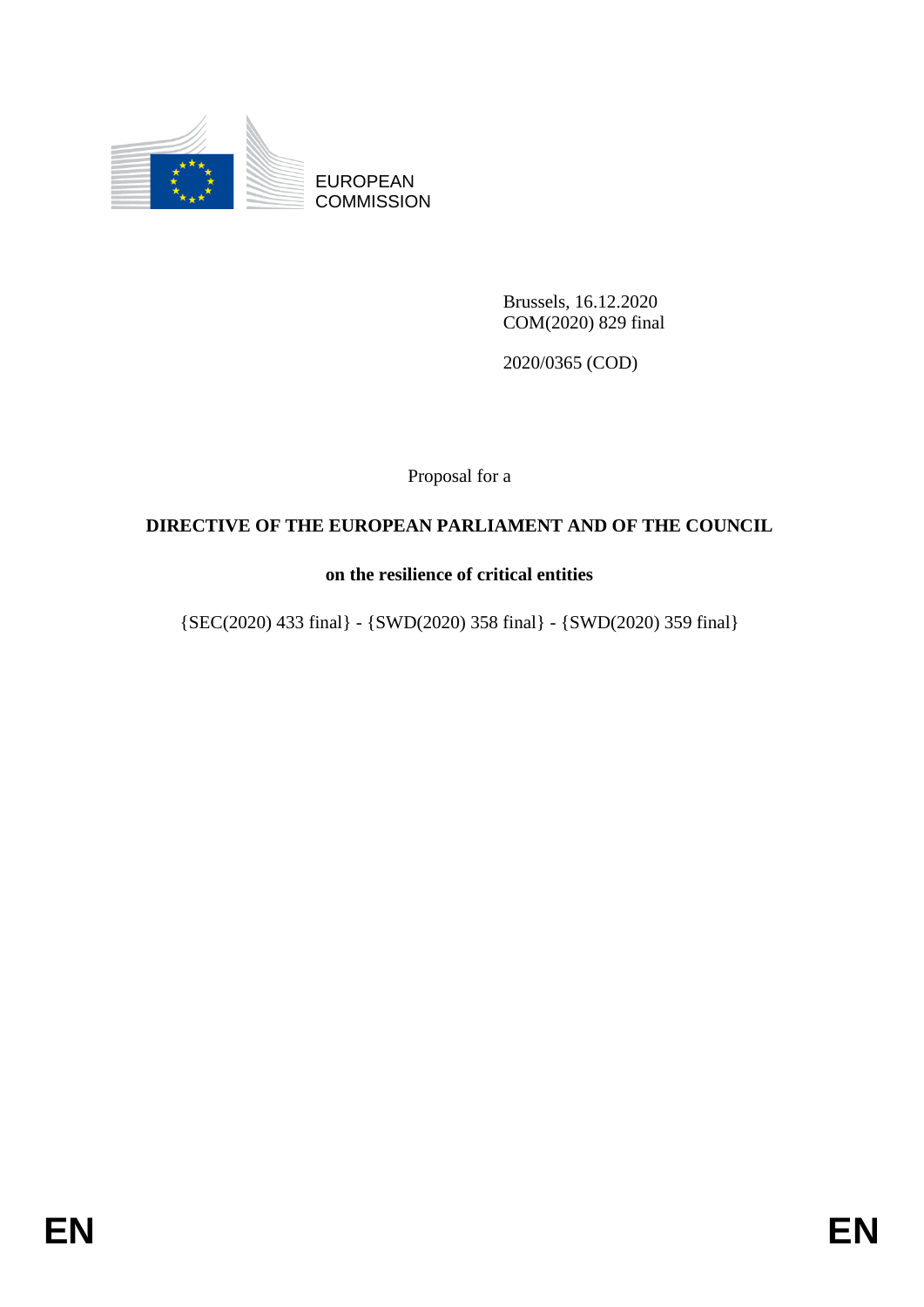#### **EXPLANATORY MEMORANDUM**

#### **1. CONTEXT OF THE PROPOSAL**

#### **Reasons for and objectives of the proposal**

To effectively protect Europeans, the European Union needs to continue to reduce vulnerabilities, including for the critical infrastructures that are essential for the functioning of our societies and economy. The livelihoods of European citizens and the good functioning of the internal market depend on different infrastructures for the reliable provision of services needed to maintain critical societal and economic activities. These services, vital under normal circumstances, are all the more important as Europe manages the effects of and looks towards recovering from the COVID-19 pandemic. It follows that entities providing essential services must be resilient, i.e. able to resist, absorb, accommodate to and recover from incidents that can lead to serious, potentially cross-sectoral and cross-border disruptions.

This proposal aims to enhance the provision in the internal market of services essential for the maintenance of vital societal functions or economic activities by increasing the resilience of critical entities providing such services. It reflects recent calls for action on the part of the Council<sup>1</sup> and the European Parliament,<sup>2</sup> both of which have encouraged the Commission to revise the current approach to better reflect the increased challenges to critical entities, and to ensure closer alignment with the Network and Information Systems (NIS) Directive<sup>3</sup>. This proposal is consistent and establishes close synergies with the proposed Directive on measures for a high common level of cybersecurity across the Union; ("NIS 2 Directive") which will replace the NIS Directive in order to address the increased interconnectedness between the physical and digital world through a legislative framework with robust resilience measures, both for cyber and physical aspects as set out in the Security Union Strategy<sup>4</sup>.

Furthermore, the proposal reflects national approaches in an increasing number of Member States, which tend to emphasise cross-sectoral and cross-border interdependencies and are more and more informed by resilience thinking, in which protection is but one element alongside risk prevention and mitigation, business continuity and recovery. Given that critical infrastructures run the risk of also being potential terrorist targets, the measures aimed at ensuring the resilience of critical entities contained in this proposal contribute to the objectives of the recently adopted EU Agenda on Counter-Terrorism<sup>5</sup>.

The European Union (EU) has long recognised the pan-European importance of critical infrastructures. For instance, the EU established the European Programme for Critical Infrastructure Protection (EPCIP) in 2006<sup>6</sup> and adopted the European Critical Infrastructure

 $\frac{1}{1}$ Council Conclusions of 10 December 2019 on complementary efforts to enhance resilience and counter hybrid threats (14972/19). 2

Report on findings and recommendations of the European Parliament's Special Committee on Terrorism (2018/2044(INI)).

<sup>&</sup>lt;sup>3</sup> Directive (EU) 2016/1148 of the European Parliament and of the Council of 6 July 2016 concerning measures for a high common level of security of network and information systems across the Union. 4

COM(2020) 605. 5

COM(2020) 795. 6

Communication from the Commission on a European Programme for Critical Infrastructure Protection. COM (2006) 786.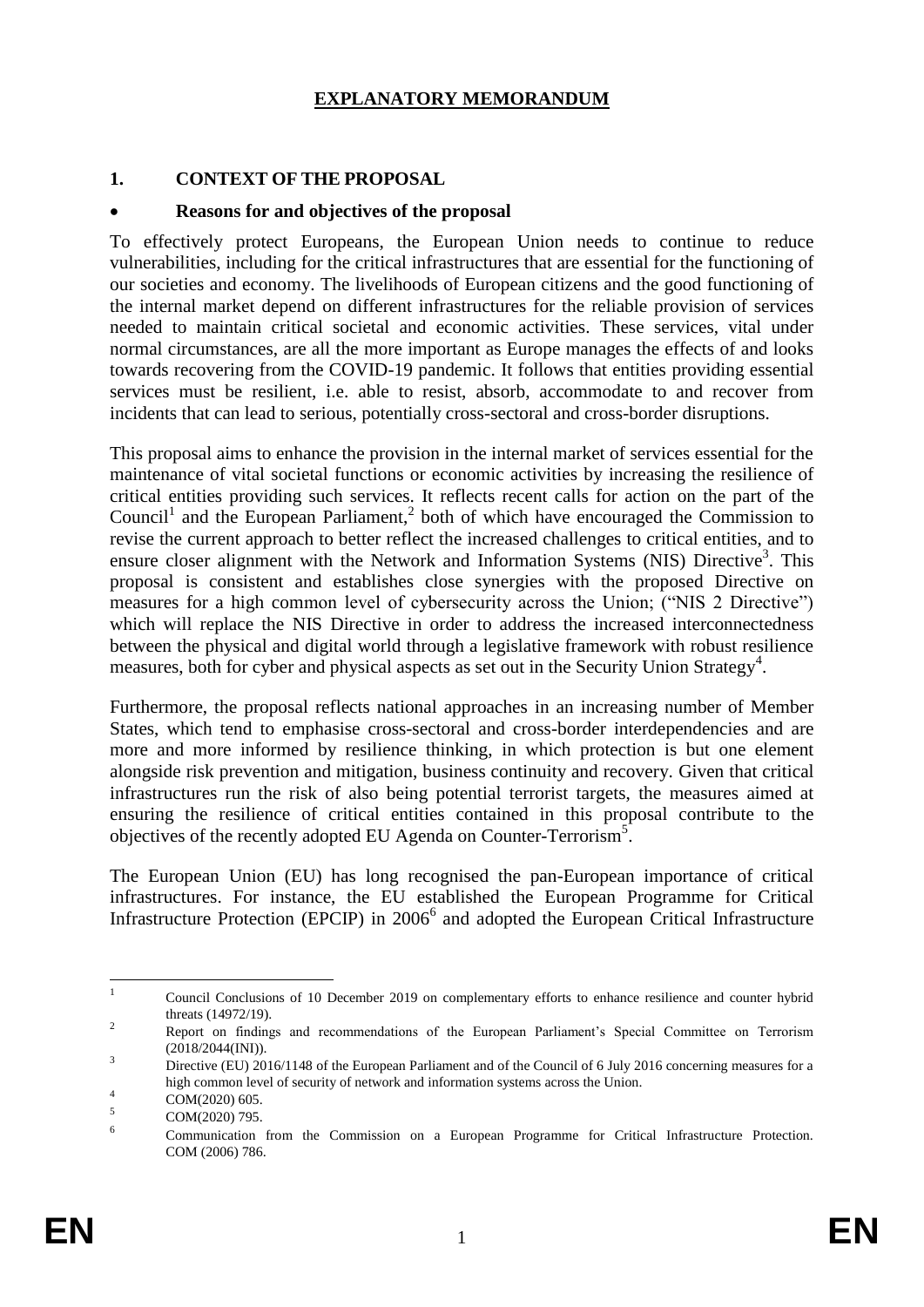$(ECI)$  Directive in 2008.<sup>7</sup> The ECI Directive, which applies only to the energy and transport sectors, provides a procedure for identifying and designating ECIs, the disruption or destruction of which would have significant cross-border impacts in at least two Member States. It also sets out specific protection requirements on ECI operators and competent Member State authorities. To date, 94 ECIs have been designated, two-thirds of which are located in three Member States in Central and Eastern Europe. However, the scope of EU action on critical infrastructure resilience extends beyond these measures, and includes sectoral and cross-sectoral measures on *inter alia* climate proofing, civil protection, foreign direct investment and cybersecurity.<sup>8</sup> Meanwhile, Member States themselves have taken measures of their own in this area in ways that diverge from one another.

It is therefore apparent that the current framework on critical infrastructure protection is not sufficient to address the current challenges to critical infrastructures and the entities that operate them. Given the increasing interconnection among infrastructures, networks and operators delivering essential services across the internal market, it is necessary to fundamentally switch the current approach from protecting specific assets towards reinforcing the resilience of the critical entities that operate them.

The operational environment in which critical entities operate has changed significantly in recent years. Firstly, the risk landscape is more complex than in 2008, involving today natural hazards<sup>9</sup> (in many cases exacerbated by climate change), state-sponsored hybrid actions, terrorism, insider threats, pandemics, and accidents (such as industrial accidents). Secondly, operators are confronted with challenges in integrating new technologies such as 5G and unmanned vehicles into their operations, while at the same time addressing the vulnerabilities that such technologies could potentially create. Thirdly, these technologies and other trends make operators increasingly reliant on one another. The implications of this are clear  $-$  a disruption affecting the service provision by one operator in one sector has the potential to generate cascading effects on service provision in other sectors, and also potentially in other Member States or across the entire Union.

As evidenced by the 2019 evaluation of the ECI Directive<sup>10</sup>, existing European and national measures face limitations in helping operators confront the operational challenges that they face today and the vulnerabilities that their interdependent nature entail.

There are several reasons for this, as set out in the impact assessment that supported the development of the proposal. Firstly, operators are not fully aware of or do not fully understand the implications of the dynamic risk landscape within which they operate. Secondly, resilience efforts diverge significantly between Member States and sectors. Thirdly, similar types of entities are recognised as being critical by some Member States but not by others, meaning that comparable entities receive varying degrees of official capacity-building support (in the form of, e.g. guidance, training and exercise organisation) depending on where they operate in the Union, and are subject to different requirements. The fact that the

 $\frac{1}{7}$ Council Directive 2008/114/EC of 8 December 2008 on the identification and designation of European critical infrastructures and the assessment of the need to improve their protection.

<sup>8</sup> Communication from the Commission on an EU Strategy on adaptation to climate change. COM(2013) 216; Decision No 1313/2013/EU of the European Parliament and of the Council of 17 December 2013 on a Union Civil Protection Mechanism; Regulation 2019/452 establishing a framework for the screening of foreign direct investments into the Union; Directive 2016/1148 concerning measures for a high common level of security of network and information systems across the Union.

<sup>9&</sup>lt;br>
Overview of natural and man-made disaster risks the European Union may face. SWD(2020) 330.<br>
SWD(2010) 208

SWD(2019) 308.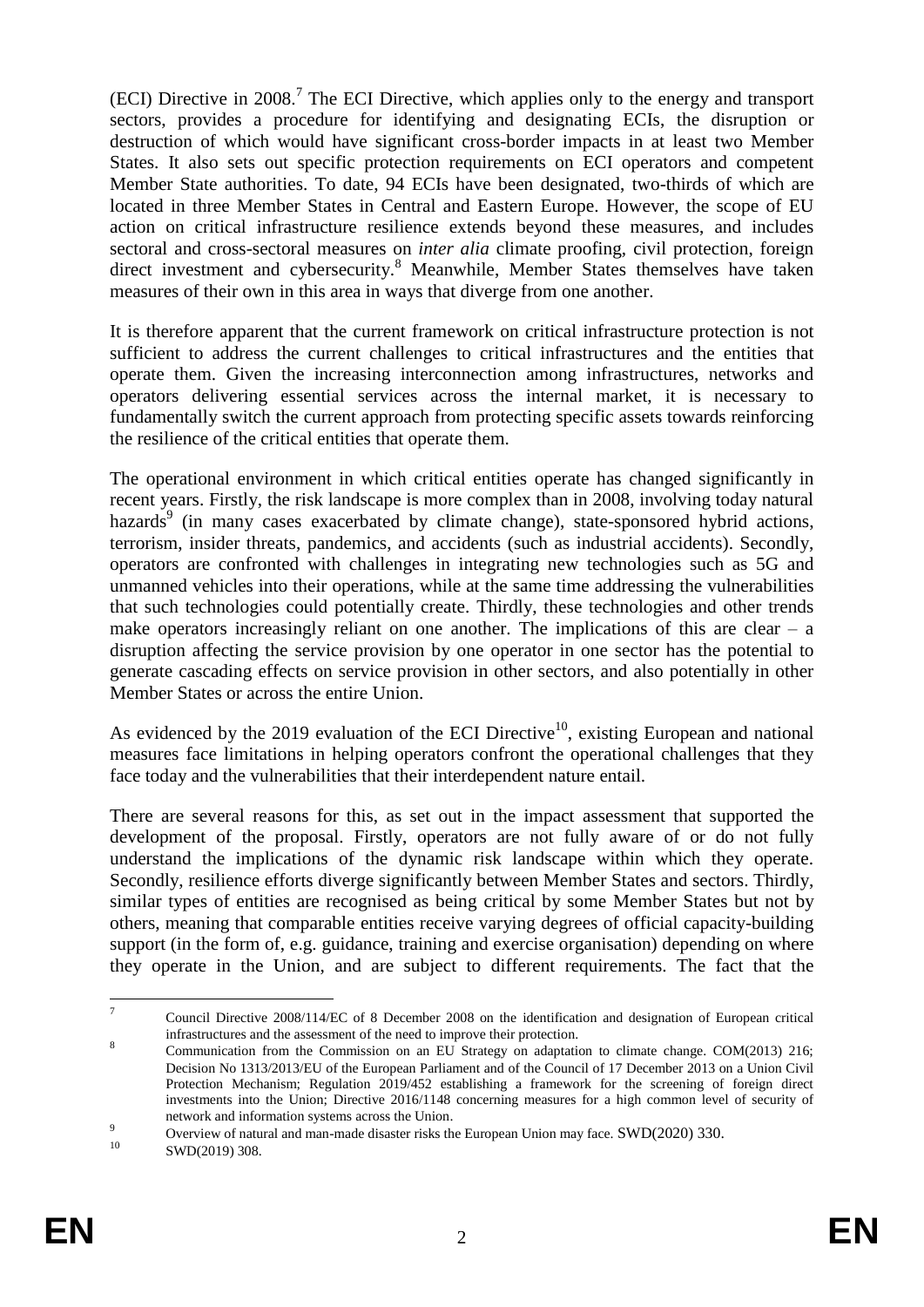requirements and government support to operators varies from one Member State to another creates obstacles to operators when acting across borders, notably for those critical entities operating in Member States with more stringent frameworks. Given the increasingly interconnected nature of service provision and sectors in the Member States and across the EU, an insufficient level of resilience on the part of one operator poses a serious risk for entities elsewhere in the internal market.

Besides jeopardising the smooth functioning of the internal market, disruptions, especially those with cross-border and potentially pan-European implications, have possibly serious negative implications for citizens, business, governments and the environment. Indeed, at the individual level, disruptions may affect Europeans' ability to travel freely, work, and draw on essential public services like health care. In many cases, these and other core services that underpin daily life are provided by tightly interconnected networks of European businesses; a disruption to one business in one sector may have cascading effects across many other economic sectors. Finally, disruptions such as, for instance, large-scale power outages and serious transport accidents, may serve to erode security and public safety, prompting uncertainty and undermining confidence in critical entities, as well as in the authorities responsible for their oversight and for keeping the population safe and secure.

## **Consistency with existing provisions in the policy area**

This proposal reflects the priorities of the Commission's EU Security Union Strategy,<sup>11</sup> which calls for a revised approach to critical infrastructure resilience that better reflects the current and anticipated future risk landscape, the increasingly tight interdependencies between different sectors, and also the increasingly interdependent relationships between physical and digital infrastructures.

The proposed directive replaces the ECI Directive as well as accounts for and builds on other existing and envisaged instruments. The proposed directive constitutes a considerable change as compared to the ECI Directive, which applies only to the energy and transport sectors, focuses solely on protective measures, and provides a procedure for identifying and designating ECIs through cross-border dialogue. First of all, the proposed directive would have a much wider sectoral scope, covering ten sectors, namely energy, transport, banking, financial market infrastructure, health, drinking water, waste water, digital infrastructure, public administration, and space. Secondly, the directive provides a procedure for Member States to identify critical entities using common criteria on the basis of a national risk assessment. Thirdly, the proposal sets out obligations on Member States and the critical entities that they identify, including ones with particular European significance, i.e. critical entities that provide essential services to or in more than one third of Member States that would be subject to specific oversight.

Where appropriate, the Commission would provide competent authorities and critical entities with support in complying with their obligations under the directive. In addition, the Critical Entities Resilience Group, which is a Commission expert group subject to the horizontal framework applicable to such groups, would provide advice to the Commission and promote strategic cooperation and the exchange of information. Finally, as the interdependencies do not stop at EU external borders, engagement with partner countries is also necessary. The proposed directive provides for a possibility of such cooperation, for instance in the area of risk assessments.

 $11$ 

<sup>11</sup> Communication from the Commission on the EU Security Union Strategy. COM(2020) 605.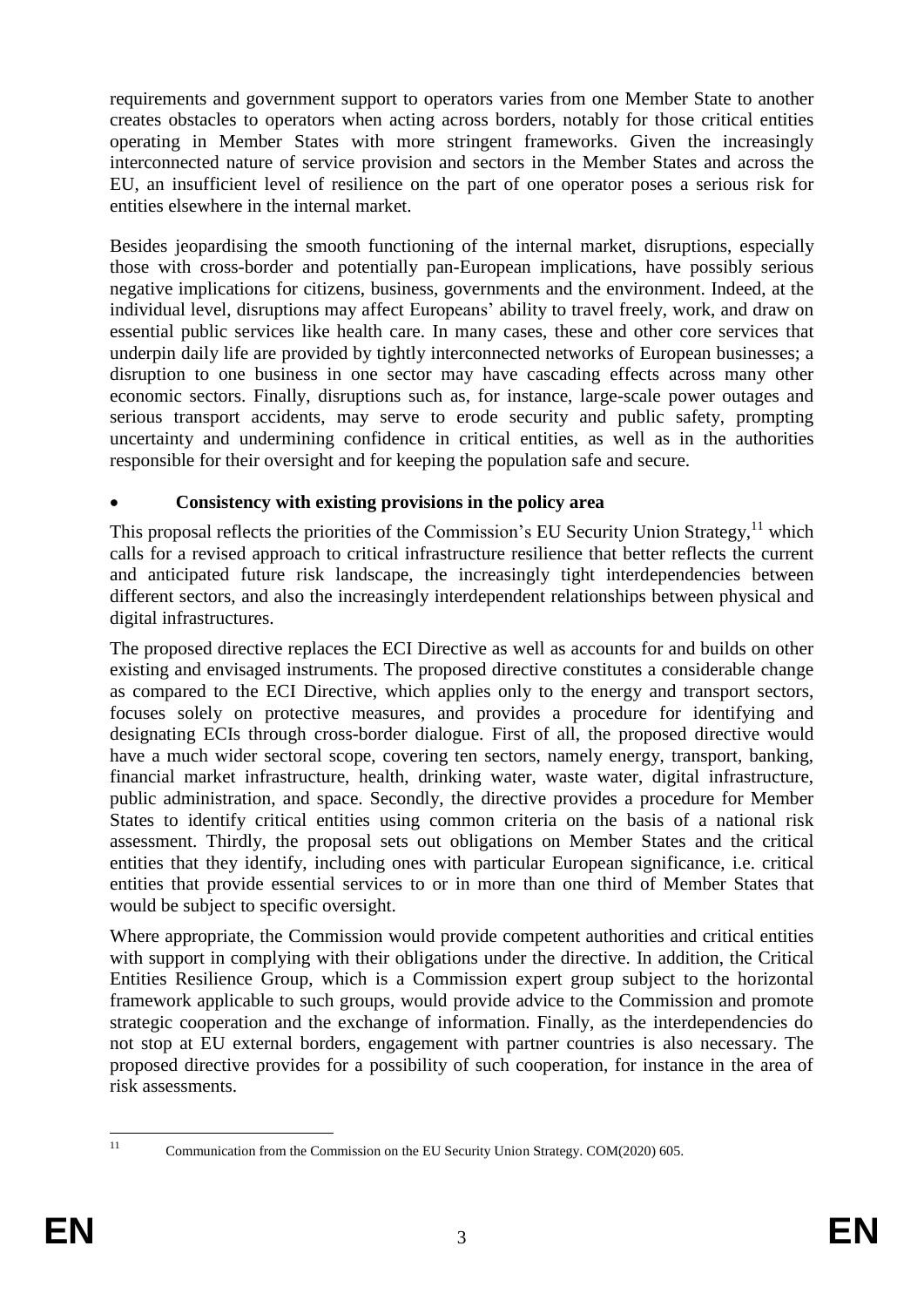#### **Consistency with other Union policies**

The proposed directive has obvious links and is consistent with other sectoral and cross-sectoral EU initiatives on *inter alia* climate proofing, civil protection, foreign direct investment (FDI), cybersecurity and the financial services acquis. In particular, the proposal is closely aligned and establishes close synergies with the proposed NIS 2 Directive, which aims at enhancing allhazards information and communication technology (ICT) resilience on the part of 'essential entities' and 'important entities' meeting specific thresholds in a large number of sectors. This proposal for a directive on the resilience of critical entities aims to ensure that competent authorities designated under this directive and those designated under the proposed NIS 2 Directive take complementary measures and exchange information as necessary regarding cyber and non-cyber resilience, and that particularly critical entities in the sectors considered to be 'essential' per the proposed NIS 2 Directive are also subject to more general resilienceenhancing obligations to address non-cyber risks. The physical security of network and information systems of entities in the digital infrastructure sector is addressed comprehensively in the proposed NIS 2 Directive as part of those entities' cybersecurity risk management and reporting obligations. In addition, the proposal builds on the existing financial services acquis, which establishes comprehensive requirements on financial entities to manage operational risks and ensure business continuity. Therefore, entities pertaining to the digital infrastructure, banking and financial infrastructure sectors should be treated as entities equivalent to critical entities pursuant to this Directive for the purposes of the obligations and activities of Member States while this Directive would not entail additional obligations on those entities.

The proposal also accounts for other sectoral and cross-sectoral initiatives on, e.g. civil protection, disaster risk reduction and climate change adaptation. Furthermore, the proposal recognises that in certain cases, existing EU legislation puts in place obligations on entities to address certain risk through protective measures. In such cases, e.g. on aviation or maritime security, the critical entities should describe those measures in their resilience plans. Furthermore, the proposed directive is without prejudice to the application of competition rules laid down in the Treaty on the Functioning of the European Union (TFEU).

## **2. LEGAL BASIS, SUBSIDIARITY AND PROPORTIONALITY**

## **Legal basis**

Unlike Directive 2008/114/EC which was based on Article 308 of the Treaty esablishing the European Community (corresponding to the current Article 352 of the Treaty on the Functioning of the European Union, this proposal for a directive is based on Article 114 TFEU, which involves the approximation of laws for the improvement of the internal market. This is justified by the shift of the directive's aim, scope and content, increased interdependencies and the need to establish a more level playing field for critical entities. Instead of protecting a limited set of physical infrastructures the disruption or destruction of which would have significant cross-boder impacts, the aim is to enhance the resilience of entities in Member States which are critical for the provision of services which are essential for the maintenance of vital societal functions or economic activites in the internal market in a number of sectors underpinning the functioning of many other sectors of the economy of the Union. Because of the increased cross-border interdependencies between the services provided using critical infrastructures in those sectors, a disruption in one Member State may have implications in other Member States or the Union as a whole.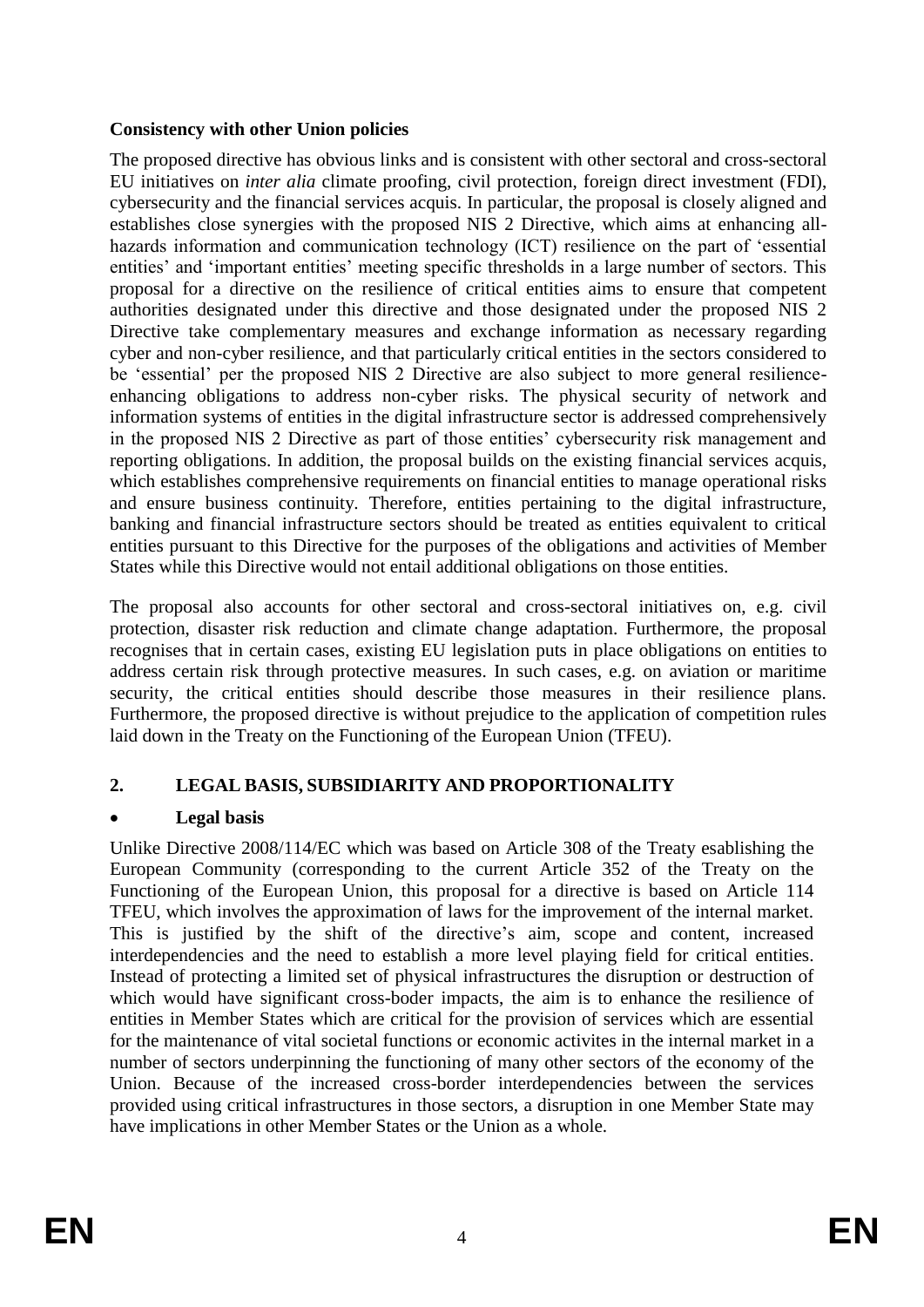The current legal framework as established at Member State level regulating the services in question entails substantially diverging obligations, which are likely to increase. The diverging national rules to which critical entities are subject not only compromise the reliable provision of services across the internal market but also risk to negatively impact competition. This is principally due to the fact that similar types of entities providing similar types of services are considered as critical in some Member States but not in others. This means that entities that are, or that want to be, active in more than one Member State are subject to diverging obligations when acting across the internal market and that entities active in Member States with more stringent requirements may face obstacles compared to those in Member States with more lenient frameworks. These divergences are such that they have a direct negative effect on the functioning of the internal market.

## **Subsidiarity**

A common legislative framework at European level in this area is justified given the interdependent, cross-border nature of relationships between critical infrastructure operations and their outputs, i.e. essential services. Indeed, an operator situated in one Member State may provide services in several other Member States or across the entire EU through tightly intertwined networks. It follows that a disruption affecting this operator could have farreaching effects into other sectors and over national borders. The potential pan-European implications of disruptions call for action at EU level. In addition, diverging national rules result in a direct negative effect on the functioning of the internal market. As the impact assessment has demonstrated, many Member States and industry stakeholders see a need for a more common and coordinated European approach aimed at ensuring that entities are sufficiently resilient in the face of different risks that, while somewhat different from one Member State to another, create many common challenges that cannot be addressed through national measures or by individual operators alone.

## **Proportionality**

The proposal is proportionate in relation to the stated overarching objective of the initiative. While the obligations on Member States and critical entities may in certain cases entail some additional administrative burden, e.g. where Member States need to develop a national strategy or where critical entities must implement certain technical and organisational measures, these are anticipated to be generally limited in nature. In this regard, it should be noted that many entities have already taken some security measures to protect their infrastructures and ensure business continuity.

In some cases, however, achieving compliance with the directive may require more substantial investments. Even in such cases, though, these investments are justified insofar as they would contribute to enhanced operator-level and systemic resilience as well as a more coherent approach and an increased ability to provide reliable services across the Union. Furthermore, any additional burden resulting from the directive is expected to be far exceeded by the costs associated with having to manage and recover from major disruptions that jeopardise the uninterrupted provision of services relating to vital societal functions and the economic well-being of operators, individual Member States, the Union and its citizens more generally.

## **Choice of the instrument**

The proposal takes the form of a directive aimed at ensuring a more common approach to the resilience of critical entities in a number of sectors across the Union. The proposal sets out specific obligations on competent authorities to identify critical entities on the basis of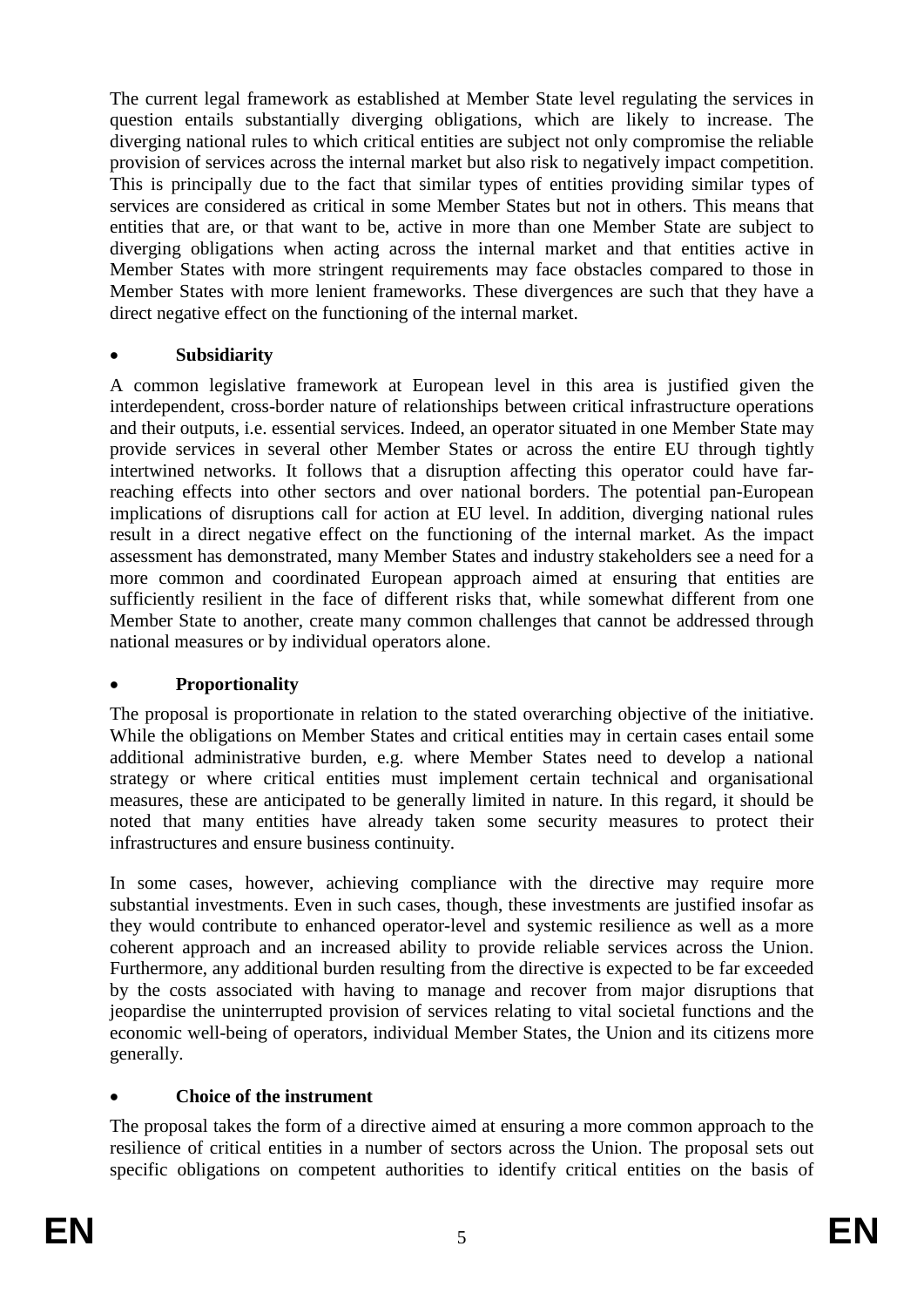common criteria and the outcomes of the risk assessment. By way of a directive, it is possible to ensure that Member States apply a uniform approach in identifying critical entities, while at the same time accounting for specificities at national level, including varying levels of risk exposure and interdependencies between sectors and over borders.

#### **3. RESULTS OF EX-POST EVALUATIONS, STAKEHOLDER CONSULTATIONS AND IMPACT ASSESSMENTS**

## **Ex-post evaluations/fitness checks of existing legislation**

The European Critical Infrastructure (ECI) Directive was in 2019 subject to an evaluation aimed at assessing the implementation of the directive in terms of its relevance, coherence, effectiveness, efficiency, EU added value and sustainability. $^{12}$ 

The evaluation found that the context has changed considerably since the directive entered into force. In view of these changes, the directive was found to have only partial relevance. While the evaluation found that the directive was generally consistent with relevant European sectoral legislation and policy at international level, it was seen to be only partially effective due to the generality of some of its provisions. The directive was found to have generated EU added value insofar as it achieved results (i.e. a common framework for the protection of ECIs) that neither national nor other European initiatives could otherwise have achieved without initiating much longer, costlier and less well-defined processes. That being said, certain provisions were found to have had limited added value for many Member States.

With regard to sustainability, certain effects generated by the directive (e.g. cross-border discussions, reporting requirements) were expected to cease were the directive to be repealed and not replaced. The evaluation found that there is continued support on the part of Member States for EU involvement in efforts to strengthen critical infrastructure resilience, and that there is some concern that the outright repeal of the directive might have negative effects in this area, and specifically on protection of designated ECIs. Member States were keen to ensure that the Union's engagement in the field continues to respect the principle of subsidiarity, supports measures at national level, and facilitates cross-border cooperation, including with third countries.

### **Stakeholder consultations**

In developing this proposal, the Commission has consulted a wide variety of stakeholders, including: European Union Institutions and agencies; international organisations; Member State authorities; private entities, including individual operators and national and European industry associations representing operators in many different sectors; experts and expert networks, including the European Reference Network for Critical Infrastructure Protection (ERNCIP); members of academia; non-governmental organisations; and members of the public.

Stakeholders were consulted through a variety of means, including: a public feedback opportunity regarding the Inception Impact Assessment for this proposal; consultative seminars; targeted questionnaires; bilateral exchanges; and a public consultation (to support the 2019 evaluation of the ECI Directive). Moreover, the external contractor responsible for the feasibility study that supported the development of the impact assessment involved

 $12<sup>12</sup>$ SWD(2019) 310.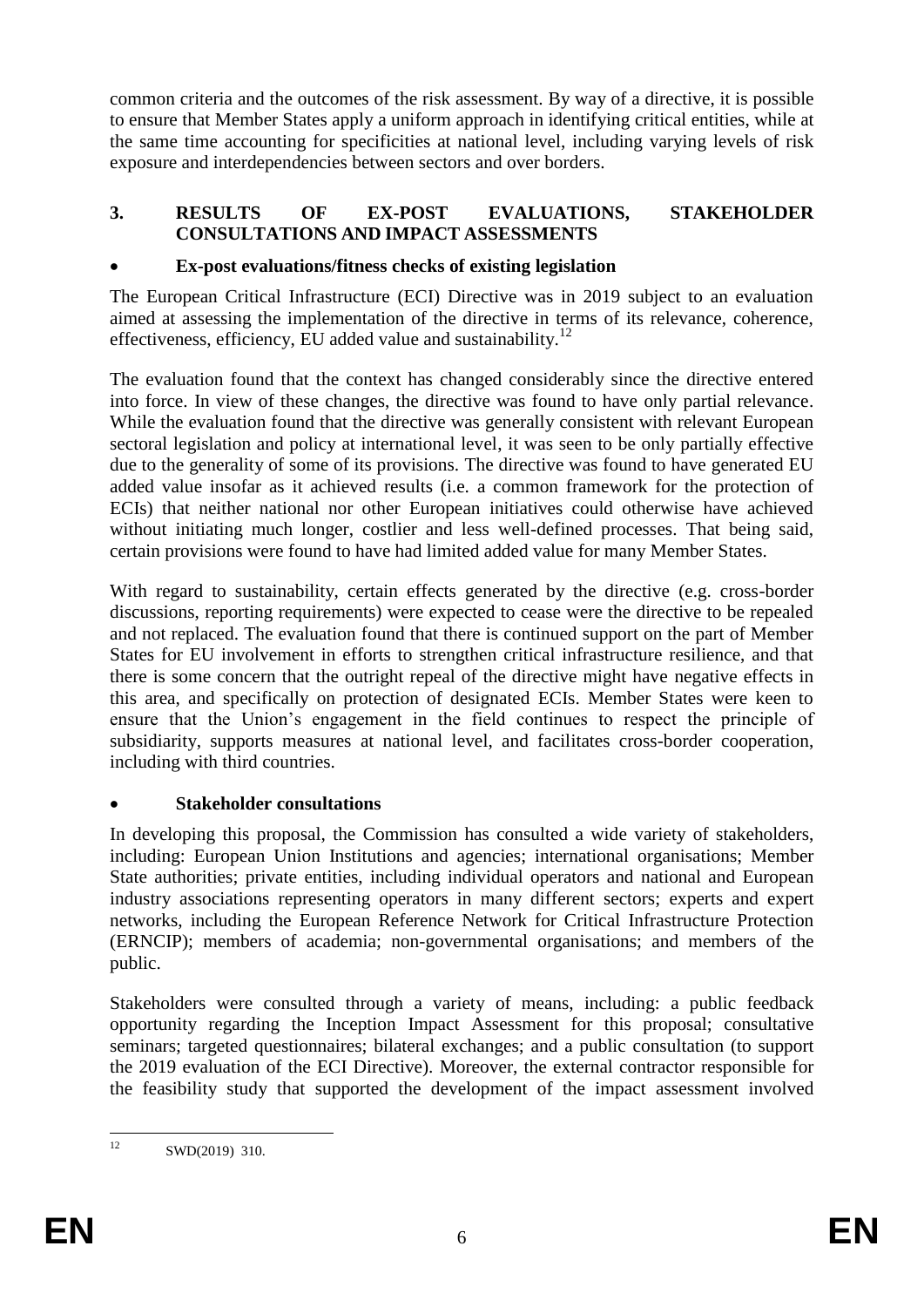consultations with many stakeholders through, e.g. an online survey, a written questionnaire, one-on-one interviews, and virtual 'field visits' in 10 Member States.

These consultations allowed the Commission to explore the effectiveness, efficiency, relevance, coherence and EU added value of the existing framework for critical infrastructure resilience (i.e. the baseline situation), what problems it has generated, different policy options that might be considered in addressing these problems, and the specific impacts that these options might be expected to have. Generally speaking, the consultations pointed to a number of areas where there was overall consensus among stakeholders, not least that the existing EU framework on critical infrastructure resilience should be revamped in light of growing crosssectoral interdependencies and a shifting threat landscape.

Specifically, stakeholders were in general in agreement that any new approach should consist of a combination of binding and non-binding measures, focus on resilience rather than assetcentric protection, and provide a more obvious link between measures aimed at enhancing cyber- and non-cyber-related resilience. Furthermore, they supported an approach that accounts for provisions in existing sectoral legislation, encompasses at least those sectors covered by the current NIS Directive, and more uniform obligations on critical entities at national level, which in turn should be able to exercise sufficient security scrutiny of personnel with access to sensitive facilities/information. Additionally, stakeholders suggested that any new approach should create opportunities for Member States to carry out enhanced oversight over the activities of critical entities, but also ensure that critical entities of pan-European significance are identified and sufficiently resilient. Finally, they argued for more EU funding and support to, e.g. the implementation of any new instrument, capacity-building at national level, and public-private coordination/cooperation and the sharing of good practice, knowledge and expertise at different levels. The proposal at hand contains provisions that generally correspond to the views and preferences expressed by stakeholders.

### **Collection and use of expertise**

As mentioned in the preceding section, the Commission has drawn on external expertise in the context of consultations with, e.g. independent experts, expert networks and members of academia, in developing the proposal at hand.

### **Impact assessment**

The impact assessment that supported the development of this initiative explored different policy options to address the general and specific problems described earlier. Besides the baseline situation, which would entail no change over the current situation, these options included:

- Option 1: The retention of the existing ECI Directive, accompanied by voluntary measures within the context of the existing EPCIP programme;
- Option 2: The revision of the existing ECI Directive to cover the same sectors as the existing NIS Directive and to focus more on resilience. The new ECI directive would entail changes to the existing cross-border ECI designation process, including new designation criteria, and new requirements on Member States and operators;
- Option 3: The replacement of the existing ECI Directive with a new instrument aimed at enhancing the resilience of critical entities in the sectors considered as essential by the proposed NIS 2 Directive. This option would set out minimum requirements for Member States and critical entities identified under the new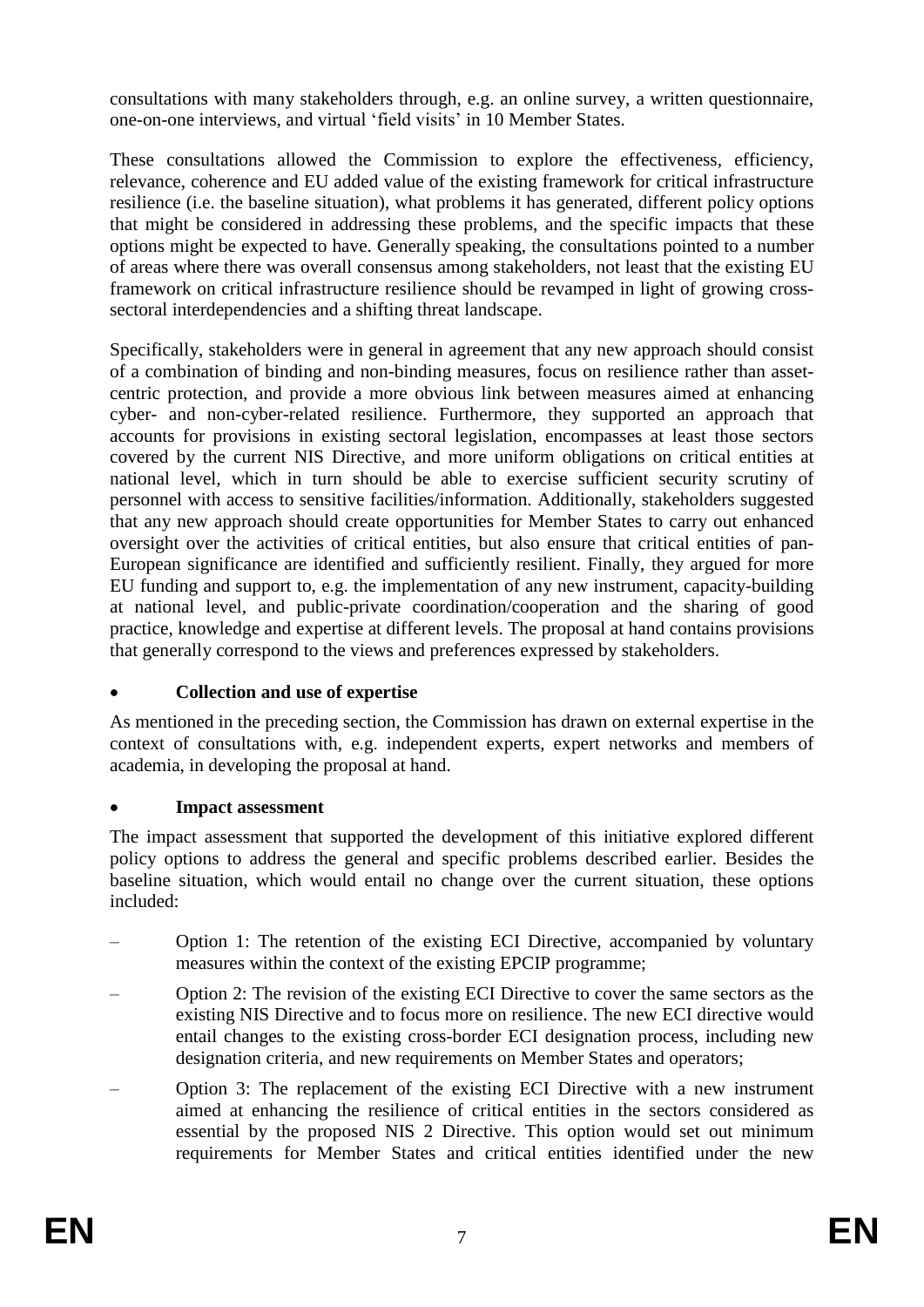framework. A procedure for the identification of critical entities offering services to or in several if not all EU Member States would be provided. The implementation of the legislation would be supported by a dedicated knowledge hub within the Commission.

– Option 4: The replacement of the existing ECI Directive with a new instrument aimed at enhancing the resilience of critical entities in the sectors considered as essential by the proposed NIS 2 Directive, as well as a more substantial role for the Commission in identifying critical entities and the creation of a dedicated EU Agency responsible for critical infrastructure resilience (which would assume the roles and responsibilities assigned to the knowledge hub proposed in previous option).

In light of the various economic, social and environmental impacts associated with each of the options, but also their value in terms of effectiveness, efficiency and proportionality, the impact assessment found that the preferred option was Option 3. While Options 1 and 2 would not deliver the changes needed to address the problem, Option 3 would result in a harmonised and more comprehensive resilience framework that would also be aligned with and account for existing Union law in related fields. Option 3 was also found to be proportionate and to appear politically feasible as it aligns with the statements of the Council and Parliament regarding the need for Union action in this area. Furthermore, this option was found to be likely to ensure flexibility and offer a future-proof framework that would allow critical entities to respond to different risks over time. Finally, the impact assessment found that this option would be complementary to existing sectoral and cross-sectoral frameworks and instruments. For instance, this option makes allowances for when designated entities meet certain obligations contained in this new instrument through obligations in existing ones, in which case they would not be required to take further action. On the other hand, they would be expected to take certain measures where existing instruments do not cover the matter or are limited to only certain types of risks or measures.

The impact assessment was subject to scrutiny by the Regulatory Scrutiny Board, which issued a positive opinion with reservations on 20 November 2020. The Board pointed to a number of elements of the impact assessment that should be addressed. Specifically, the Board requested further clarification concerning the risks related to critical infrastructure and the cross-border dimension, the link between the initiative and the ongoing revision of the NIS Directive, and the relationship between the preferred policy option and other pieces of sectoral legislation. Furthermore, the Board saw the need for further justification for expanding the sectoral scope of the instrument, and requested additional information concerning the criteria for selecting critical entities. Finally, as regards proportionality, the Board sought additional clarification as to how the preferred option would lead to better national responses to cross-border risks. These and other more detailed comments provided by the Board have been addressed in the final version of the impact assessment, which, for instance, describes in more detail the cross-border risks to critical infrastructures and the relationship between this proposal and the proposal for the NIS 2 directive. The Board's comments have also been accounted for in the proposed directive that follows.

## **Regulatory fitness and simplification**

In line with the Commission's Regulatory Fitness and Performance Programme (REFIT), all initiatives aimed at changing existing EU legislation should seek to simplify and deliver stated policy objectives more efficiently. The findings of the impact assessment suggest that the proposal should reduce the overall burden on Member States. Closer alignment with the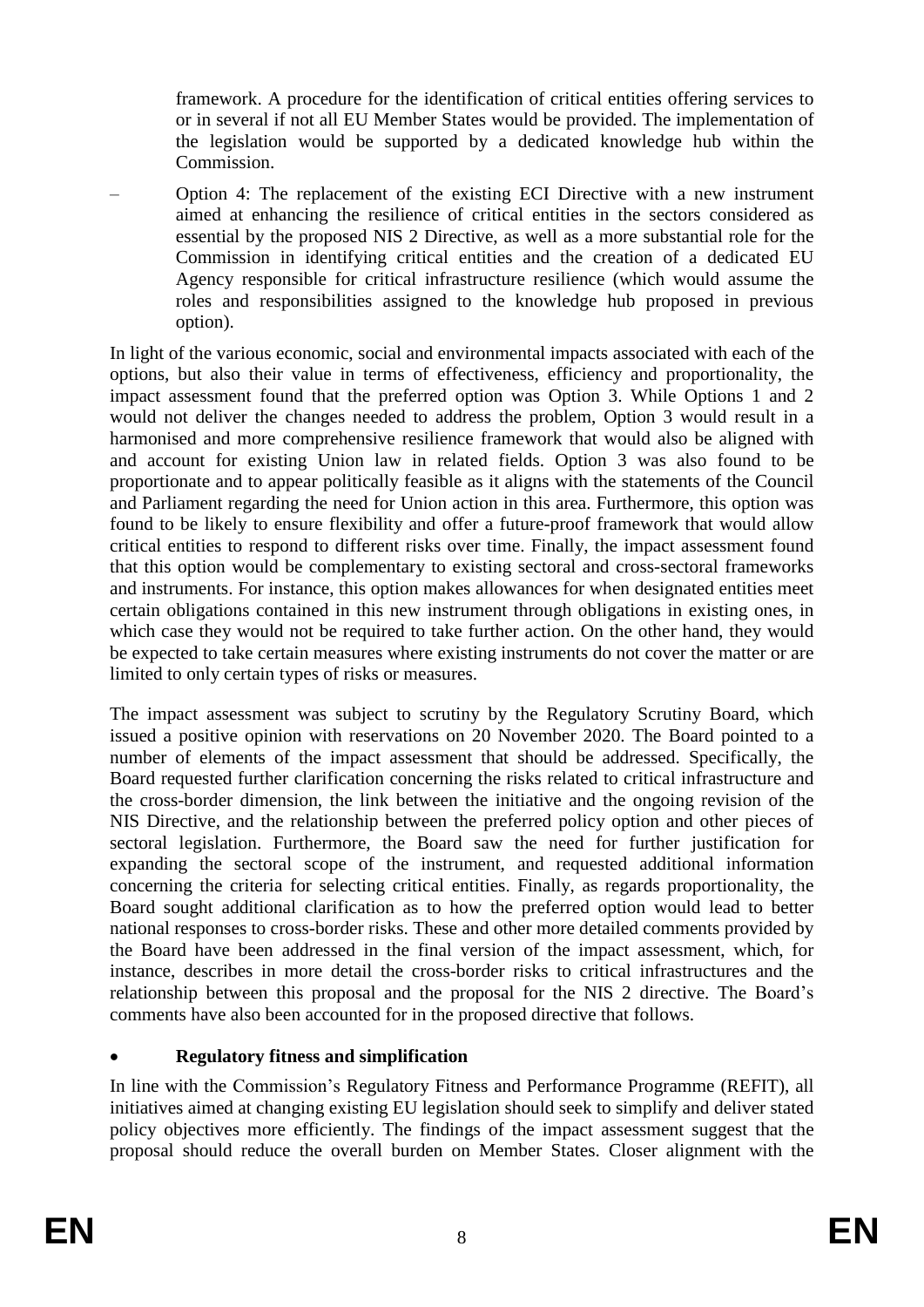services-oriented approach of the current NIS Directive is likely to lead to reduced compliance costs over time. For instance, the burdensome cross-border identification and designation process contained in the existing ECI Directive would be replaced with a riskbased procedure at national level aimed only at identifying critical entities subject to various obligations. On the basis of the risk assessment, Member States would identify critical entities, most of which are already designated operators of essential services per the current NIS Directive.

Furthermore, by taking measures to enhance their resilience, critical entities will be less likely to experience disruptions. Thus, the likelihood for disruptive incidents affecting negatively the provision of essential services in individual Member States and across Europe would be reduced. This, together with the positive effects resulting from harmonising at Union level diverging national rules, would have a positive impact on businesses, including microenterprises and small and medium enterprises, the overall health of the Union economy and the reliable functioning of the internal market.

### **Fundamental rights**

The proposed legislation is intended to enhance the resilience of critical entities providing various forms of essential services, whilst eliminating regulatory obstacles to their ability to provide their services across the Union. In so doing, the overall risk for disruptions at both societal and individual level would be reduced and burdens would be reduced. That would contribute to ensuring a higher level of public security whilst also positively affecting the freedom of companies to conduct business, as well as many other economic operators reliant on the provision of essential services, ultimately benefitting consumers. The proposal's provisions aimed at ensuring effective employee security management will normally involve the processing of personal data. This is justified by the need to carry out background checks on specific categories of personnel. Moreover, any such processing of personal data will always be subject to compliance with Union rules on the protection of personal data, including the General Data Protection Regulation.<sup>13</sup>

## **4. BUDGETARY IMPLICATIONS**

The proposed directive has implications for the Union budget. The total financial resources necessary to support the implementation of this proposal are estimated to be EUR 42.9 million for the period 2021-2027, of which EUR 5.1 million is administrative expenditure. These costs can be broken down as follows:

- Support activities by the Commission-including staffing, projects, studies and support activities;
- Advisory missions organised by the Commission;
- Regular meetings of the Critical Entity Resilience Group, Comitology Committee and other meetings.

More detailed information is available in the Legislative Financial Statement that accompanies this proposal.

 $13$ Regulation (EU) 2016/679 of the European Parliament and of the Council of 27 April 2016 on the protection of natural persons with regard to the processing of personal data and on the free movement of such data, and repealing Directive 95/46/EC.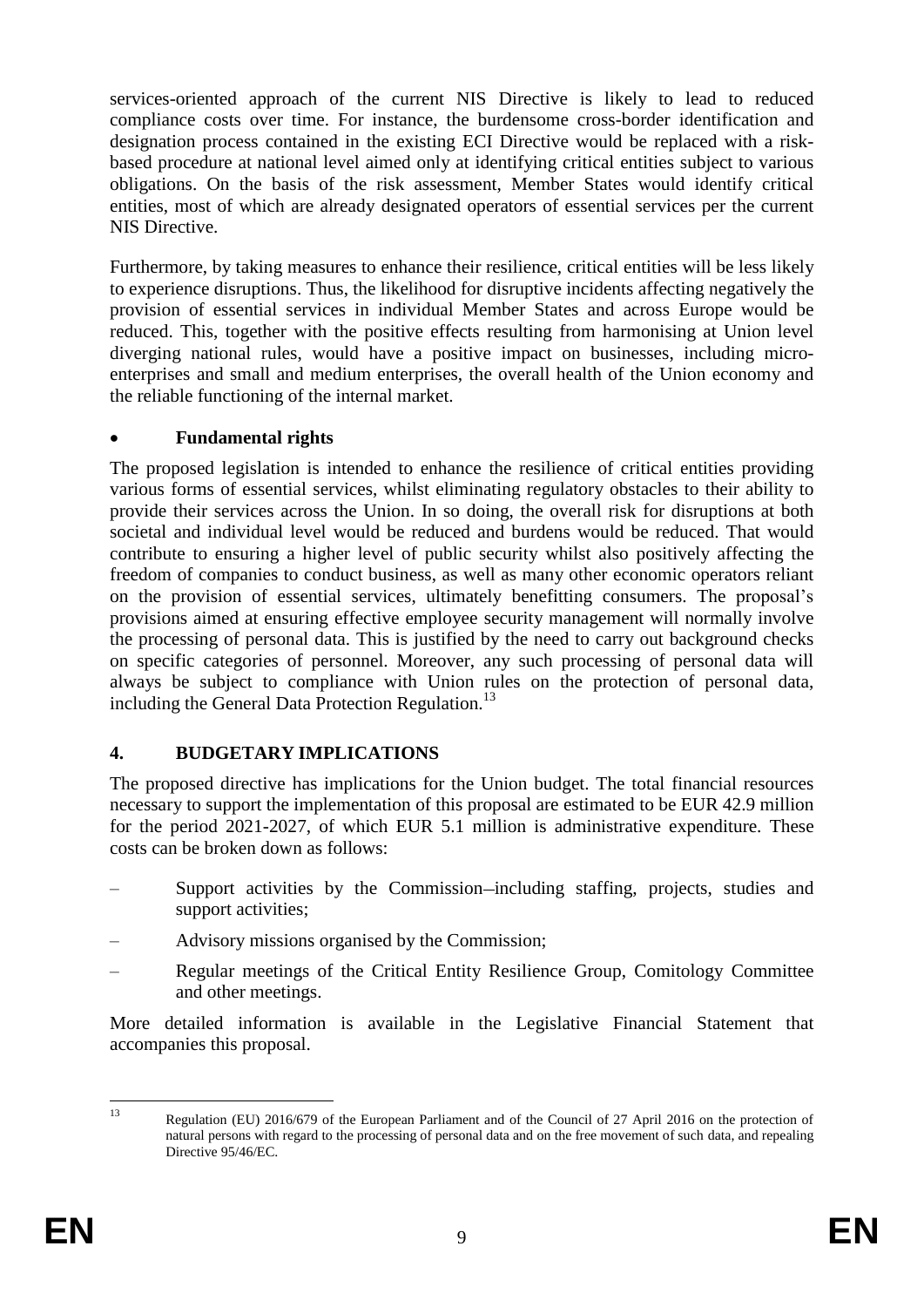## **5. OTHER ELEMENTS**

## **Implementation plans and monitoring, evaluation and reporting arrangements**

The implementation of the proposed directive will be reviewed by four years and a half after its entry into force, after which the Commission will submit a report to the European Parliament and to the Council. This report will assess the extent to which the Member States have taken the necessary measures to comply with the directive. A report assessing the impact and added value of the directive will be submitted by the Commission to the European Parliament and to the Council by six years after the entry info force of the directive.

## **Detailed explanation of the specific provisions of the proposal**

## Subject matter, scope and definitions (Articles 1-2)

Article 1 sets out the subject matter and scope of the directive, which lays down obligations for Member States to take certain measures aimed at ensuring the provision in the internal market of services essential for the maintenance of vital societal functions or economic activities, in particular to identify critical entities and to enable them to meet specific obligations aimed at enhancing their resilience and improving their ability to provide those services in the internal market. The directive also establishes rules on supervision and enforcement of critical entities and the specific oversight of critical entities considered to be of particular European significance. Article 1 also explains the relationship between the directive and other relevant acts of Union law, and the conditions under which information that is confidential pursuant to Union and national rules shall be exchanged with the Commission and other relevant authorities. Article 2 provides a list of definitions that apply.

## National frameworks on the resilience of critical entities (Articles 3-9)

Article 3 states that Member States shall adopt a strategy for reinforcing the resilience of critical entities, describes the elements that it should contain, explains that it should be updated regularly and where necessary, and stipulates that Member States shall communicate their strategies and any updates of their strategies to the Commission. Article 4 states that competent authorities shall establish a list of essential services and carry out regularly an assessment of all relevant risks that may affect the provision of those essential services with a view to identifying critical entities. This assessment shall account for the risk assessments carried out in accordance with other relevant acts of Union law, the risks arising from the dependencies between specific sectors, and available information on incidents. Member States shall ensure that relevant elements of the risk assessment are made available to critical entities, and that data on the types of risks identified and the outcomes of their risk assessments is made regularly available to the Commission.

Article 5 states that Member States shall identify critical entities in specific sectors and subsectors. The identification process should account for the outcomes of the risk assessment and apply specific criteria. Member States shall establish a list of critical entities, which shall be updated where necessary and regularly. Critical entities shall be duly notified of their identification and the obligations that this entails. Competent authorities responsible for the implementation of the directive shall notify the competent authorities responsible for the implementation of the NIS 2 Directive of the identification of critical entities. Where an entity has been identified as critical by two or more Member States, the Member States shall engage in consultation with each other with a view to reduce the burden on the critical entity. Where critical entities provide services to or in more than one third of Member States, the Member State concerned shall notify to the Commission the identities of those critical entities.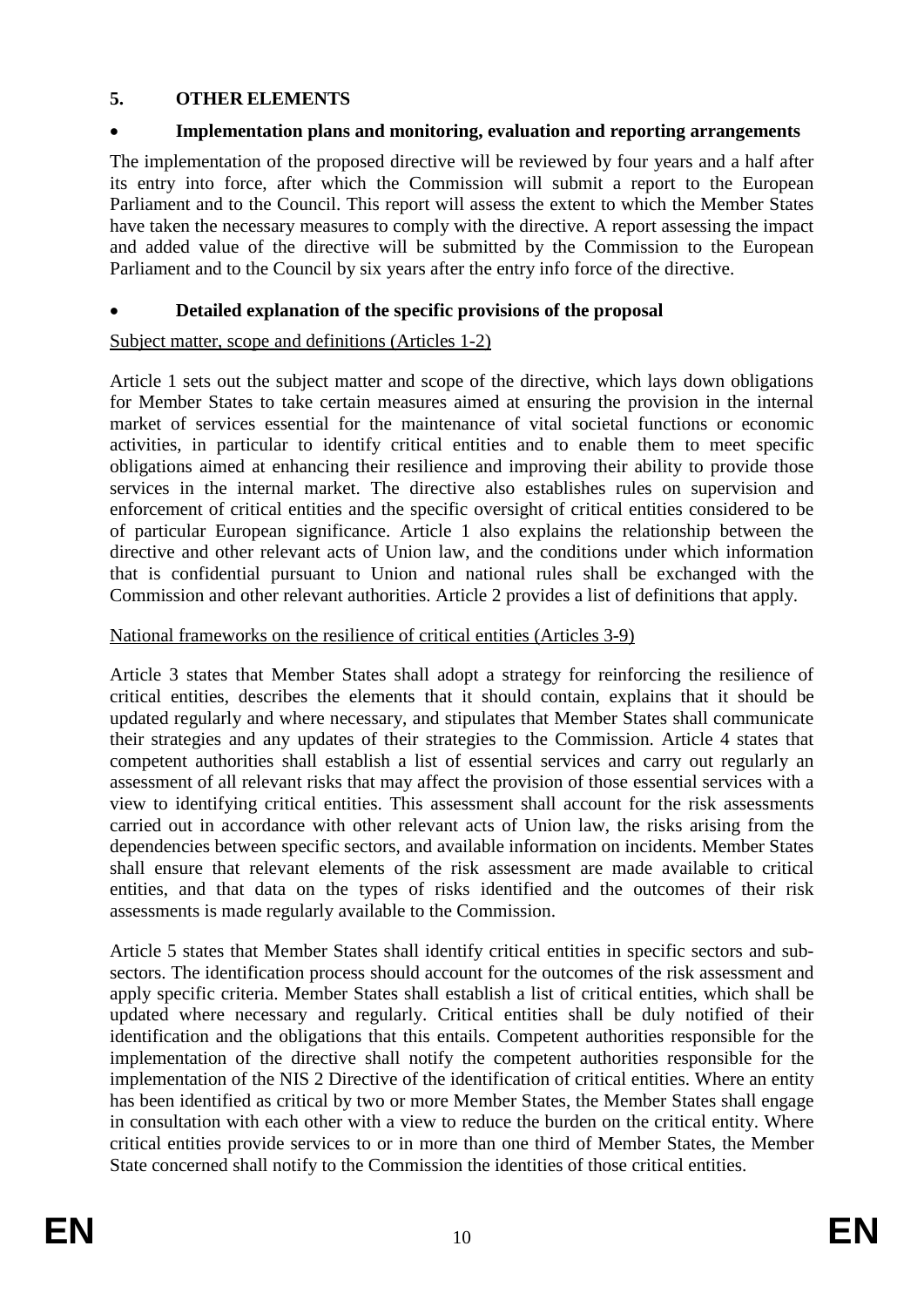Article 6 defines the term 'significant disruptive effect' as referred to in Article 5(2), and requires that Member States submit to the Commission certain forms of information pertaining to the critical entities that they identify and how they were identified. Article 6 also empowers the Commission, after consultation of the Critical Entities Resilience Group, to adopt relevant guidelines.

Article 7 establishes that Member States should identify entities in the banking, financial market infrastructure and digital infrastructure sectors that are to be treated as equivalent to critical entities for the purposes of chapter II only. These entities should be notified of their identification.

Article 8 stipulates that each Member State shall designate and ensure that adequate resources are provided to one or more competent authorities responsible for the correct application of the directive at national level as well as a single point of contact tasked with ensuring crossborder cooperation. The single point of contact shall provide a summary report on incident notifications to the Commission on a regular basis. Article 8 requires that competent authorities responsible for the application of the directive cooperate with other relevant national authorities, including competent authorities designated under the NIS 2 Directive. Article 9 stipulates that Member States shall provide support to critical entities in ensuring their resilience, and shall facilitiate cooperation and the voluntary exchange of information and good practices between competent authorities and critical entities.

### Resilience of critical entities (Articles 10-13)

Article 10 states that critical entities shall regularly assess all relevant risks on the basis of national risk assessments and other relevant sources of information. Article 11 stipulates that critical entities shall take appropriate and proportionate technical and organisational measures to ensure their resilience, and shall ensure that these measures are described in a resilience plan or equivalent document or documents. Member States may request that the Commission organise advisory missions to provide advice to critical entities in meeting their obligations. Article 11 also empowers the Commission, where necessary, to adopt delegated and implementing acts.

Article 12 states that Member States shall ensure that critical entities may submit requests for background checks for persons who fall or might come to fall within certain specific categories of personnel, and that these requests are assessed expeditiously by the authorities responsible for carrying out such background checks. The article describes the purpose, scope and contents of the background checks, all of which shall comply with the General Data Protection Regulation.

Article 13 states that Member States shall ensure that critical entities notify the competent authority of incidents that significantly disrupt or have the potential to significantly disrupt their operations. Competent authorities in turn shall provide the notifying critical entity with relevant follow-up information. Via the single point of contact, competent authorities shall also inform the single points of contact in other affected Member States in the event that the incident has, or may have, cross-border impacts in one or more other Member States.

### Specific oversight over critical entities of particular European significance (Articles 14-15)

Article 14 defines critical entities of particular European significance as entities that have been identifed as critical entities and that provide essential services to or in more than one third of Member States. Upon receiving notification pursuant to Article 5(6), the Commission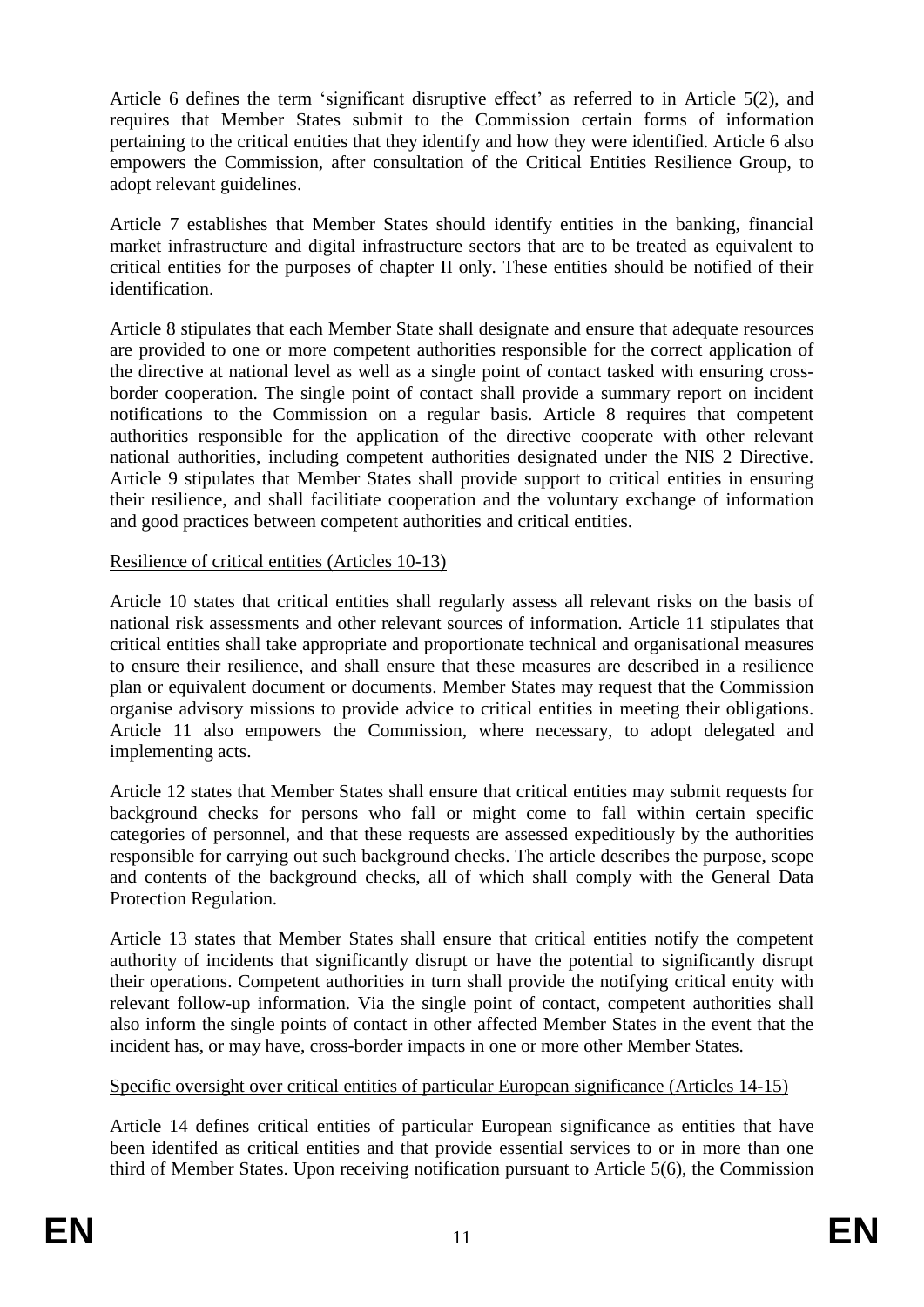shall inform the entity concerned that it is considered a critical entity of particular European signficance, the obligations that this entails and the date from which those obligations begin to apply. Article 15 describes the specific oversight arrangements applicable to critical entities of particular European significance, which include, upon request, that host Member States provide the Commission and Critical Entities Resilience Group with information concerning the risk assessment pursuant to Article 10 and the measures taken in accordance with Article 11, as well as any supervisory or enforcement actions. Article 15 also stipulates that the Commission may organise advisory missions to assess the measures put in place by specific critical entities of particular European significance. On the basis of an analysis of the advisory mission's findings by the Critical Entities Resilience Group, the Commission shall communicate its views to the Member State where the infrastructure of the entity is located on whether that entity complies with its obligations and, where appropriate, which measures could be taken to improve the resilience of the entity. The article describes the composition, organisation and funding of the advisory missions. It also stipulates that the Commission shall adopt an implementing act laying down rules on the procedural arrangements for the conduct and reports of advisory missions.

### Cooperation and reporting (Articles 16-17)

Article 16 describes the role and tasks of the Critical Entities Resilience Group, which shall be composed of representatives of the Member States and the Commission. It shall support the Commission and facilitate strategic cooperation and the exchance of information. The article explains that the Commission may adopt implementing acts laying down procedural arrangements necessary for the functioning of the Critical Entities Resilience Group. Article 17 stipulates that the Commission shall, where appropriate, support Member States and critical entities in complying with their obligations under the directive, and complement Member State activities referred to in Article 9.

#### Supervision and enforcement (Articles 18-19)

Article 18 states that Member States have certain powers, means and responsibilities in ensuring the implementation and enforcement of the directive. Member States shall ensure that, when a competent authority assesses the compliance of a critical entity, it shall inform the competent authorities of the Member State concerned designated under the NIS 2 Directive and may request these authorities to assess the cybersecurity of such entity, and should cooperate and exchange information for this purpose. Article 19 states that, in accordance with long-standing practice, Member States are to lay down the rules on penalties applicable to infringements and to take all measures necessary to ensure that they are implemented.

#### Final provisions (Articles 20-26)

Article 20 states that the Commission shall be assisted by a committee within the meaning of Regulation (EU) 182/2011. This is a standard article. Article 21 confers to the Commission the power to adopt delegated acts subject to conditions laid down in the article. This, too, is a standard article. Article 22 states that the Commission shall submit a report to the European Parliament and to the Council assessing the extent to which the Member States have taken the necessary measures to comply with the directive. A report assessing the impact and added value of the directive and whether the scope of the directive should be extended to other sectors or subsectors, including the food production, processing and distribution sector, must be submitted regularly to the European Parliament and to the Council.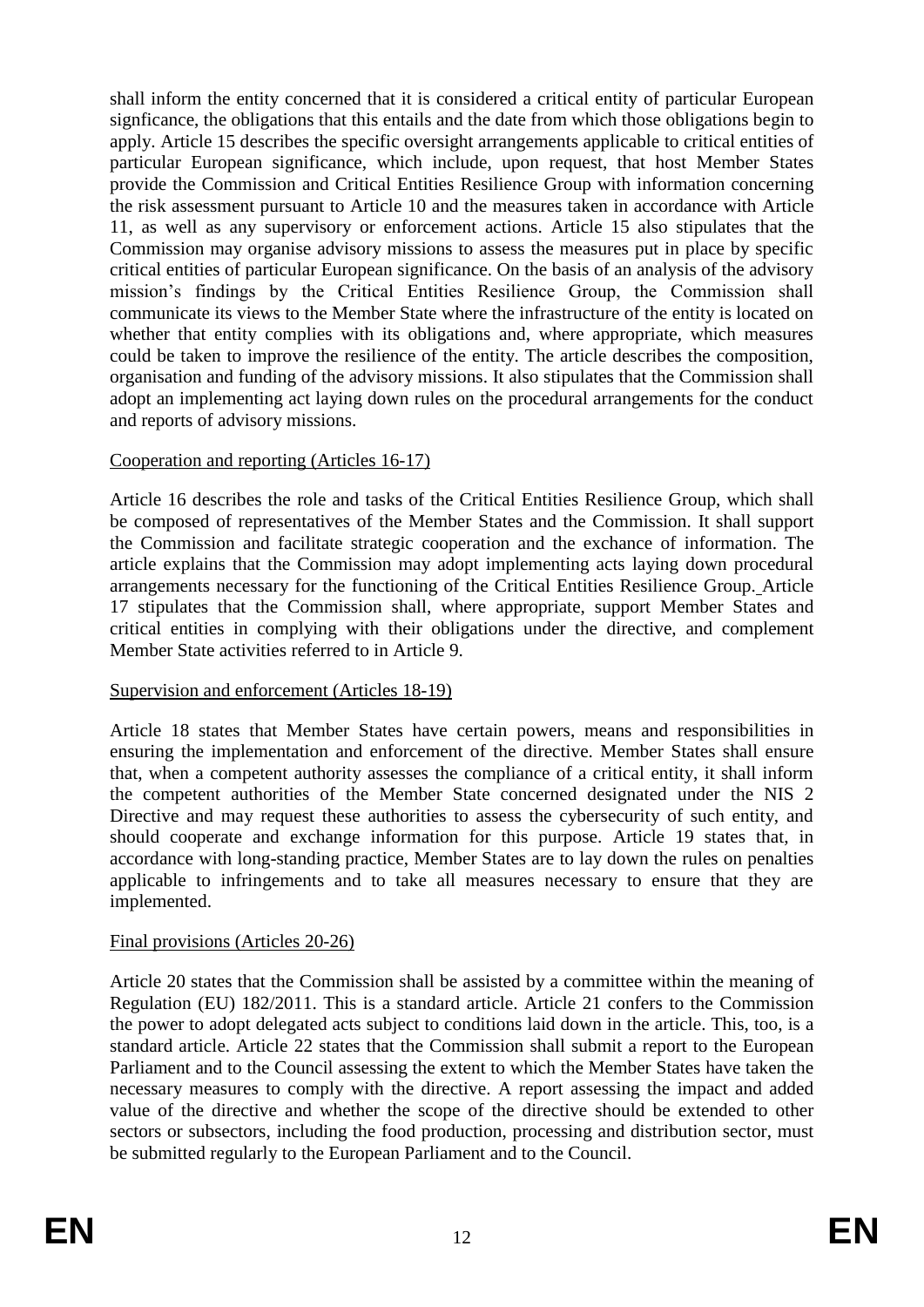Article 23 states that Directive 2008/114/EC is repealed with effect from the date of entry into application of the directive. Article 24 states that Member States shall adopt and publish, within the set time period, the laws, regulations and administrative provisions necessary to comply with the directive, and inform the Commission thereof. The text of the main provisions of national law which they adopt in the field covered by this directive shall be communicated to the Commission. Article 25 states that the directive shall enter into force on the twentieth day following that of its publication in the *Official Journal of the European Union*. Article 26 states that the directive is addressed to the Member States.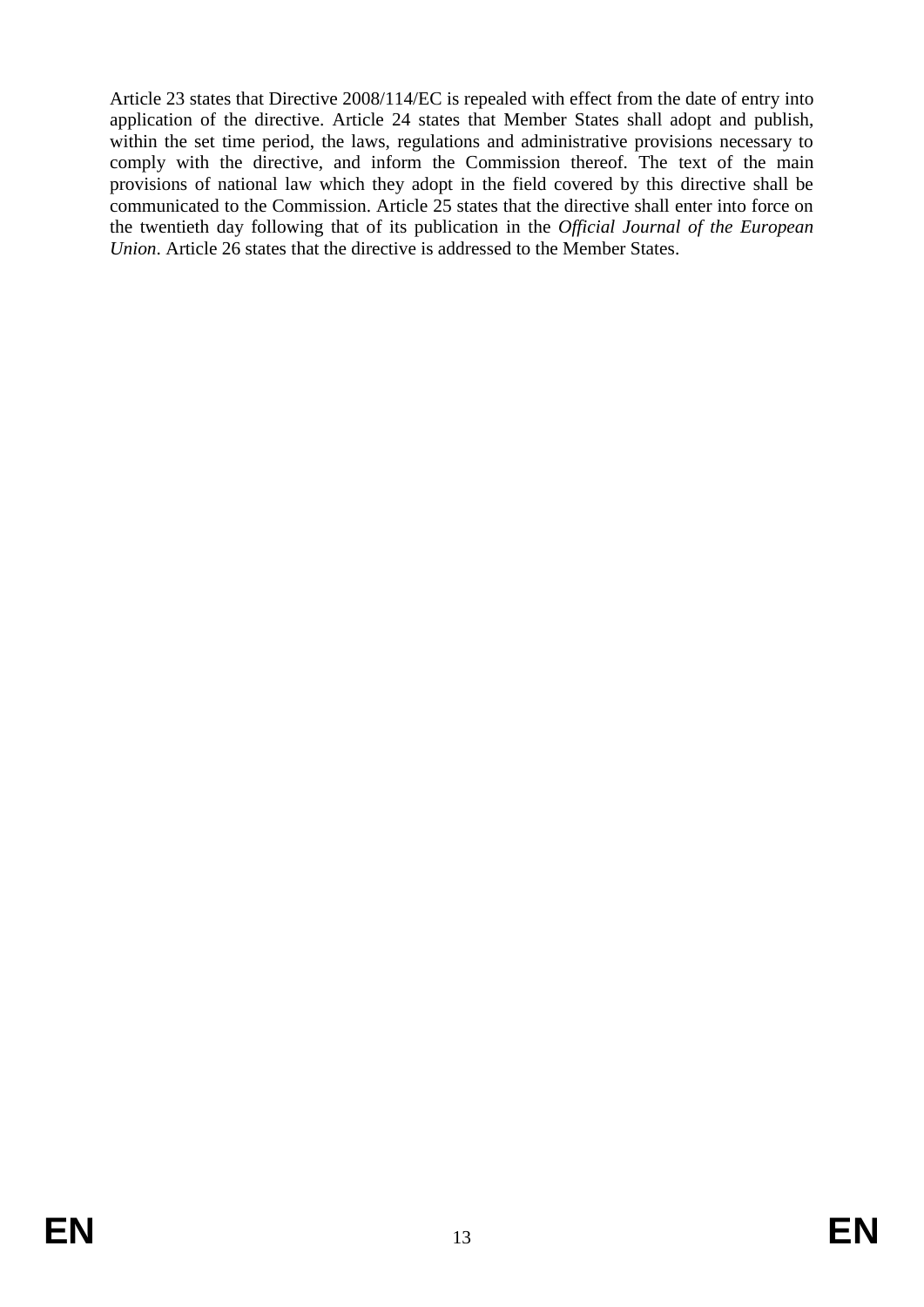#### 2020/0365 (COD)

#### Proposal for a

## **DIRECTIVE OF THE EUROPEAN PARLIAMENT AND OF THE COUNCIL**

#### **on the resilience of critical entities**

#### THE EUROPEAN PARLIAMENT AND THE COUNCIL OF THE EUROPEAN UNION,

Having regard to the Treaty on the Functioning of the European Union, and in particular Article 114 thereof,

Having regard to the proposal from the European Commission,

After transmission of the draft legislative act to the national parliaments,

Having regard to the opinion of the European Economic and Social Committee<sup>14</sup>,

Having regard to the opinion of the Committee of the Regions<sup>15</sup>,

Acting in accordance with the ordinary legislative procedure<sup>16</sup>,

Whereas:

- (1) Council Directive  $2008/114/EC^{17}$  provides for a procedure for designating European critical infrastructures in the energy and transport sectors, the disruption or destruction of which would have significant cross-border impact on at least two Member States. That Directive focused exclusively on the protection of such infrastructures. However, the evaluation of Directive  $2008/114/EC$  conducted in  $2019^{18}$  found that due to the increasingly interconnected and cross-border nature of operations using critical infrastructure, protective measures relating to individual assets alone are insufficient to prevent all disruptions from taking place. Therefore, it is necessary to shift the approach towards ensuring the resilience of critical entities, that is, their ability to mitigate, absorb, accommodate to and recover from incidents that have the potential to disrupt the operations of the critical entity.
- (2) Despite existing measures at Union<sup>19</sup> and national level aimed at supporting the protection of critical infrastructures in the Union, the entities operating those infrastructures are not adequately equipped to address current and anticipated future risks to their operations that may result in disruptions of the provision of services that are essential for the performance of vital societal functions or economic activities. This is due to a dynamic threat landscape with an evolving terrorist threat and growing interdependencies between infrastructures and sectors, as well as an increased physical risk due to natural disasters and climate change, which increases the frequency and

 $14$  $\frac{14}{15}$  OJ C, , p. .

 $^{15}$  OJ C [...], [...], p. [...].

<sup>&</sup>lt;sup>16</sup> Position of the European Parliament [...] and of the Council [...].

<sup>17</sup> Council Directive 2008/114/EC of 8 December 2008 on the identification and designation of European critical infrastructures and the assessment of the need to improve their protection (OJ L 345, 23.12.2008, p.75).

 $18$  SWD(2019) 308.

European Programme for Critical Infrastructure Protection (EPCIP).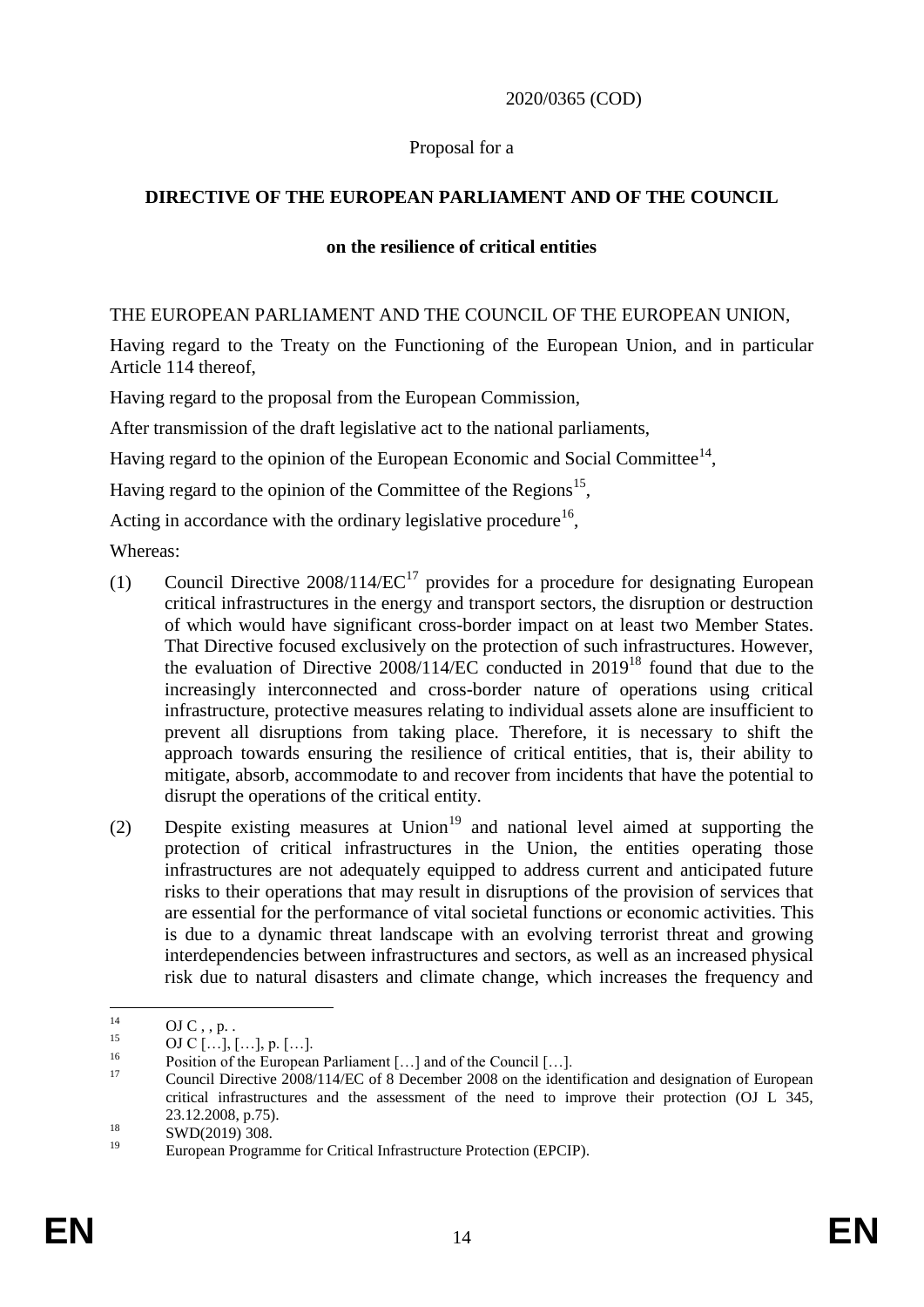scale of extreme weather events and brings long-term changes in average climate that can reduce the capacity and efficiency of certain infrastructure types if resilience or climate adaptation measures are not in place. Moreover, relevant sectors and types of entities are not recognised consistently as critical in all Member States.

- (3) Those growing interdependencies are the result of an increasingly cross-border and interdependent network of service provision using key infrastructures across the Union in the sectors of energy, transport, banking, financial market infrastructure, digital infrastructure, drinking and waste water, health, certain aspects of public administration, as well as space in as far as the provision of certain services depending on ground-based infrastructures that are owned, managed and operated either by Member States or by private parties is concerned, therefore not covering infrastructures owned, managed or operated by or on behalf of the Union as part of its space programmes. These interdependencies mean that any disruption, even one initially confined to one entity or one sector, can have cascading effects more broadly, potentially resulting in far-reaching and long-lasting negative impacts in the delivery of services across the internal market. The COVID-19 pandemic has shown the vulnerability of our increasingly interdependent societies in the face of low-probability risks.
- (4) The entities involved in the provision of essential services are increasingly subject to diverging requirements imposed under the laws of the Member States. The fact that some Member States have less stringent security requirements on these entities not only risks impacting negatively on the maintenance of vital societal functions or economic activities across the Union, it also leads to obstacles to the proper functioning of the internal market. Similar types of entities are considered as critical in some Member States but not in others, and those which are identified as critical are subject to divergent requirements in different Member States. This results in additional and unnecessary administrative burdens for companies operating across borders, notably for companies active in Member States with more stringent requirements.
- (5) It is therefore necessary to lay down harmonised minimum rules to ensure the provision of essential services in the internal market and enhance the resilience of critical entities.
- (6) In order to achieve that objective, Member States should identify critical entities that should be subject to specific requirements and oversight, but also particular support and guidance aimed at achieving a high level of resilience in the face of all relevant risks.
- (7) Certain sectors of the economy such as energy and transport are already regulated or may be regulated in the future by sector-specific acts of Union law that contain rules related to certain aspects of resilience of entities operating in those sectors. In order to address in a comprehensive manner the resilience of those entities that are critical for the proper functioning of the internal market, those sector-specific measures should be complemented by the ones provided for in this Directive, which creates an overarching framework that addresses critical entities' resilience in respect of all hazards, that is, natural and man-made, accidental and intentional.
- (8) Given the importance of cybersecurity for the resilience of critical entities and in the interest of consistency, a coherent approach between this Directive and Directive (EU)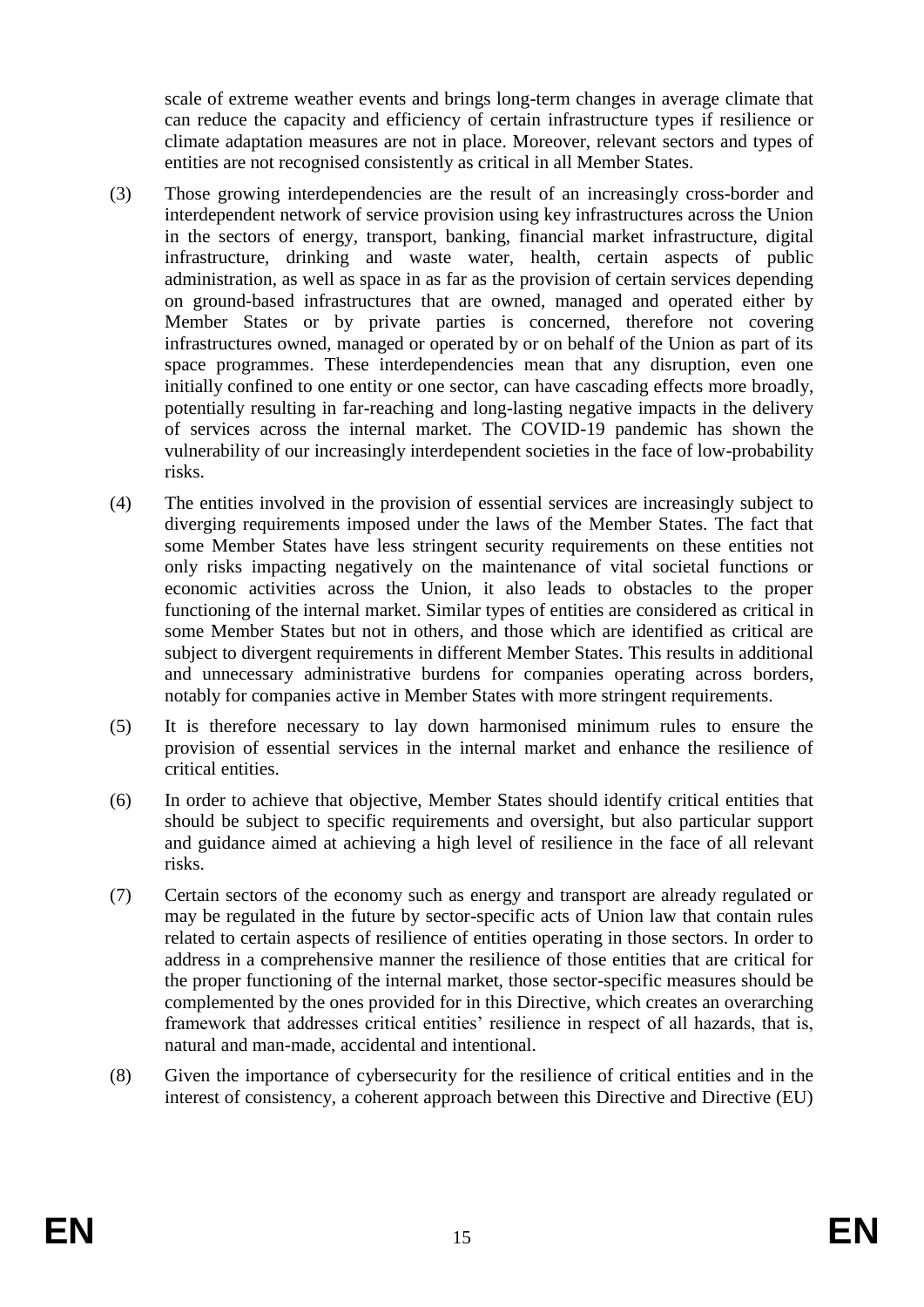$XX/YY$  of the European Parliament and of the Council<sup>20</sup> [Proposed Directive on measures for a high common level of cybersecurity across the Union; (hereafter "NIS 2 Directive")] is necessary wherever possible. In view of the higher frequency and particular characteristics of cyber risks, the NIS 2 Directive imposes comprehensive requirements on a large set of entities to ensure their cybersecurity. Given that cybersecurity is addressed sufficiently in the NIS 2 Directive, the matters covered by it should be excluded from the scope of this Directive, without prejudice to the particular regime for entities in the digital infrastructure sector.

- (9) Where provisions of other acts of Union law require critical entities to assess relevant risks, take measures to ensure their resilience or notify incidents, and those requirements are at least equivalent to the corresponding obligations laid down in this Directive, the relevant provisions of this Directive should not apply, so as to avoid duplication and unnecessary burdens. In that case, the relevant provisions of such other acts should apply. Where the relevant provisions of this Directive do not apply, its provisions on supervision and enforcement should not be applicable either. Member States should nevertheless include all the sectors listed in the Annex in their strategy for reinforcing the resilience of critical entities, the risk assessment and the support measures pursuant to Chapter II and be able to identify critical entities in those sectors where the applicable conditions have been met, taking into account the particular regime for entities in the banking, financial market infrastructure and digital infrastructure sector.
- (10) In view of ensuring a comprehensive approach to the resilience of critical entities, each Member State should have a strategy setting out objectives and policy measures to be implemented. To achieve this, Member States should ensure that their cybersecurity strategies provide for a policy framework for enhanced coordination between the competent authority under this Directive and the NIS 2 Directive in the context of information sharing on incidents and cyber threats and the exercise of supervisory tasks.
- (11) The actions of Member States to identify and help ensure the resilience of critical entities should follow a risk-based approach that targets efforts to the entities most relevant for the performance of vital societal functions or economic activities. In order to ensure such a targeted approach, each Member State should carry out, within a harmonised framework, an assessment of all relevant natural and man-made risks that may affect the provision of essential services, including accidents, natural disasters, public health emergencies such as pandemics, and antagonistic threats, including terrorist offences. When carrying out those risk assessments, Member States should take into account other general or sector-specific risk assessment carried out pursuant to other acts of Union law and should consider the dependencies between sectors, including from other Member States and third countries. The outcomes of the risk assessment should be used in the process of identification of critical entities and to assist those entities in meeting the resilience requirements of this Directive.
- (12) In order to ensure that all relevant entities are subject to those requirements and to reduce divergences in this respect, it is important to lay down harmonised rules allowing for a consistent identification of critical entities across the Union, while also allowing Member States to reflect national specificities. Therefore, criteria to identify critical entities should be laid down. In the interest of effectiveness, efficiency,

 $20$ [Reference to NIS 2 Directive, once adopted.]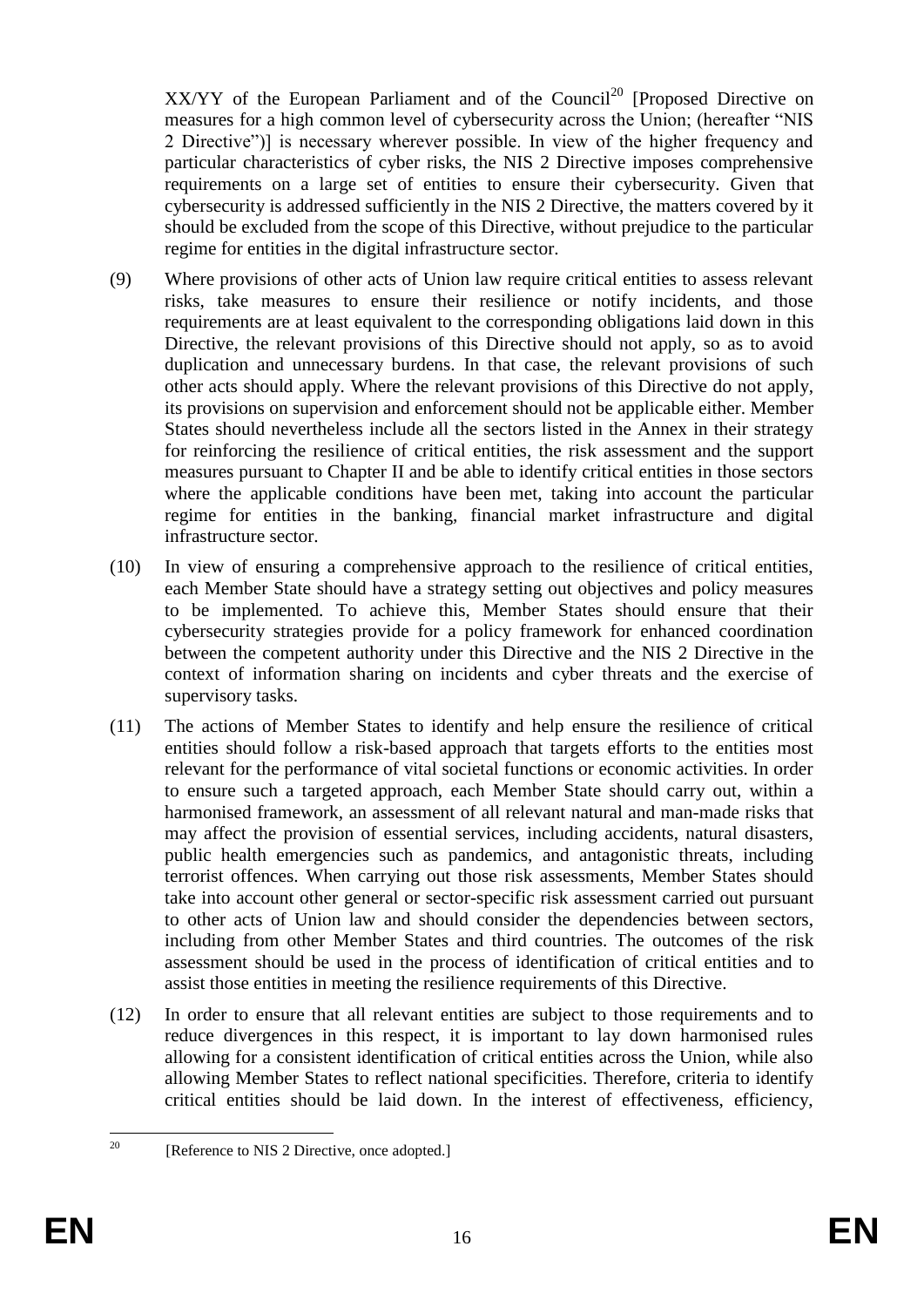consistency and legal certainty, appropriate rules should also be set on notification and cooperation relating to, as well as the legal consequences of, such identification. In order to enable the Commission to assess the correct application of this Directive, Member States should submit to the Commission, in a manner that is as detailed and specific as possible, relevant information and, in any event, the list of essential services, the number of critical entities identified for each sector and subsector referred to in the Annex and the essential service or services that each entity provides and any thresholds applied.

- (13) Criteria should also be established to determine the significance of a disruptive effect produced by such incidents. Those criteria should build on the criteria provided in Directive (EU) 2016/1148 of the European Parliament and of the Council<sup>21</sup> in order to capitalise on the efforts carried out by Member States to identify those operators and the experience gained in this regard.
- (14) Entities pertaining to the digital infrastructure sector are in essence based on network and information systems and fall within the scope of the NIS 2 Directive, which addresses the physical security of such systems as part of their cybersecurity risk management and reporting obligations. Since those matters are covered by the NIS 2 Directive, the obligations of this Directive do not apply to such entities. However, considering the importance of the services provided by entities in the digital infrastructure sector for the provision of other essential services, Member States should identify, based on the criteria and using the procedure provided for in this Directive *mutatis mutandis*, entities pertaining to the digital infrastructure sector that should be treated as equivalent to critical entities for the purposes of Chapter II only, including the provision on Member States' support in enhancing the resilence of these entities. Consequently, such entities should not be subject to the obligations laid down in Chapters III to VI. Since the obligations for critical entities laid down in Chapter II to provide certain information to the competent authorities relate to the application of Chapters III and IV, those entities should not be subject to those obligations either.
- (15) The EU financial services acquis establishes comprehensive requirements on financial entities to manage all risks they face, including operational risks and ensure business continuity. This includes Regulation (EU) No 648/2012 of the European Parliament and of the Council<sup>22</sup>, Directive 2014/65/EU of the European Parliament and of the Council<sup>23</sup> and Regulation (EU) No  $600/2014$  of the European Parliament and of the Council<sup>24</sup> as well as Regulation (EU) No 575/2013 of the European Parliament and of the Council<sup>25</sup> and Directive 2013/36/EU of the European Parliament and of the

 $21$ <sup>21</sup> Directive (EU) 2016/1148 of the European Parliament and of the Council of 6 July 2016 concerning measures for a high common level of security of network and information systems across the Union (OJ L 194, 19.7.2016, p. 1).

<sup>&</sup>lt;sup>22</sup> Regulation (EU) No 648/2012 of the European Parliament and of the Council of 4 July 2012 on OTC derivatives, central counterparties and trade repositories (OJ L 201, 27.7.2012, p. 1).

<sup>&</sup>lt;sup>23</sup> Directive 2014/65/EU of the European Parliament and of the Council of 15 May 2014 on markets in financial instruments and amending Directive 2002/92/EC and Directive 2011/61/EU (OJ L 173, 12.6.2014, p. 349).

<sup>&</sup>lt;sup>24</sup> Regulation (EU) No  $600/2014$  of the European Parliament and of the Council of 15 May 2014 on markets in financial instruments and amending Regulation (EU) No 648/2012 (OJ L 173, 12.6.2014, p. 84).

<sup>&</sup>lt;sup>25</sup> Regulation (EU) No 575/2013 of the European Parliament and of the Council of 26 June 2013 on prudential requirements for credit institutions and investment firms and amending Regulation (EU) No 648/2012 (OJ L 176, 27.6.2013, p. 1).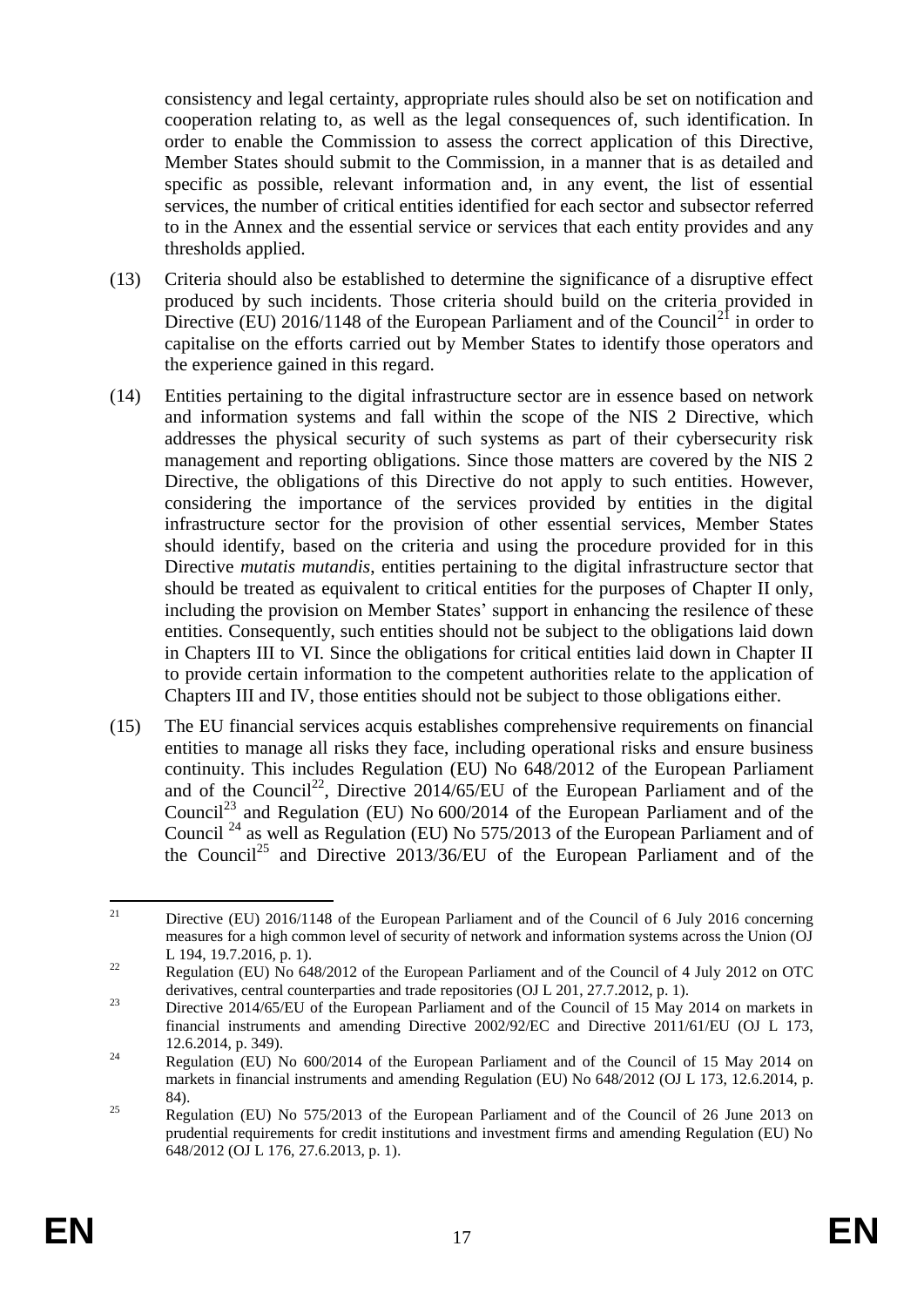Council<sup>26</sup>. The Commission has recently proposed to complement this framework with Regulation XX/YYYY of the European Parliament and of the Council [proposed Regulation on digital operational resilience for the financial sector (hereafter "DORA Regulation")<sup>27</sup>], which lays down requirements for financial firms to manage ICT risks, including the protection of physical ICT infrastructures. Since the resilience of entities listed in points 3 and 4 of the Annex is comprehensively covered by the EU financial services acquis, those entities should also be treated as equivalent to critical entities for the purposes of Chapter II of this Directive only. To ensure a consistent application of the operational risk and digital resilience rules in the financial sector, Member States' support to enhancing the overall resilience of financial entities equivalent to critical entities should be ensured by the authorities designated pursuant to Article 41 of [DORA Regulation], and subject to the procedures set out in that legislation in a fully harmonised manner.

- (16) Member States should designate authorities competent to supervise the application of and, where necessary, enforce the rules of this Directive and ensure that those authorities are adequately empowered and resourced. In view of the differences in national governance structures and in order to safeguard already existing sectoral arrangements or Union supervisory and regulatory bodies, and to avoid duplication, Member States should be able to designate more than one competent authority. In that case, they should however clearly delineate the respective tasks of the authorities concerned and ensure that they cooperate smoothly and effectively. All competent authorities should also cooperate more generally with other relevant authorities, both at national and Union level.
- (17) In order to facilitate cross-border cooperation and communication and to enable the effective implementation of this Directive, each Member State should, without prejudice to sector-specific Union legal requirements, designate, within one of the authorities it designated as competent authority under this Directive, a single point of contact responsible for coordinating issues related to the resilience of critical entities and cross-border cooperation at Union level in this regard.
- (18) Given that under the NIS 2 Directive entities identified as critical entities, as well as identified entities in the digital infrastructure sector that are to be treated as equivalent under the present Directive are subject to the cybersecurity requirements of the NIS 2 Directive, the competent authorities designated under the two Directives should cooperate, particularly in relation to cybersecurity risks and incidents affecting those entities.
- (19) Member States should support critical entities in strengthening their resilience, in compliance with their obligations under this Directive, without prejudice to the entities' own legal responsibility to ensure such compliance. Member States could in particular develop guidance materials and methodologies, support the organisation of exercises to test their resilience and provide training to personnel of critical entities. Moreover, given the interdependencies between entities and sectors, Member States

 $26\overline{)}$ <sup>26</sup> Directive 2013/36/EU of the European Parliament and of the Council of 26 June 2013 on access to the activity of credit institutions and the prudential supervision of credit institutions and investment firms, amending Directive 2002/87/EC and repealing Directives 2006/48/EC and 2006/49/EC (OJ L 176, 27.6.2013, p. 338).

<sup>&</sup>lt;sup>27</sup> Proposal for a Regulation of the European Parliament and of the Council on digital operational resilience for the financial sector and amending Regulations (EC) No 1060/2009, (EU) No 648/2012, (EU) No 600/2014 and (EU) No 909/2014, COM(2020) 595.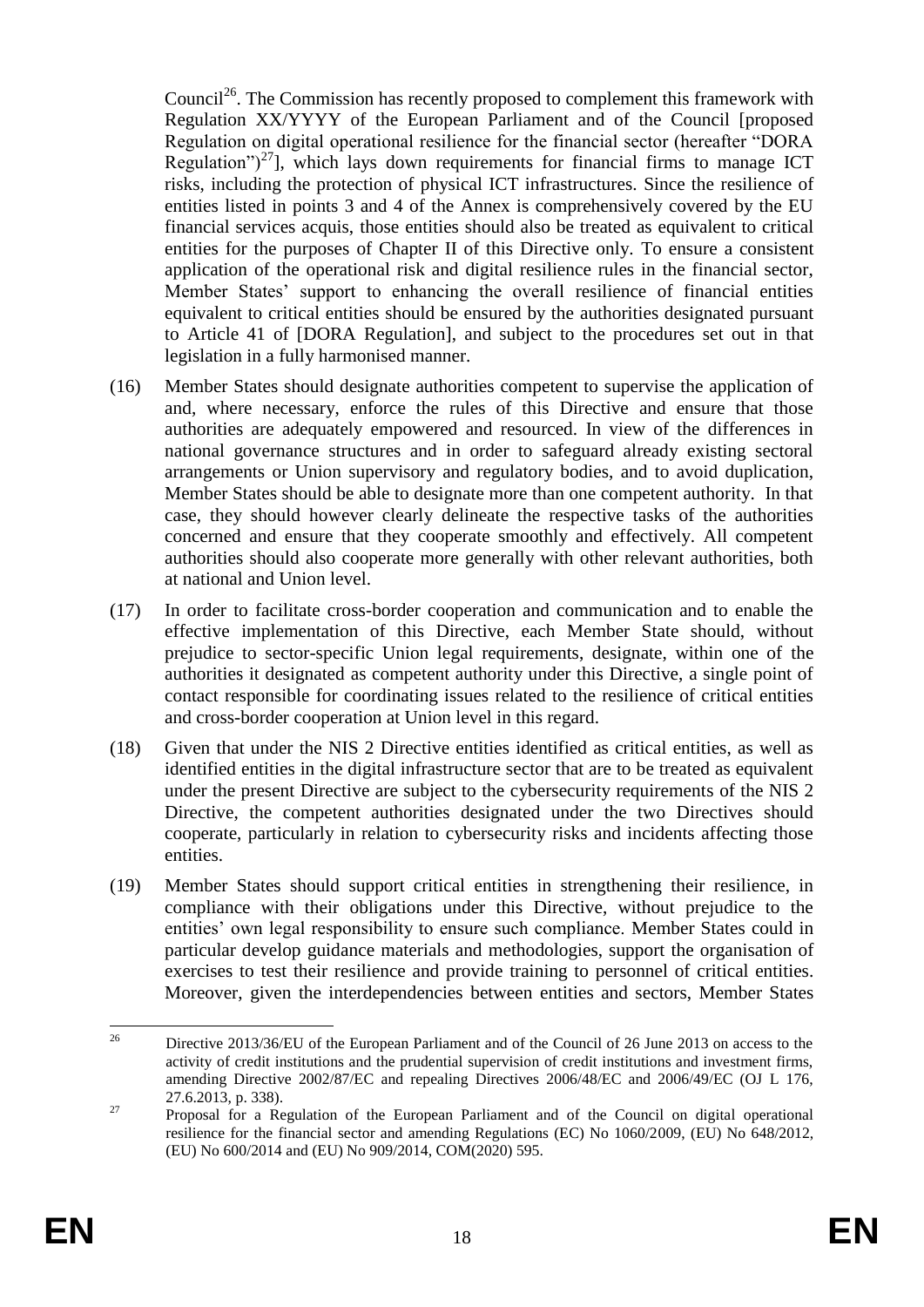should establish information sharing tools to support voluntary information sharing between critical entities, without prejudice to the application of competition rules laid down in the Treaty on the Functioning of the European Union.

- (20) In order to be able to ensure their resilience, critical entities should have a comprehensive understanding of all relevant risks to which they are exposed and analyse those risks. To that aim, they should carry out risks assessments, whenever necessary in view of their particular circumstances and the evolution of those risks, yet in any event every four years. The risk assessments by critical entities should be based on the risk assessment carried out by Member States.
- (21) Critical entities should take organisational and technical measures that are appropriate and proportionate to the risks they face so as to prevent, resist, mitigate, absorb, accommodate to and recover from an incident. Although critical entities should take measures on all points specified in this Directive, the details and extent of the measures should reflect the different risks that each entity has identified as part of its risk assessment and the specificities of such entity in an appropriate and proportionate way.
- (22) In the interest of effectiveness and accountability, critical entities should describe those measures, with a level of detail to sufficiently achieve those aims, having regard to the risks identified, in a resilience plan or in a document or documents that are equivalent to a resilience plan, and apply that plan in practice. Such equivalent document or documents may be drawn up in accordance with requirements and standards developed in the context of international agreements on physical protection to which Member States are parties, including the Convention on the physical protection of nuclear material and nuclear facilities, as appropriate.
- (23) Regulation (EC) No 300/2008 of the European Parliament and of the Council<sup>28</sup>, Regulation (EC) No  $725/2004$  of the European Parliament and of the Council<sup>29</sup> and Directive  $2005/65/EC$  of the European Parliament and of the Council<sup>30</sup> establish requirements applicable to entities in the aviation and maritime transport sectors to prevent incidents caused by unlawful acts and to resist and mitigate the consequences of such incidents. While the measures required in this Directive are broader in terms of risks addressed and types of measures to be taken, critical entities in those sectors should reflect in their resilience plan or equivalent documents the measures taken pursuant to those other Union acts. Moreover, when implementing resilience measures under this Directive, critical entities may consider referring to non-binding guidelines and good practices documents developed under sectorial workstreams, such as the EU Rail Passenger Security Platform<sup>31</sup>.
- (24) The risk of employees of critical entities misusing for instance their access rights within the entity's organisation to harm and cause damage is of increasing concern. That risk is exacerbated by the growing phenomenon of radicalisation leading to

<sup>28</sup> <sup>28</sup> Regulation (EC) No 300/2008 of the European Parliament and of the Council of 11 March 2008 on common rules in the field of civil aviation security and repealing Regulation (EC) No 2320/2002 (OJ L 97/72, 9.4.2008, p. 72).

<sup>&</sup>lt;sup>29</sup> Regulation (EC) No  $725/2004$  of the European Parliament and of the Council of 31 March 2004 on enhancing ship and port facility security (OJ L 129, 29.4.2004, p. 6.).

<sup>&</sup>lt;sup>30</sup> Directive 2005/65/EC of the European Parliament and of the Council of 26 October 2005 on enhancing port security (OJ L 310, 25.11.2005, p. 28).

<sup>&</sup>lt;sup>31</sup> Commission Decision of 29 June 2018 setting up the EU Rail Passenger Security Platform C/2018/4014.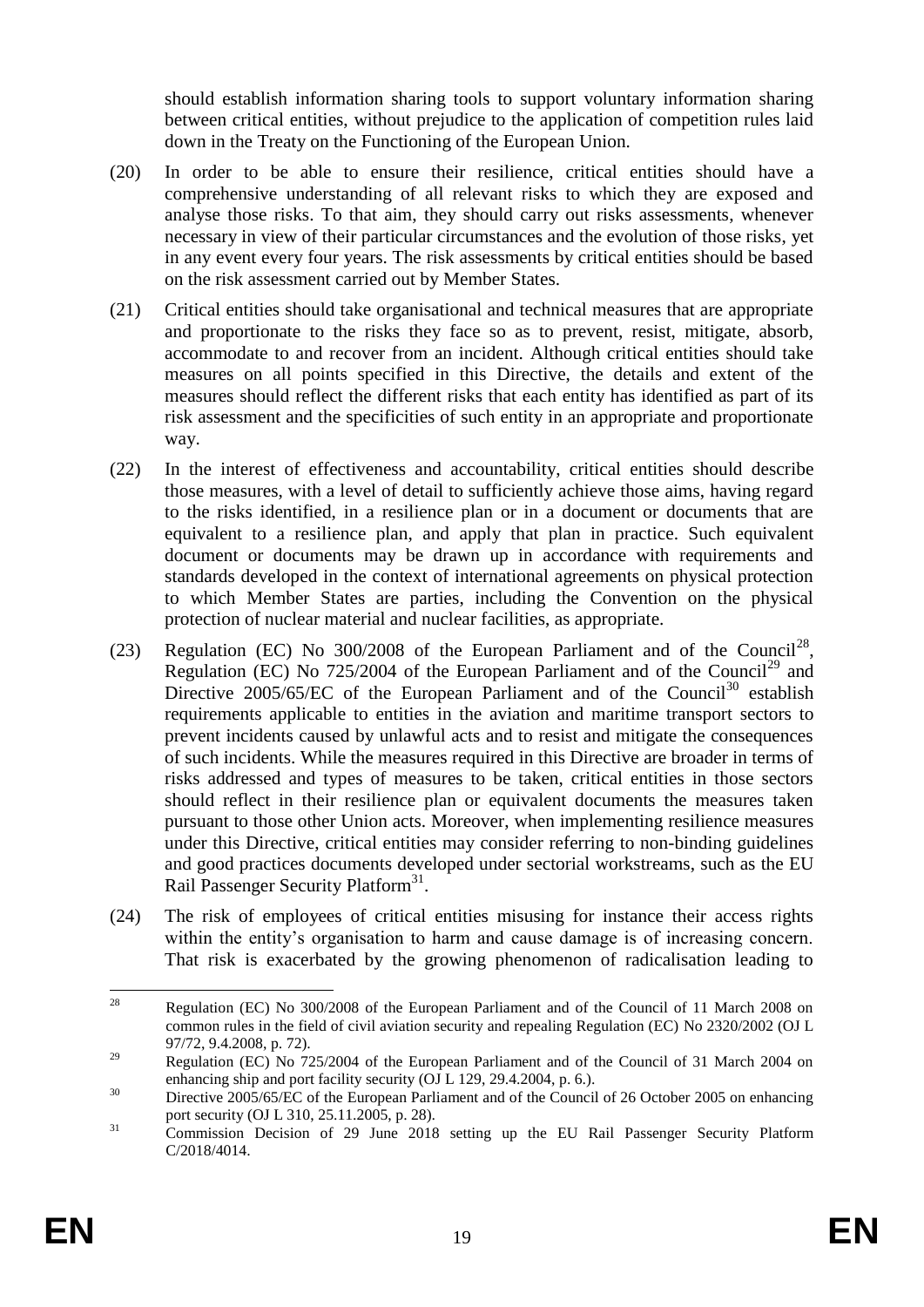violent extremism and terrorism. It is therefore necessary to enable critical entities to request background checks on persons falling within specific categories of its personnel and to ensure that those requests are assessed expeditiously by the relevant authorities, in accordance with the applicable rules of Union and national law, including on the protection of personal data.

- (25) Critical entities should notify, as soon as reasonably possible under the given circumstances, Member States' competent authorities of incidents that significantly disrupt or have the potential to significantly disrupt their operations. The notification should allow the competent authorities to respond to the incidents rapidly and adequately and to have a comprehensive overview of the overall risks that critical entities face. For that purpose, a procedure should be established for the notification of certain incidents and parameters should be provided for to determine when the actual or potential disruption is significant and the incidents should thus be notified. Given the potential cross-border impacts of such disruptions, a procedure should be established for Member States to inform other affected Member States via single points of contacts.
- (26) While critical entities generally operate as part of an increasingly interconnected network of service provision and infrastructures and often provide essential services in more than one Member State, some of those entities are of particular significance for the Union because they provide essential services to a large number of Member States, and therefore require specific oversight at Union level. Rules on the specific oversight in respect of such critical entities of particular European significance should therefore be established. Those rules are without prejudice to the rules on supervision and enforcement set out in this Directive.
- (27) Where any Member State considers that additional information is necessary to be able to advise a critical entity in meeting its obligations under Chapter III or to assess the compliance of a critical entity of particular European significance with those obligations, in agreement with the Member State where the infrastructure of that entity is located, the Commission should organise an advisory mission to assess the measures put in place by that entity. In order to ensure that such advisory missions are carried out properly, complementary rules should be established, notably on their organisation and conduct, the follow-up to be given and the obligations for the critical entities of particular European significance concerned. The advisory missions should, without prejudice to the need for the Member State where the advisory mission is conducted and the entity concerned to comply with the rules of this Directive, be conducted subject to the detailed rules of the law of that Member State, for instance on the precise conditions to be fulfilled to obtain access to relevant premises or documents and on judicial redress. Specific expertise required for such missions could, where relevant, be requested through the Emergency Response Coordination Centre*.*
- (28) In order to support the Commission and facilitate strategic cooperation and the exchange of information, including best practices, on issues relating to this Directive, a Critical Entities Resilience Group, which is a Commission expert group, should be established. Member States should endeavour to ensure effective and efficient cooperation of the designated representatives of their competent authorities in the Critical Entities Resilience Group. The group should begin to perform its tasks from six months after the entry into force of this Directive, so as to provide additional means for appropriate cooperation during the transposition period of this Directive.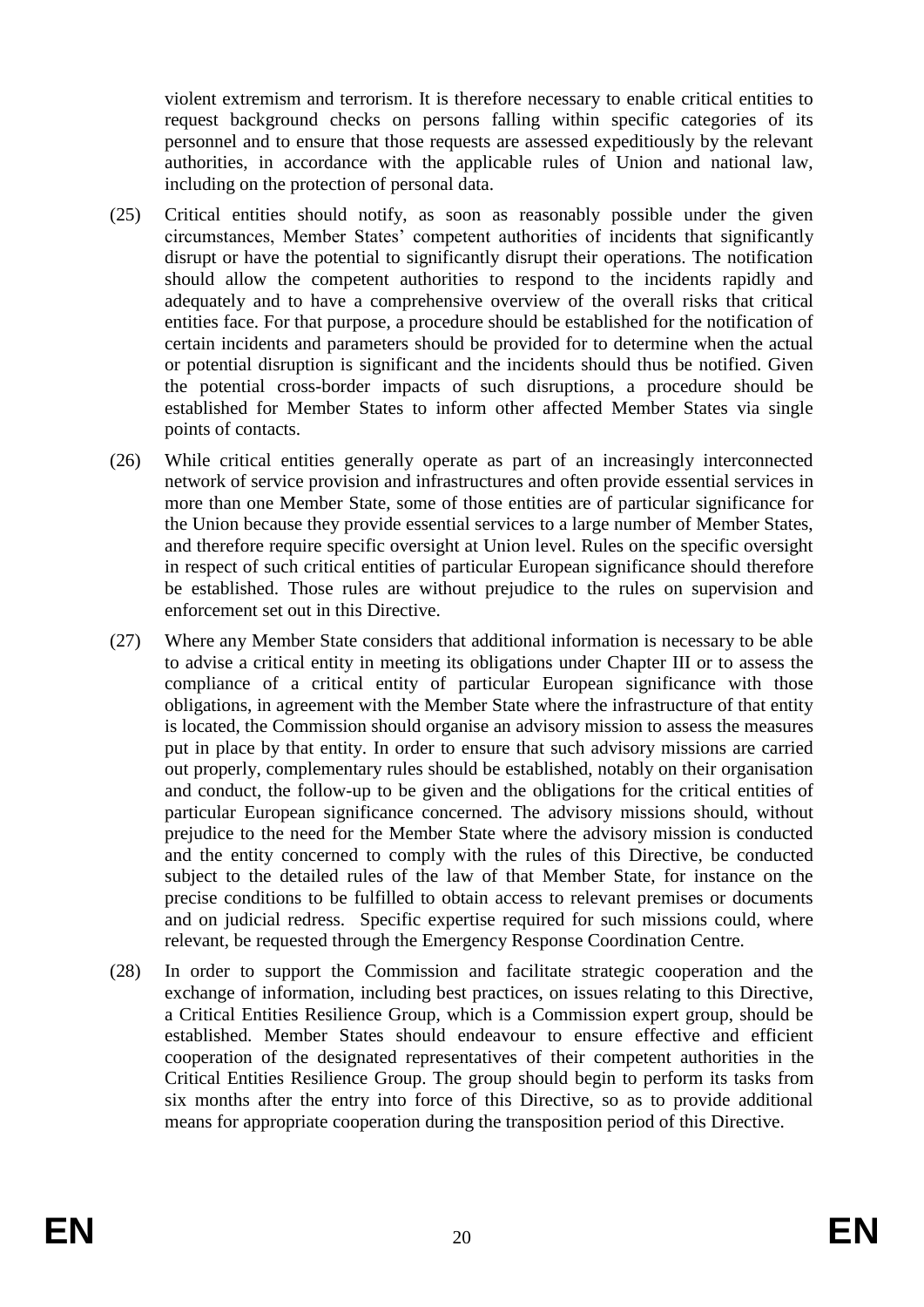- (29) In order to achieve the objectives of this Directive, and without prejudice to the legal responsibility of Member States and critical entities to ensure compliance with their respective obligations set out therein, the Commission should, where it considers it appropriate, undertake certain supporting activities aimed at facilitating compliance with those obligations. When providing support to Member States and critical entities in the implementation of obligations under this Directive, the Commission should build on existing structures and tools, such as those under the Union Civil Protection mechanism and the European Reference Network for Critical Infrastructure Protection.
- (30) Member States should ensure that their competent authorities have certain specific powers for the proper application and enforcement of this Directive in relation to critical entities, where those entities fall under their jurisdiction as specified in this Directive. Those powers should include, notably, the power to conduct inspections, supervision and audits, require critical entities to provide information and evidence relating to the measures they have taken to comply with their obligations and, where necessary, issue orders to remedy identified infringements. When issuing such orders, Member States should not require measures which go beyond what is necessary and proportionate to ensure compliance of the critical entity concerned, taking account of in particular the seriousness of the infringement and the economic capacity of the critical entity. More generally, those powers should be accompanied by appropriate and effective safeguards to be specified in national law, in accordance with the requirements resulting from Charter of Fundamental Rights of the European Union. When assessing the compliance of a critical entity with its obligations under this Directive, competent authorities designated under this Directive should be able to request the competent authorities designated under the NIS 2 Directive to assess the cybersecurity of those entities. Those competent authorities should cooperate and exchange information for that purpose.
- (31) In order to take into account new risks, technological developments or specificities of one or more of the sectors, the power to adopt acts in accordance with Article 290 Treaty on the Functioning of the European Union should be delegated to the Commission to supplement the resilience measures critical entities are to take by further specifying some or all of those measures. It is of particular importance that the Commission carry out appropriate consultations during its preparatory work, including at expert level, and that those consultations be conducted in accordance with the principles laid down in the Interinstitutional Agreement of 13 April 2016 on Better Law-Making<sup>32</sup>. In particular, to ensure equal participation in the preparation of delegated acts, the European Parliament and the Council receive all documents at the same time as Member States' experts, and their experts systematically have access to meetings of Commission expert groups dealing with the preparation of delegated acts.
- (32) In order to ensure uniform conditions for the implementation of this Directive, implementing powers should be conferred on the Commission. Those powers should be exercised in accordance with Regulation (EU) No 182/2011 of the European Parliament and of the Council<sup>33</sup>.

 $32$  $^{32}$  OJ L 123, 12.5.2016, p. 1.<br> $^{33}$  President CID Na 192<sup>6</sup>

<sup>33</sup> Regulation (EU) No 182/2011 of the European Parliament and of the Council of 16 February 2011 laying down the rules and general principles concerning mechanisms for control by the Member States of the Commission's exercise of implementing powers (OJ L 55, 28.2.2011, p. 13).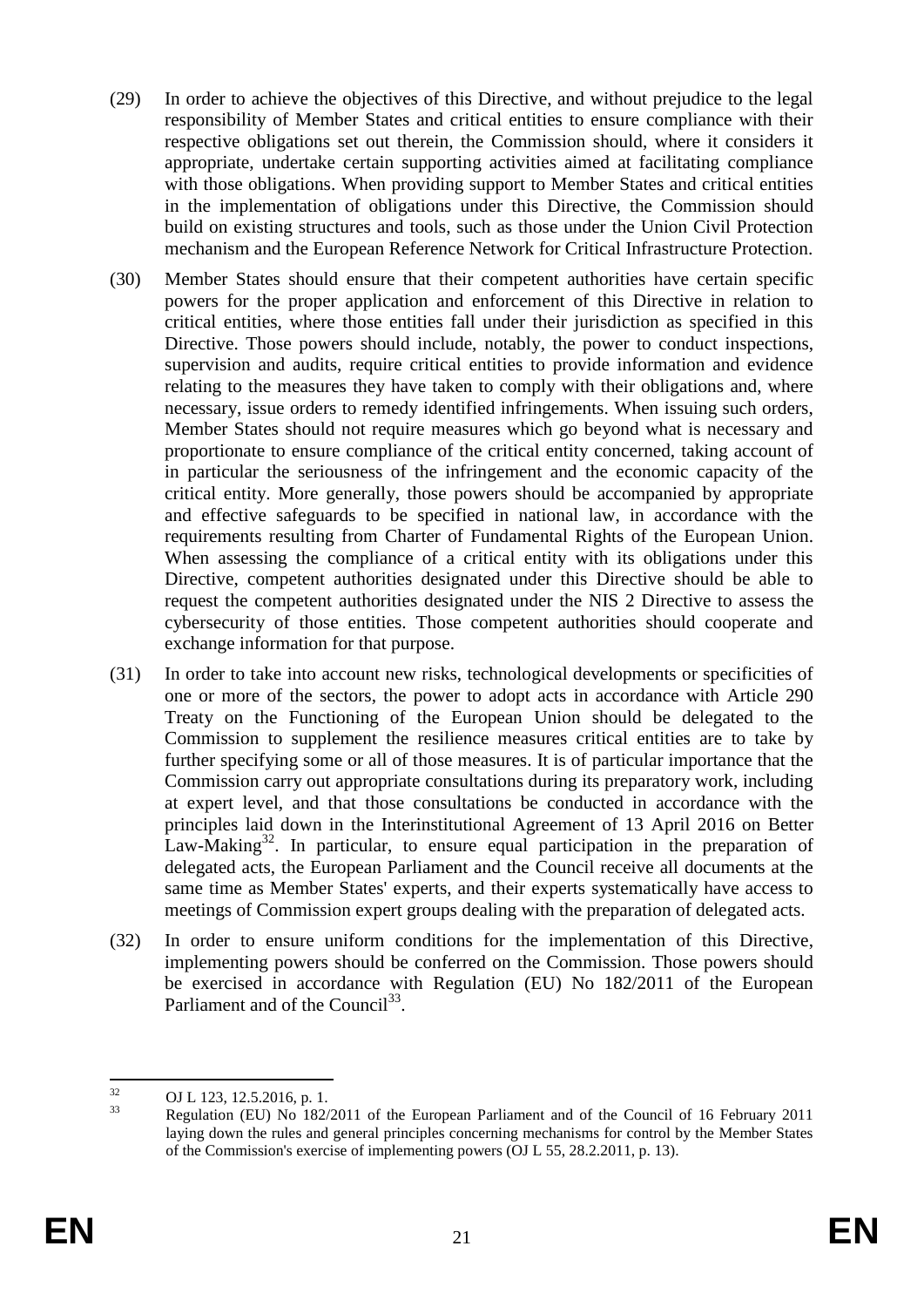- (33) Since the objectives of this Directive, namely to ensure the provision in the internal market of services essential for the maintenance of vital societal functions or economic activities and to enhance the resilience of critical entities providing such services, cannot be sufficiently achieved by the Member States, but can rather, by reason of the effects of the action, be better achieved at Union level, the Union may adopt measures, in accordance with the principle of subsidiarity as set out in Article 5 of the Treaty on the European Union. In accordance with the principle of proportionality as set out in that Article 5, this Directive does not go beyond what is necessary in order to achieve those objectives.
- (34) Directive 2008/114/EC should therefore be repealed,

### HAVE ADOPTED THIS DIRECTIVE:

## **CHAPTER I SUBJECT MATTER , SCOPE AND DEFINITIONS**

#### *Article 1 Subject matter and scope*

- 1. This Directive:
	- (a) lays down obligations for Member States to take certain measures aimed at ensuring the provision in the internal market of services essential for the maintenance of vital societal functions or economic activities, in particular to identify critical entities and entities to be treated as equivalent in certain respects, and to enable them to meet their obligations;
	- (b) establishes obligations for critical entities aimed at enhancing their resilience and improving their ability to provide those services in the internal market;
	- (c) establishes rules on supervision and enforcement of critical entities, and specific oversight of critical entities considered to be of particular European significance.
- 2. This Directive shall not apply to matters covered by Directive (EU) XX/YY [proposed Directive on measures for a high common level of cybersecurity across the Union; ('NIS 2 Directive')], without prejudice to Article 7.
- 3. Where provisions of sector-specific acts of Union law require critical entities to take measures as set out in Chapter III, and where those requirements are at least equivalent to the obligations laid down in this Directive, the relevant provisions of this Directive shall not apply, including the provisions on supervision and enforcement laid down in Chapter VI.
- 4. Without prejudice to Article 346 TFEU, information that is confidential pursuant to Union and national rules, such as rules on business confidentiality, shall be exchanged with the Commission and other relevant authorities only where that exchange is necessary for the application of this Directive. The information exchanged shall be limited to that which is relevant and proportionate to the purpose of that exchange. The exchange of information shall preserve the confidentiality of that information and protect the security and commercial interests of critical entities.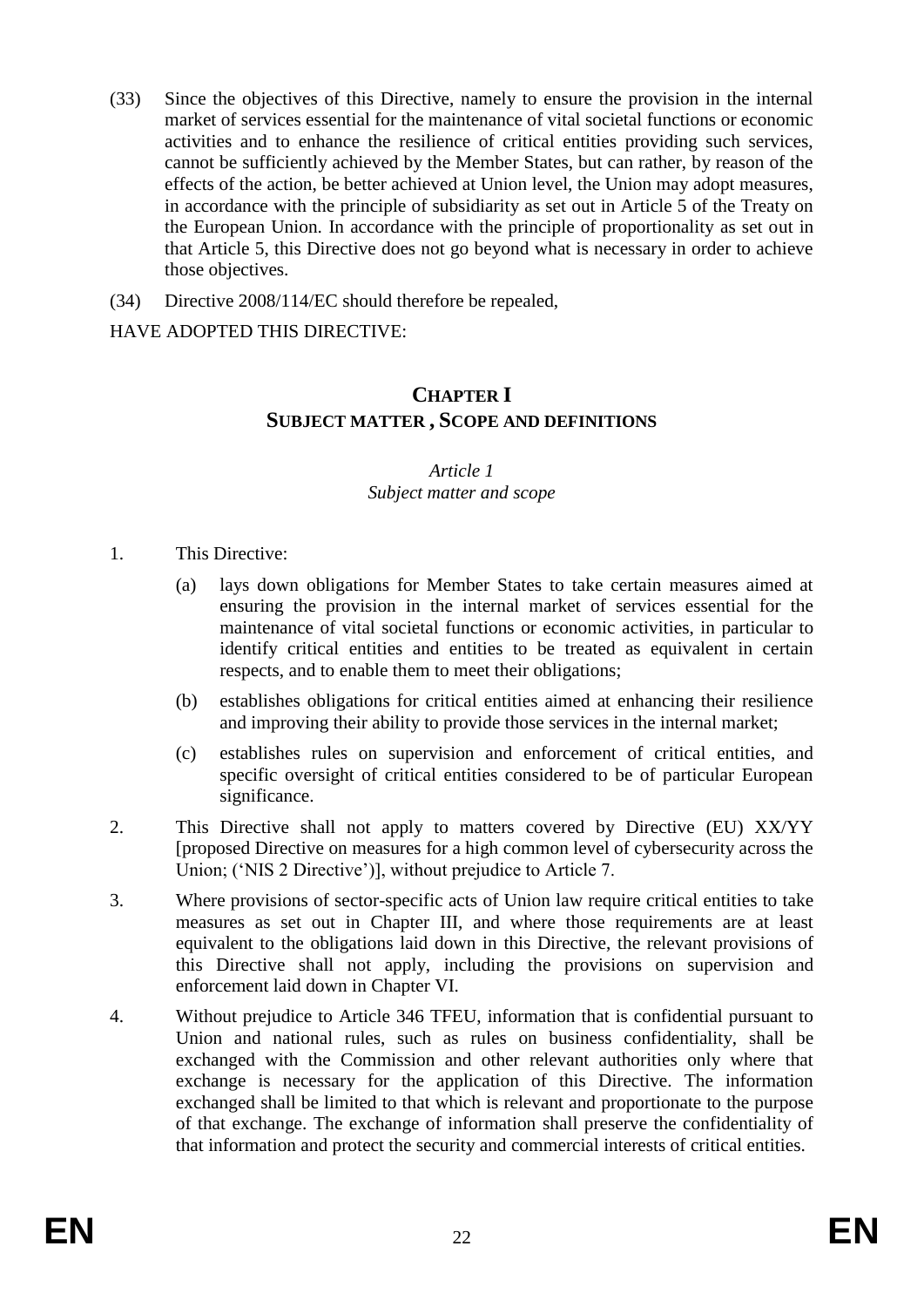#### *Definitions*

For the purposes of this Directive, the following definitions apply:

- (1) "critical entity" means a public or private entity of a type referred to in the Annex, which has been identified as such by a Member State in accordance with Article 5;
- (2) "resilience" means the ability to prevent, resist, mitigate, absorb, accommodate to and recover from an incident that disrupts or has the potential to disrupt the operations of a critical entity;
- (3) "incident" means any event having the potential to disrupt, or that disrupts, the operations of the critical entity;
- (4) "infrastructure" means an asset, system or part thereof, which is necessary for the delivery of an essential service;
- (5) "essential service" means a service which is essential for the maintenance of vital societal functions or economic activities;
- (6) "risk" means any circumstance or event having a potential adverse effect on the resilience of critical entities;
- (7) "risk assessment" means a methodology to determine the nature and extent of a risk by analysing potential threats and hazards and evaluating existing conditions of vulnerability that could disrupt the operations of the critical entity.

## **CHAPTER II**

## **NATIONAL FRAMEWORKS ON THE RESILIENCE OF CRITICAL ENTITIES**

#### *Article 3*

#### *Strategy on the resilience of critical entities*

- 1. Each Member State shall adopt by [three years after entry into force of this Directive] a strategy for reinforcing the resilience of critical entities. This strategy shall set out strategic objectives and policy measures with a view to achieving and maintaining a high level of resilience on the part of those critical entities and covering at least the sectors referred to in the Annex.
- 2. The strategy shall contain at least the following elements:
	- (a) strategic objectives and priorities for the purposes of enhancing the overall resilience of critical entities taking into account cross-border and cross-sectoral interdependencies;
	- (b) a governance framework to achieve the strategic objectives and priorities, including a description of the roles and responsibilities of the different authorities, critical entities and other parties involved in the implementation of the strategy;
	- (c) a description of measures necessary to enhance the overall resilience of critical entities, including a national risk assessment, the identification of critical entities and of entities equivalent to critical entities, and the measures to support critical entities taken in accordance with this Chapter;
	- (d) a policy framework for enhanced coordination between the competent authorities designated pursuant to Article 8 of this Directive and pursuant to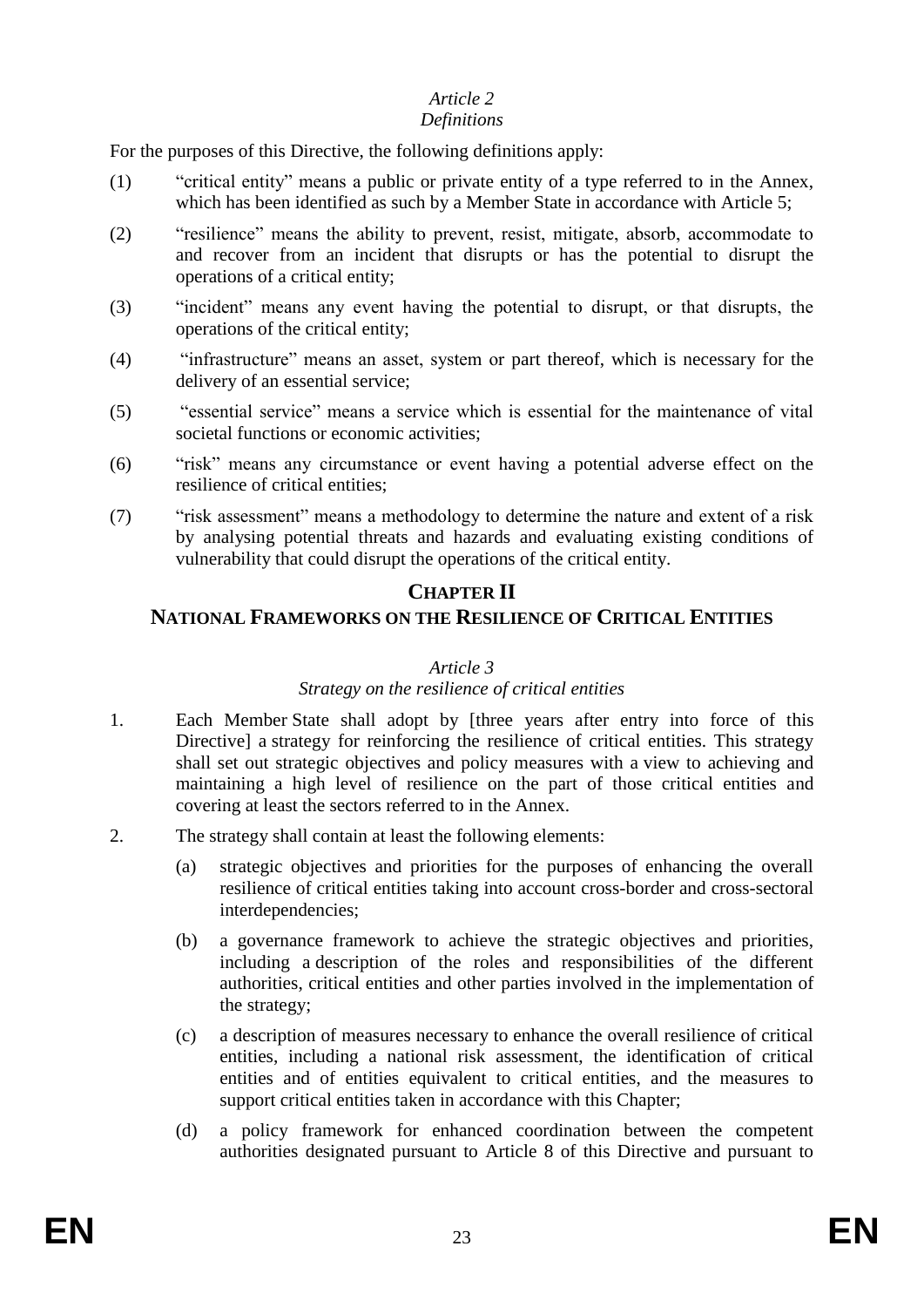[the NIS 2 Directive] for the purposes of information sharing on incidents and cyber threats and the exercise of supervisory tasks.

The strategy shall be updated where necessary and at least every four years.

3. Member States shall communicate their strategies, and any updates of their strategies, to the Commission within three months from their adoption.

#### *Article 4*

#### *Risk assessment by Member States*

1. Competent authorities designated pursuant to Article 8 shall establish a list of essential services in the sectors referred to in the Annex. They shall carry out by [three years after entry into force of this Directive], and subsequently where necessary, and at least every four years, an assessment of all relevant risks that may affect the provision of those essential services, with a view to identifying critical entities in accordance with Article 5(1), and assisting those critical entities to take measures pursuant to Article 11.

The risk assessment shall account for all relevant natural and man-made risks, including accidents, natural disasters, public health emergencies, antagonistic threats, including terrorist offences pursuant to Directive (EU) 2017/541 of the European Parliament and of the Council<sup>34</sup>.

- 2. In carrying out the risk assessment, Member States shall take into account as a minimum:
	- (a) the general risk assessment carried out pursuant to Article 6(1) of Decision No 1313/2013/EU of the European Parliament and of the Council<sup>35</sup>;
	- (b) other relevant risk assessments, carried out in accordance with the requirements of the relevant sector-specific acts of Union law, including Regulation (EU) 2019/941 of the European Parliament and of the Council<sup>36</sup> and Regulation (EU) 2017/1938 of the European Parliament and of the Council<sup>37</sup>;
	- (c) any risks arising from the dependencies between the sectors referred to in the Annex, including from other Member States and third countries, and the impact that a disruption in one sector may have on other sectors;
	- (d) any information on incidents notified in accordance with Article 13.

For the purposes of point (c) of the first subparagraph, Member States shall cooperate with the competent authorities of other Member States and third countries, as appropriate.

 $3<sub>A</sub>$ <sup>34</sup> Directive (EU) 2017/541 of the European Parliament and of the Council of 15 March 2017 on combating terrorism and replacing Council Framework Decision 2002/475/JHA and amending Council Decision 2005/671/JHA (OJ L 88, 31.3.2017, p. 6).

<sup>&</sup>lt;sup>35</sup> Decision No 1313/2013/EU of the European Parliament and of the Council of 17 December 2013 on a Union Civil Protection Mechanism (OJ L 347, 20.12.2013, p. 924).

<sup>&</sup>lt;sup>36</sup> Regulation (EU) 2019/941 of the European Parliament and of the Council of 5 June 2019 on riskpreparedness in the electricity sector and repealing Directive 2005/89/EC (OJ L 158, 14.6.2019, p. 1).

<sup>&</sup>lt;sup>37</sup> Regulation (EU) 2017/1938 of the European Parliament and of the Council of 25 October 2017 concerning measures to safeguard the security of gas supply and repealing Regulation (EU) No 994/2010 (OJ L 280, 28.10.2017, p. 1).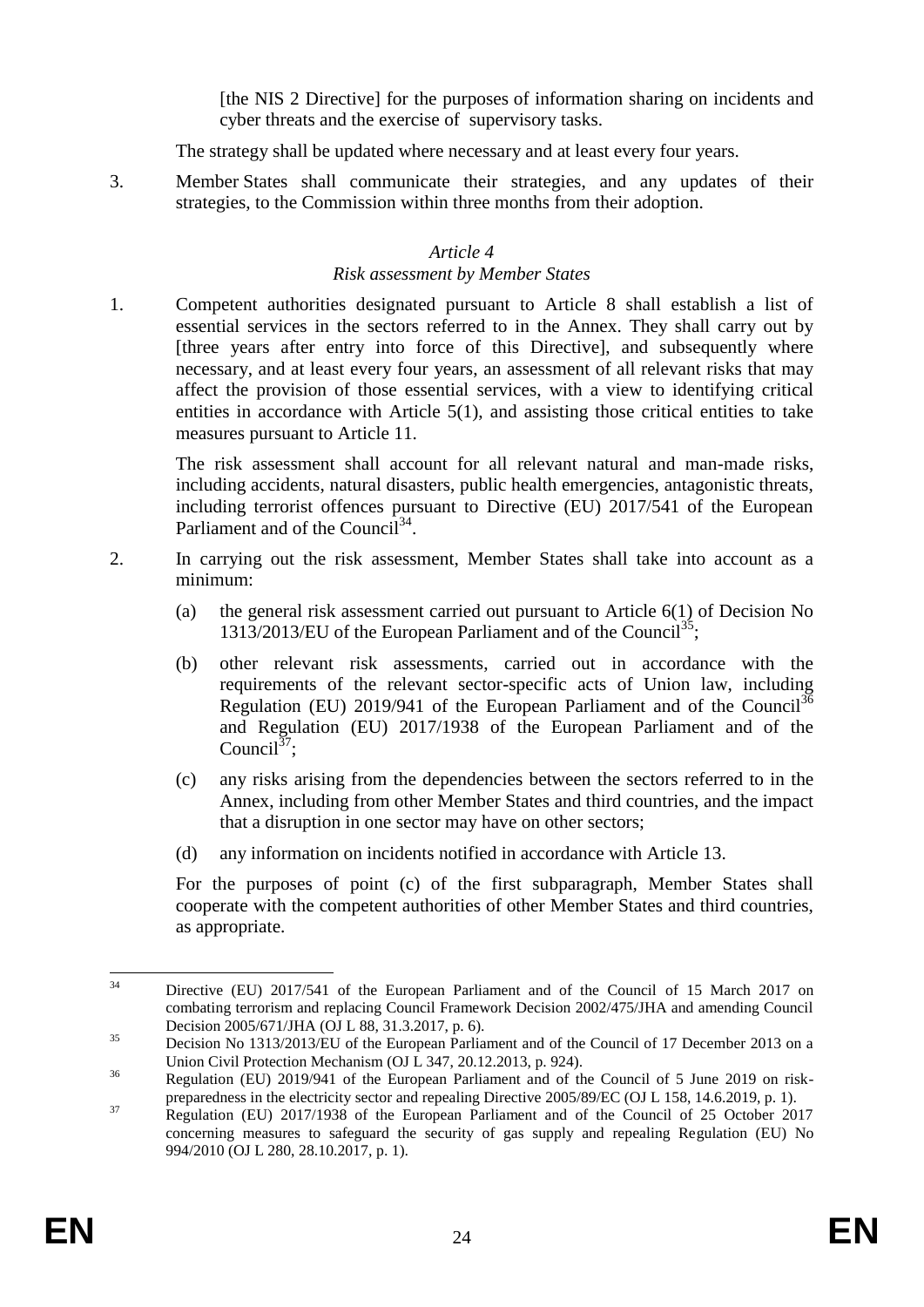- 3. Member States shall make the relevant elements of the risk assessment referred to in paragraph 1 available to the critical entities that they identified in accordance with Article 5 in order to assist those critical entities in carrying out their risk assessment, pursuant to Article 10, and in taking measures to ensure their resilience pursuant to Article 11.
- 4. Each Member State shall provide the Commission with data on the types of risks identified and the outcomes of the risk assessments, per sector and sub-sector referred to in the Annex, by [three years after entry into force of this Directive] and subsequently where necessary and at least every four years.
- 5. The Commission may, in cooperation with the Member States, develop a voluntary common reporting template for the purposes of complying with paragraph 4.

#### *Article 5 Identification of critical entities*

- 1. By [three years and three months after entry into force of this Directive] Member States shall identify for each sector and subsector referred to in the Annex, other than points 3, 4 and 8 thereof, the critical entities.
- 2. When identifying critical entities pursuant to paragraph 1, Member States shall take into account the outcomes of the risk assessment pursuant to Article 4 and apply the following criteria:
	- (a) the entity provides one or more essential services;
	- (b) (the provision of that service depends on infrastructure located in the Member State; and
	- (c) an incident would have significant disruptive effects on the provision of the service or of other essential services in the sectors referred to in the Annex that depend on the service.
- 3. Each Member State shall establish a list of the critical entities identified and ensure that those critical entities are notified of their identification as critical entities within one month of that identification, informing them of their obligations pursuant to Chapters II and III and the date from which the provisions of those Chapters apply to them.

For the critical entities concerned, the provisions of this Chapter shall apply from the date of the notification and the provisions of Chapter III shall apply from six months after that date.

- 4. Member States shall ensure that their competent authorities designated pursuant to Article 8 of this Directive notify the competent authorities that the Member States designated in accordance with Article 8 of [the NIS 2 Directive], of the identity of the critical entities that they identified under this Article within one month of that identification.
- 5. Following the notification referred in paragraph 3, Member States shall ensure that critical entities provide information to their competent authorities designated pursuant to Article 8 of this Directive on whether they have been identified as a critical entity in one or more other Member States. Where an entity has been identified as critical by two or more Member States, these Member States shall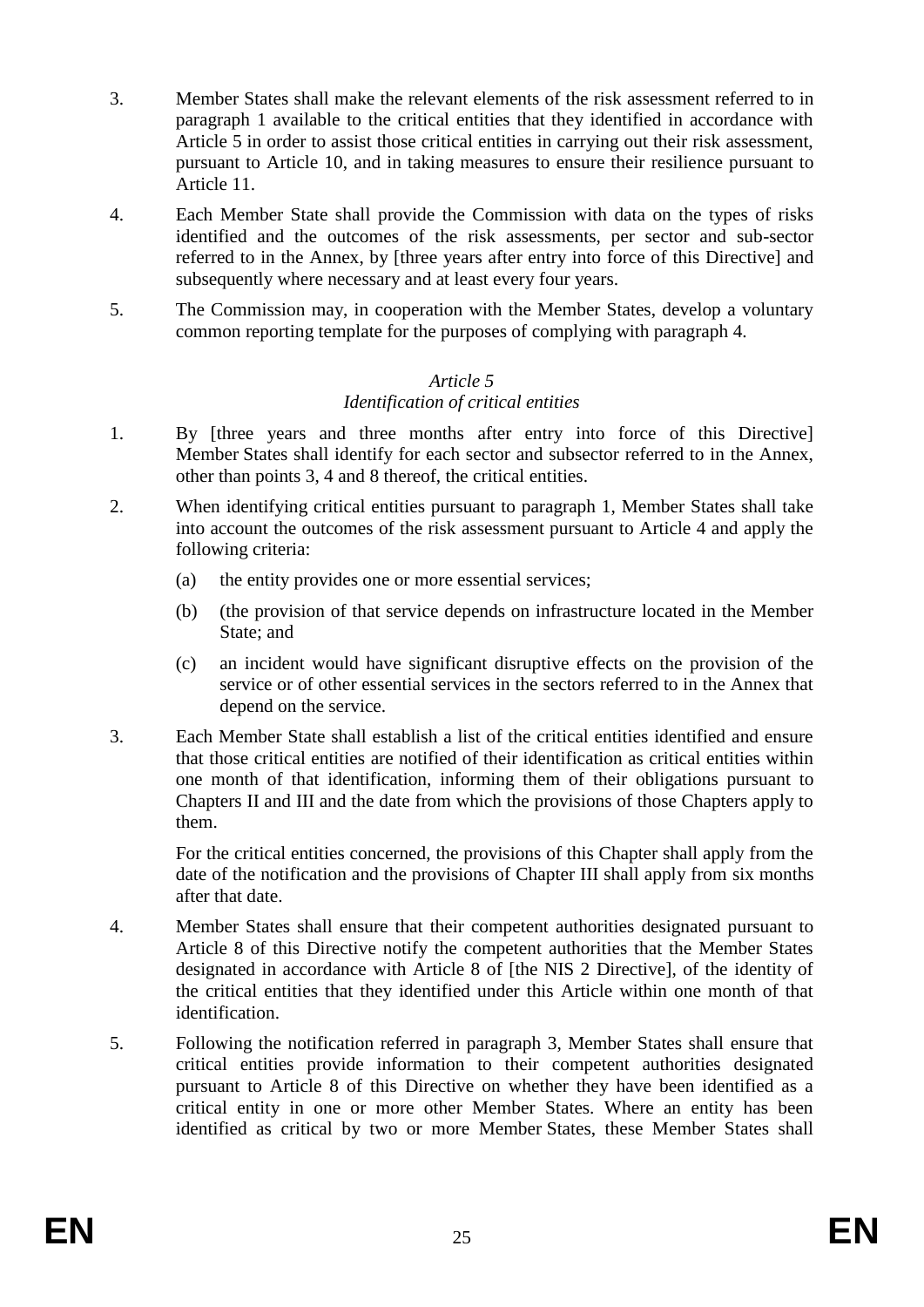engage in consultation with each other with a view to reduce the burden on the critical entity in regard to the obligations pursuant to Chapter III.

- 6. For the purposes of Chapter IV, Member States shall ensure that critical entities, following the notification referred in paragraph 3, provide information to their competent authorities designated pursuant to Article 8 of this Directive on whether they provide essential services to or in more than one third of Member States. Where that is so, the Member State concerned shall notify, without undue delay, to the Commission the identity of those critical entities.
- 7. Member States shall, where necessary and in any event at least every four years, review and, where appropriate, update the list of identified critical entities.

Where those updates lead to the identification of additional critical entities, paragraphs 3, 4, 5 and 6 shall apply. In addition, Member States shall ensure that entities that are no longer identified as critical entities pursuant to any such update are notified thereof and are informed that they are no longer subject to the obligations pursuant to Chapter III as from the reception of that information.

#### *Article 6*

#### *Significant disruptive effect*

- 1. When determining the significance of a disruptive effect as referred to in point (c) of Article 5(2), Member States shall take into account the following criteria:
	- (a) the number of users relying on the service provided by the entity;
	- (b) the dependency of other sectors referred to in the Annex on that service;
	- (c) the impacts that incidents could have, in terms of degree and duration, on economic and societal activities, the environment and public safety;
	- (d) the market share of the entity in the market for such services;
	- (e) the geographic area that could be affected by an incident, including any crossborder impacts;
	- (f) the importance of the entity in maintaining a sufficient level of the service, taking into account the availability of alternative means for the provision of that service.
- 2. Member States shall submit to the Commission by [three years and three months after the entry into force of this Directive] the following information:
	- (a) the list of services referred to in Article  $4(1)$ ;
	- (b) the number of critical entities identified for each sector and subsector referred to in the Annex and the service or services referred to in Article 4(1) that each entity provides;
	- (c) any thresholds applied to specify one or more of the criteria in paragraph 1.

They shall subsequently submit that information where necessary, and at least every four years.

3. The Commission may, after consultation of the Critical Entities Resilience Group, adopt guidelines to facilitate the application of the criteria referred to in paragraph 1, taking into account the information referred to in paragraph 2.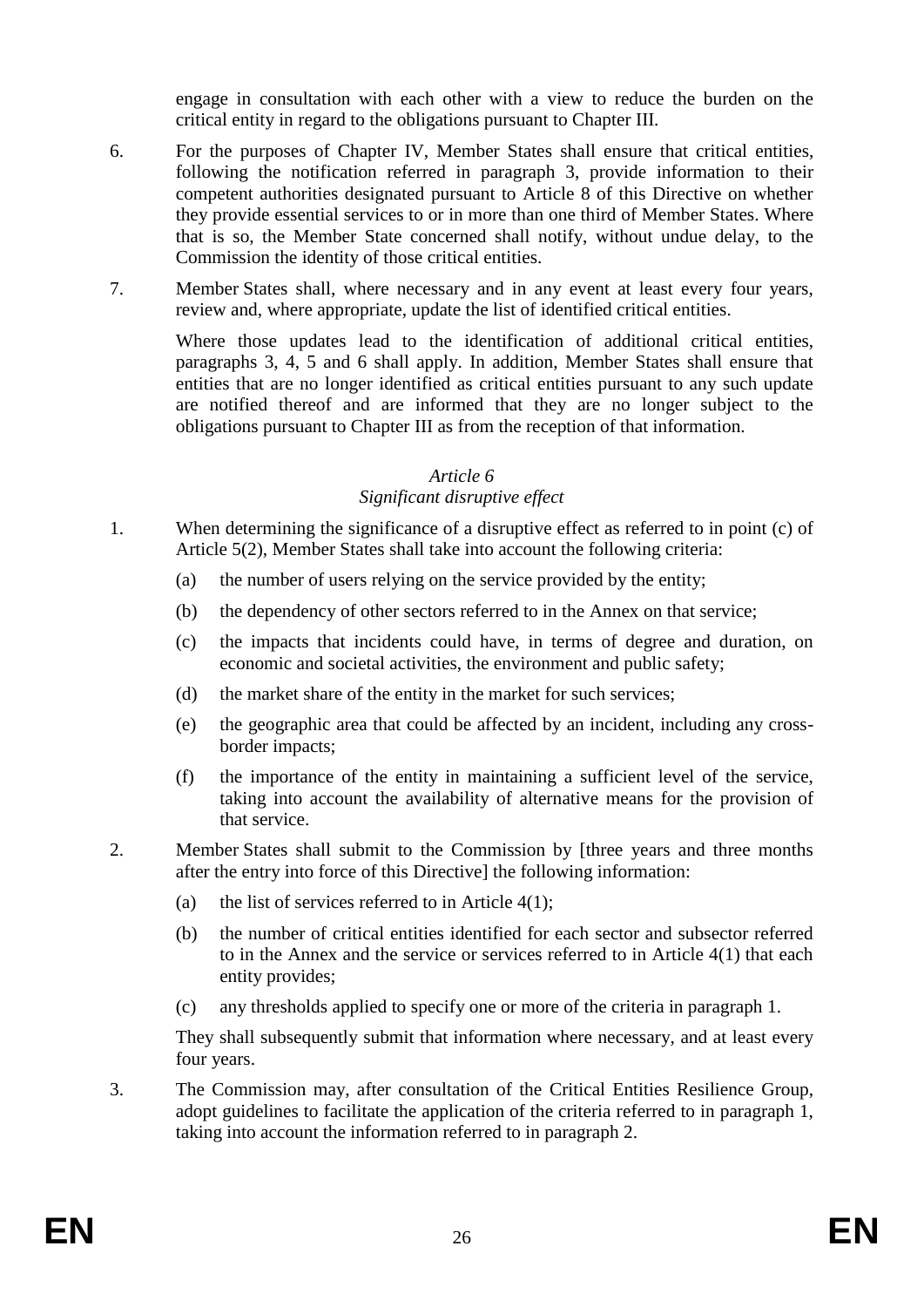#### *Entities equivalent to critical entities under this Chapter*

1. As regards the sectors referred to in points 3, 4 and 8 of the Annex, Member States shall, by [three years and three months after entry into force of this Directive], identify the entities that shall be treated as equivalent to critical entities for the purposes of this Chapter. They shall apply the provisions of Articles 3, 4, 5(1) to (4) and (7), and 9 in respect of those entities.

2. In respect of the entities in the sectors referred to in points 3 and 4 of the Annex identified pursuant to paragraph 1, Member States shall ensure that, for the purposes of the application of Article 8(1), the authorities designated as competent authorities are the competent authorities designated pursuant to Article 41 of [DORA Regulation].

3. Member States shall ensure that the entities referred to in paragraph 1 are, without undue delay, notified of their identification as entities referred to in this Article.

#### *Article 8 Competent authorities and single point of contact*

1. Each Member State shall designate one or more competent authorities responsible for the correct application, and where necessary enforcement, of the rules of this Directive at national level ('competent authority'). Member States may designate an existing authority or authorities.

Where they designate more than one authority, they shall clearly set out the respective tasks of the authorities concerned and ensure that they cooperate effectively to fulfil their tasks under this Directive, including with regard to the designation and activities of the single point of contact referred to in paragraph 2.

- 2. Each Member State shall, within the competent authority, designate a single point of contact to exercise a liaison function to ensure cross-border cooperation with competent authorities of other Member States and with the Critical Entities Resilience Group referred to in Article 16 ('single point of contact').
- 3. By [three years and six months after entry into force of this Directive], and every year thereafter, the single points of contact shall submit a summary report to the Commission and to the Critical Entities Resilience Group on the notifications received, including the number of notifications, the nature of notified incidents and the actions taken in accordance with Article 13(3).
- 4. Each Member State shall ensure that the competent authority, including the single point of contact designated therein, has the powers and the adequate financial, human and technical resources to carry out, in an effective and efficient manner, the tasks assigned to it.
- 5. Member States shall ensure that their competent authorities, whenever appropriate, and in accordance with Union and national law, consult and cooperate with other relevant national authorities, in particular those in charge of civil protection, law enforcement and protection of personal data, as well as with relevant interested parties, including critical entities.
- 6. Member States shall ensure that their competent authorities designated pursuant to this Article cooperate with competent authorities designated pursuant to [the NIS 2 Directive] on cybersecurity risks and cyber incidents affecting critical entities, as well as the measures taken by competent authorities designated under [the NIS 2 Directive] relevant for critical entities.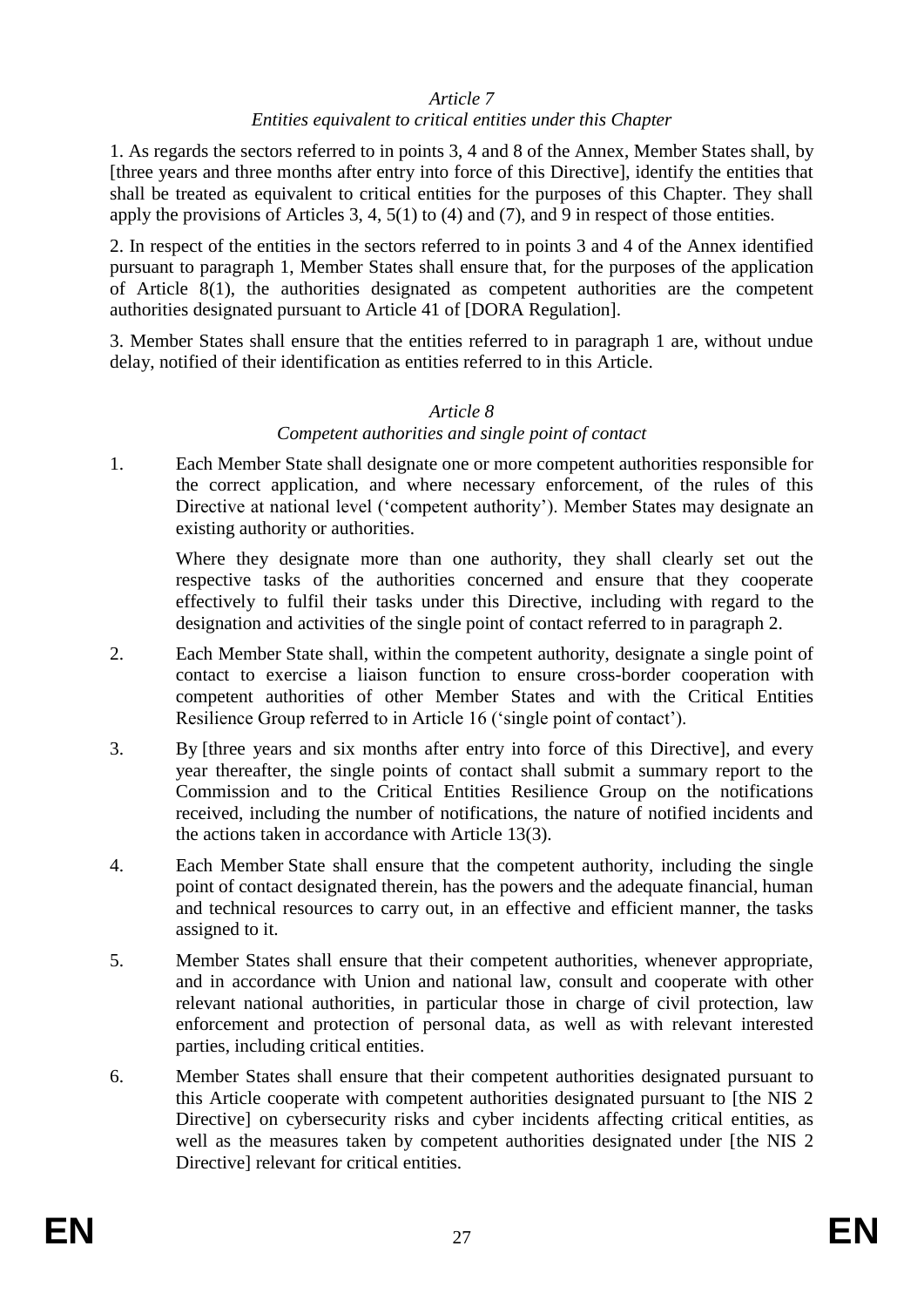- 7. Each Member State shall notify the Commission of the designation of the competent authority and single point of contact within three months from that designation, including their precise tasks and responsibilities under this Directive, their contact details and any subsequent change thereto. Each Member State shall make public its designation of the competent authority and single point of contact.
- 8. The Commission shall publish a list of Member States' single points of contacts.

#### *Member States' support to critical entities*

- 1. Member States shall support critical entities in enhancing their resilience. That support may include developing guidance materials and methodologies, supporting the organisation of exercises to test their resilience and providing training to personnel of critical entities.
- 2. Member States shall ensure that the competent authorities cooperate and exchange information and good practices with critical entities of the sectors referred to in the Annex.
- 3. Member States shall establish information sharing tools to support voluntary information sharing between critical entities in relation to matters covered by this Directive, in accordance with Union and national law on, in particular, competition and protection of personal data.

## **CHAPTER III RESILIENCE OF CRITICAL ENTITIES**

#### *Article 10 Risk assessment by critical entities*

Member States shall ensure that critical entities assess within six months after receiving the notification referred to in Article 5(3), and subsequently where necessary and at least every four years, on the basis of Member States' risk assessments and other relevant sources of information, all relevant risks that may disrupt their operations.

The risk assessment shall account for all relevant risks referred to in Article 4(1) which could lead to the disruption of the provision of essential services. It shall take into account any dependency of other sectors referred to in the Annex on the essential service provided by the critical entity, including in neighbouring Member States and third countries where relevant, and the impact that a disruption of the provision of essential services in one or more of those sectors may have on the essential service provided by the critical entity.

#### *Article 11 Resilience measures of critical entities*

- 1. Member States shall ensure that critical entities take appropriate and proportionate technical and organisational measures to ensure their resilience, including measures necessary to:
	- (a) prevent incidents from occurring, including through disaster risk reduction and climate adaptation measures;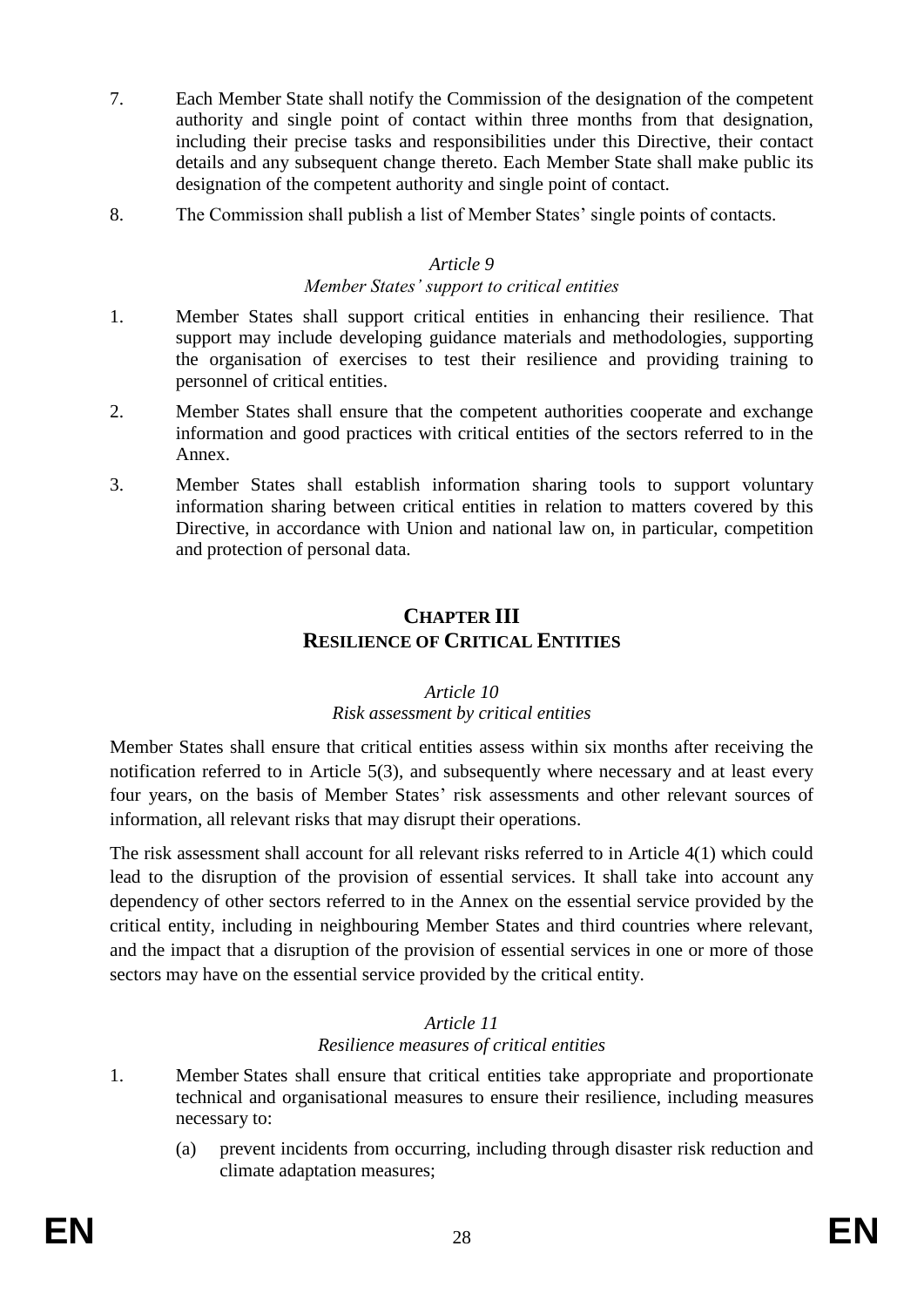- (b) ensure adequate physical protection of sensitive areas, facilities and other infrastructure, including fencing, barriers, perimeter monitoring tools and routines, as well as detection equipment and access controls;
- (c) resist and mitigate the consequences of incidents, including the implementation of risk and crisis management procedures and protocols and alert routines;
- (d) recover from incidents, including business continuity measures and the identification of alternative supply chains;
- (e) ensure adequate employee security management, including by setting out categories of personnel exercising critical functions, establishing access rights to sensitive areas, facilities and other infrastructure, and to sensitive information as well as identifying specific categories of personnel in view of Article 12;
- (f) raise awareness about the measures referred to in points (a) to (e) among relevant personnel.
- 2. Member States shall ensure that critical entities have in place and apply a resilience plan or equivalent document or documents, describing in detail the measures pursuant to paragraph 1. Where critical entities have taken measures pursuant to obligations contained in other acts of Union law that are also relevant for the measures referred to in paragraph 1, they shall also describe those measures in the resilience plan or equivalent document or documents.
- 3. Upon request of the Member State that identified the critical entity and with the agreement of the critical entity concerned, the Commission shall organise advisory missions, in accordance with the arrangements set out in Article 15(4), (5), (7) and (8), to provide advice to the critical entity concerned in meeting its obligations pursuant to Chapter III. The advisory mission shall report its findings to the Commission, that Member State and the critical entity concerned.
- 4. The Commission is empowered to adopt delegated acts in accordance with Article 21 supplementing paragraph 1 by establishing detailed rules specifying some or all of the measures to be taken pursuant to that paragraph. It shall adopt those delegated acts in as far as necessary for the effective and consistent application of that paragraph in accordance with the objectives of this Directive, having regard to any relevant developments in risks, technology or the provision of the services concerned as well as to any specificities relating to particular sectors and types of entities.
- 5. The Commission shall adopt implementing acts in order to set out the necessary technical and methodological specifications relating to the application of the measures referred to in paragraph 1. Those implementing acts shall be adopted in accordance with the examination procedure referred to in Article 20(2).

### *Background checks*

1. Member States shall ensure that critical entities may submit requests for background checks on persons who fall within certain specific categories of their personnel, including persons being considered for recruitment to positions falling within those categories, and that those requests are assessed expeditiously by the authorities competent to carry out such background checks.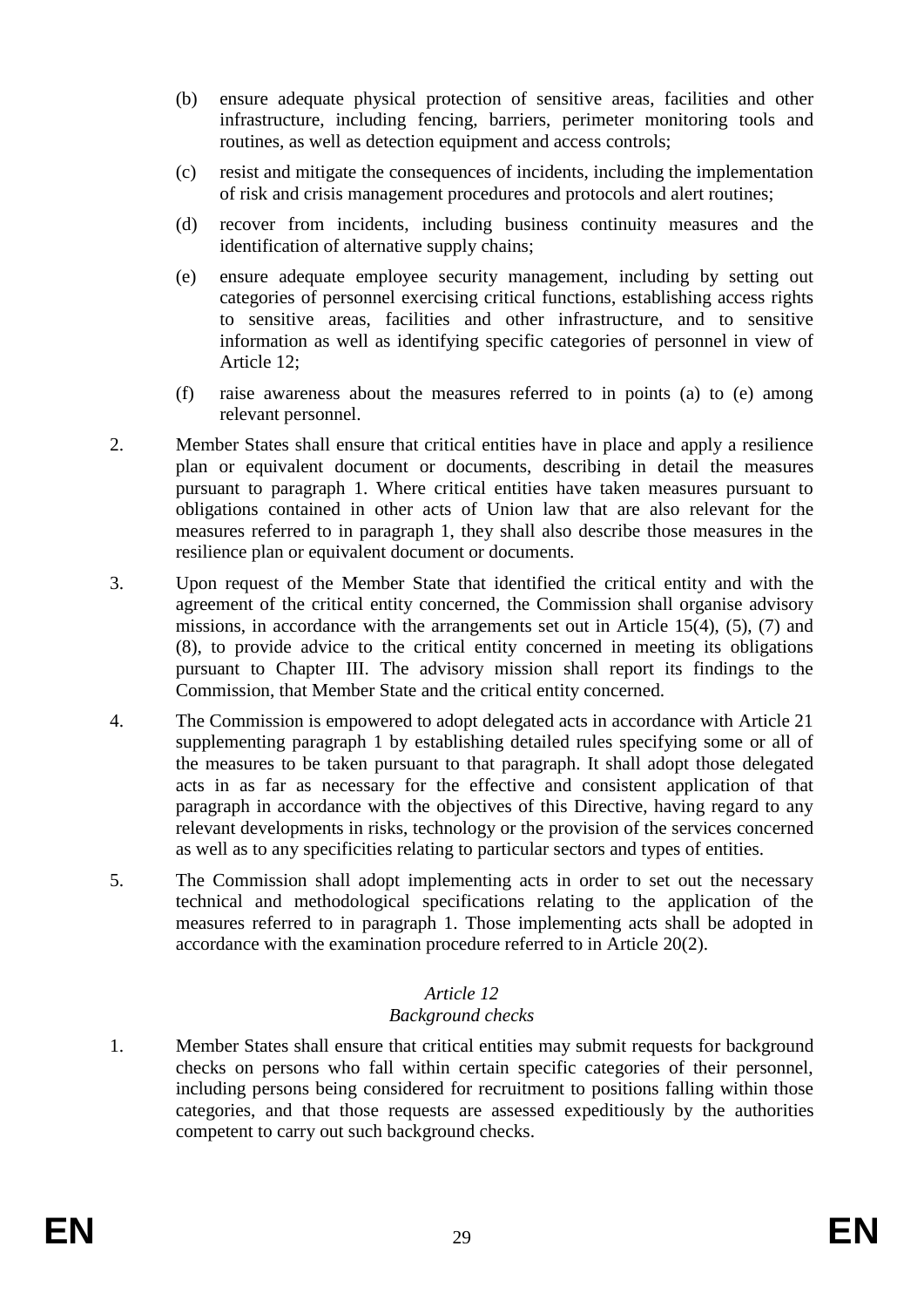- 2. In accordance with applicable Union and national law, including Regulation (EU) 2016/679/EU of the European Parliament and of the Council<sup>38</sup>, a background check as referred to in paragraph 1 shall:
	- (a) establish the person's identity on the basis of documentary evidence;
	- (b) cover any criminal records of at least the preceding five years, and for a maximum of ten years, on crimes relevant for recruitment on a specific position, in the Member State or Member States of nationality of the person and in any of the Member States or third countries of residence during that period of time;
	- (c) cover previous employments, education and any gaps in education or employment in the person's resume during at least the preceding five years and for a maximum of ten years.

As regards point (b) of the first subparagraph, Member States shall ensure that their authorities competent to carry out background checks obtain the information on criminal records from other Member States through ECRIS in accordance with the procedures set out in Council Framework Decision 2009/315/JHA, and, where relevant, Regulation (EU) 2019/816 of the European Parliament and of the Council<sup>39</sup>. The central authorities referred to in Article 3 of that Framework Decision and in Article 3(5) of that Regulation shall provide replies to requests for such information within 10 working days from the date the request was received.

3. In accordance with applicable Union and national law, including Regulation (EU) 2016/679, each Member State shall ensure that a background check as referred to in paragraph 1 may also be extended, on the basis of a duly justified request of the critical entity, to draw upon intelligence and any other objective information available that may be necessary to determining the suitability of the person concerned to work in the position in relation to which the critical entity has requested an extended background check.

#### *Article 13*

## *Incident notification*

- 1. Member States shall ensure that critical entities notify without undue delay the competent authority of incidents that significantly disrupt or have the potential to significantly disrupt their operations. Notifications shall include any available information necessary to enable the competent authority to understand the nature, cause and possible consequences of the incident, including so as to determine any cross-border impact of the incident. Such notification shall not make the critical entities subject to increased liability.
- 2. In order to determine the significance of the disruption or the potential disruption to the critical entity's operations resulting from an incident, the following parameters shall, in particular, be taken into account:
	- (a) the number of users affected by the disruption or potential disruption;
	- (b) the duration of the disruption or anticipated duration of a potential disruption;

<sup>38</sup>  $^{38}$  OJ L 119, 4.5.2016, p. 1.

OJ L 135, 22.5.2019, p. 1.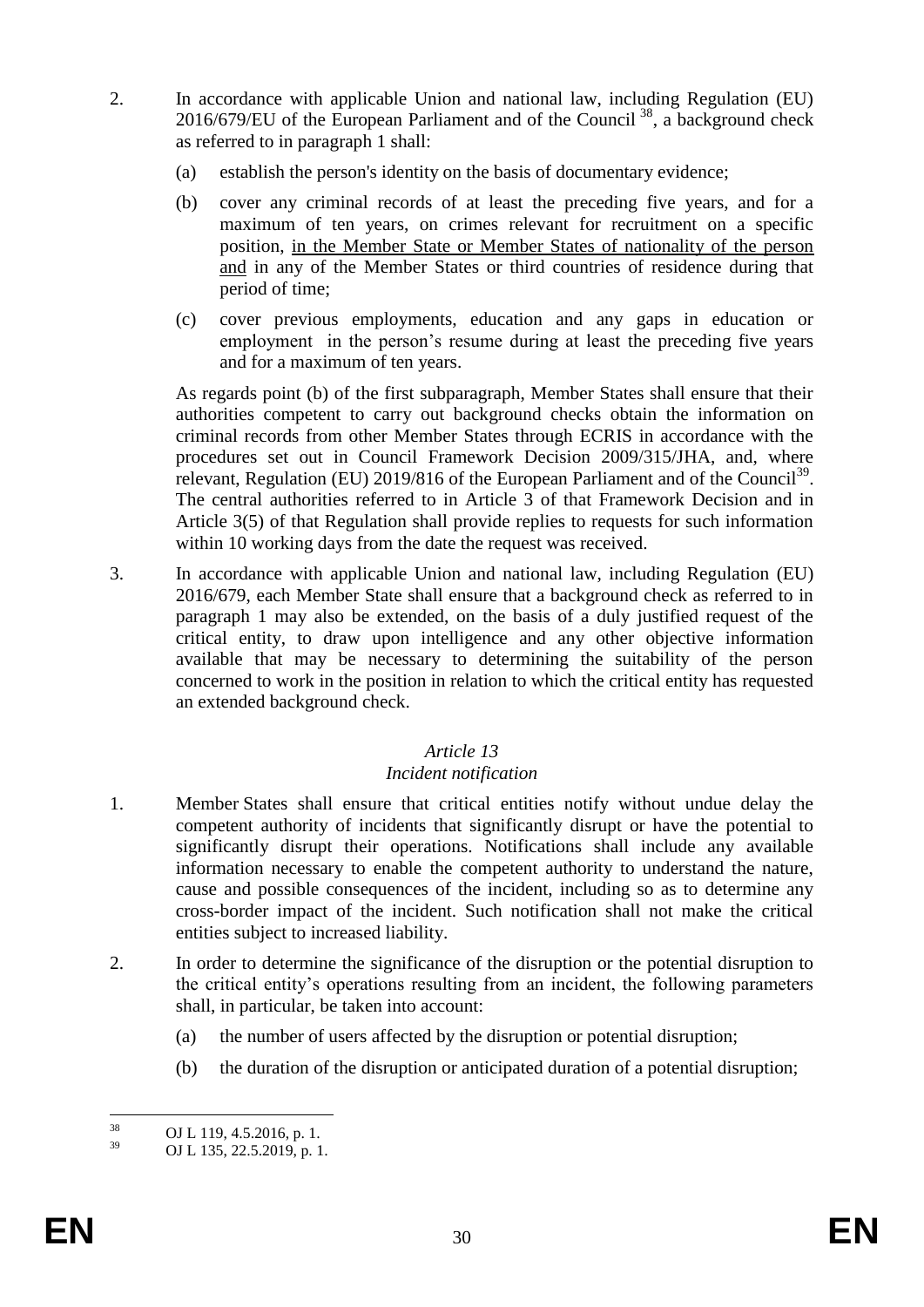- (c) the geographical area affected by the disruption or potential disruption.
- 3. On the basis of the information provided in the notification by the critical entity, the competent authority, via its single point of contact, shall inform the single point of contact of other affected Member States if the incident has, or may have, a significant impact on critical entities and the continuity of the provision of essential services in one or more other Member States.

In so doing, the single points of contact shall, in accordance with Union law or national legislation that complies with Union law, treat the information in a way that respects its confidentiality and protects the security and commercial interest of the critical entity concerned.

4. As soon as possible upon having been notified in accordance with paragraph 1, the competent authority shall provide the critical entity that notified it with relevant information regarding the follow-up of its notification, including information that could support the critical entity's effective response to the incident.

## **CHAPTER IV**

## **SPECIFIC OVERSIGHT OVER CRITICAL ENTITIES OF PARTICULAR EUROPEAN SIGNIFICANCE**

## *Article 14*

#### *Critical entities of particular European significance*

- 1. Critical entities of particular European significance shall be subject to specific oversight, in accordance with this Chapter.
- 2. An entity shall be considered a critical entity of particular European significance when it has been identified as a critical entity and it provides essential services to or in more than one third of Member States and has been notified as such to the Commission pursuant to Article 5(1) and (6), respectively.
- 3. The Commission shall, without undue delay upon receiving the notification pursuant to Article 5(6), notify the entity concerned that it is considered a critical entity of particular European significance, informing that entity of its obligations pursuant to this Chapter and the date from which those obligations apply to it.

The provisions of this Chapter shall apply to the critical entity of particular European significance concerned from the date of receipt of that notification.

### *Article 15*

### *Specific oversight*

1. Upon request of one or more Member States or of the Commission, the Member State where the infrastructure of the critical entity of particular European significance is located shall, together with that entity, inform the Commission and the Critical Entities Resilience Group of the outcome of the risk assessment carried out pursuant to Article 10 and the measures taken in accordance with Article 11.

That Member State shall also inform, without undue delay, the Commission and the Critical Entities Resilience Group of any supervisory or enforcement actions, including any assessments of compliance or orders issued, that its competent authority has undertaken pursuant to Articles 18 and 19 in respect of that entity.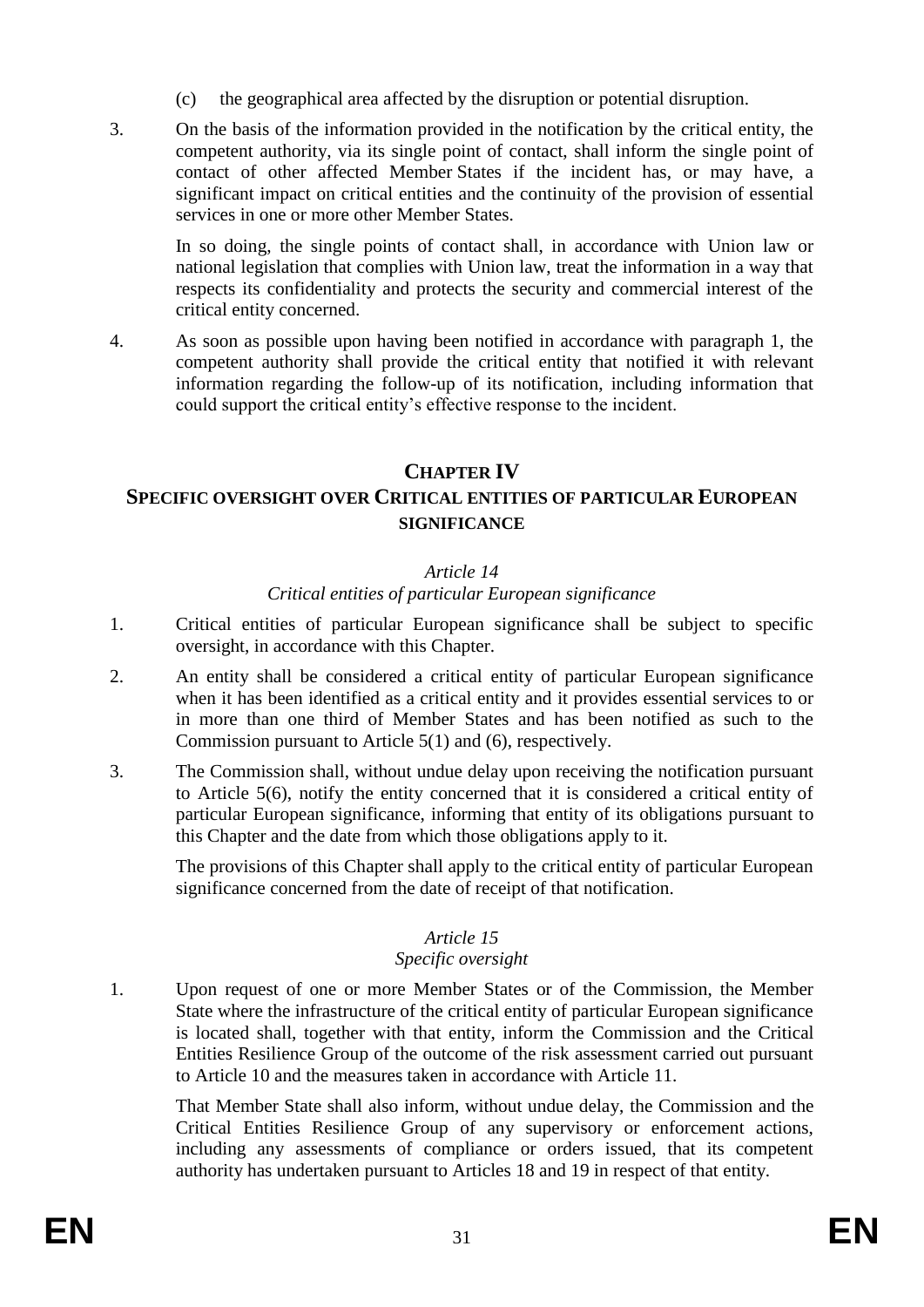- 2. Upon request of one or more Member States, or at its own initiative, and in agreement with the Member State where the infrastructure of the critical entity of particular European significance is located, the Commission shall organise an advisory mission to assess the measures that that entity put in place to meet its obligations pursuant to Chapter III. Where needed, the advisory missions may request specific expertise in the area of disaster risk management through the Emergency Response Coordination Centre.
- 3. The advisory mission shall report its findings to the Commission, the Critical Entities Resilience Group and the critical entity of particular European significance concerned within a period of three months after the conclusion of the advisory mission.

The Critical Entities Resilience Group shall analyse the report and, where necessary, shall advise the Commission on whether the critical entity of particular European significance concerned complies with its obligations pursuant to Chapter III and, where appropriate, which measures could be taken to improve the resilience of that entity.

The Commission shall, based on that advice, communicate its views to the Member State where the infrastructure of that entity is located, the Critical Entities Resilience Group and that entity on whether that entity complies with its obligations pursuant to Chapter III and, where appropriate, which measures could be taken to improve the resilience of that entity.

That Member State shall take due account of those views and provide information to the Commission and the Critical Entities Resilience Group on any measures it has taken pursuant to the communication.

4. Each advisory mission shall consist of experts from Member States and of Commission representatives. Member States may propose candidates to be part of an advisory mission. The Commission shall select and appoint the members of each advisory mission according to their professional capacity and ensuring a geographically balanced representation among Member States. The Commission shall bear the costs related to the participation in the advisory mission.

The Commission shall organise the programme of an advisory mission, in consultation with the members of the specific advisory mission and in agreement with the Member State where the infrastructure of the critical entity or the critical entity of European significance concerned is located.

- 5. The Commission shall adopt an implementing act laying down rules on the procedural arrangements for the conduct and reports of advisory missions. This implementing act shall be adopted in accordance with the examination procedure referred to in Article 20(2).
- 6. Member States shall ensure that the critical entity of particular European significance concerned provides the advisory mission with access to all information, systems and facilities relating to the provision of its essential services necessary for the performance of its tasks.
- 7. The advisory mission shall be carried out in compliance with the applicable national law of the Member State where that infrastructure is located.
- 8. When organising the advisory missions, the Commission shall take into account the reports of any inspections carried out by the Commission under Regulation (EC)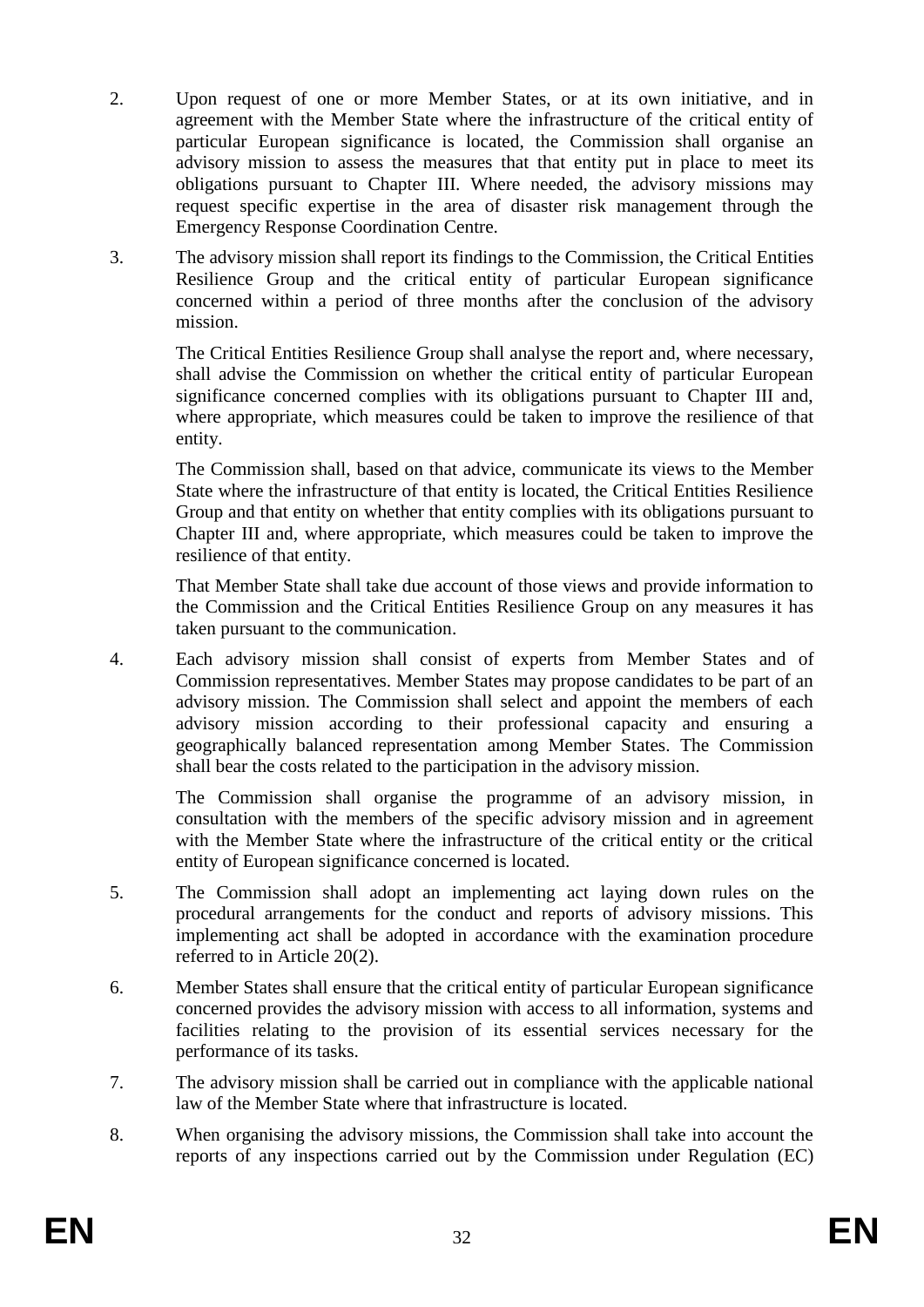300/2008 and Regulation (EC) 725/2004 and of the reports of any monitoring carried out by the Commission under Directive 2005/65/EC in respect of the critical entity or the critical entity of particular European significance, as appropriate.

## **CHAPTER V COOPERATION AND REPORTING**

#### *Article 16 Critical Entities Resilience Group*

- 1. A Critical Entities Resilience Group is established with effect from [six months after the entry into force of this Directive]. It shall support the Commission and facilitate strategic cooperation and the exchange of information on issues relating to this Directive.
- 2. The Critical Entities Resilience Group shall be composed of representatives of the Member States and the Commission. Where relevant for the performance of its tasks, the Critical Entities Resilience Group may invite representatives of interested parties to participate in its work.

The Commission's representative shall chair the Critical Entities Resilience Group.

- 3. The Critical Entities Resilience Group shall have the following tasks:
	- (a) supporting the Commission in assisting Member States in reinforcing their capacity to contribute to ensuring the resilience of critical entities in accordance with this Directive;
	- (b) evaluating the strategies on the resilience of critical entities referred to in Article 3 and identifying best practices in respect of those strategies;
	- (c) facilitating the exchange of best practices with regard to the identification of critical entities by the Member States in accordance with Article 5, including in relation to cross-border dependencies and regarding risks and incidents;
	- (d) contributing to the preparation of the guidelines referred to in Article 6(3) and any delegated and implementing acts under this Directive, upon request;
	- (e) examining, on an annual basis, the summary reports referred to in Article 8(3);
	- (f) exchanging best practices on the exchange of information related to the notification of incidents referred to in Article 13;
	- (g) analyse and provide advice on the reports of advisory missions in accordance with Article 15(3):
	- (h) exchanging information and best practices on research and development relating to the resilience of critical entities in accordance with this Directive;
	- (i) where relevant, exchanging information on matters concerning the resilience of critical entities with relevant Union institutions, bodies, offices and agencies.
- 4. By [24 months after entry into force of this Directive] and every two years thereafter, the Critical Entities Resilience Group shall establish a work programme in respect of actions to be undertaken to implement its objectives and tasks, which shall be consistent with the requirements and objectives of this Directive.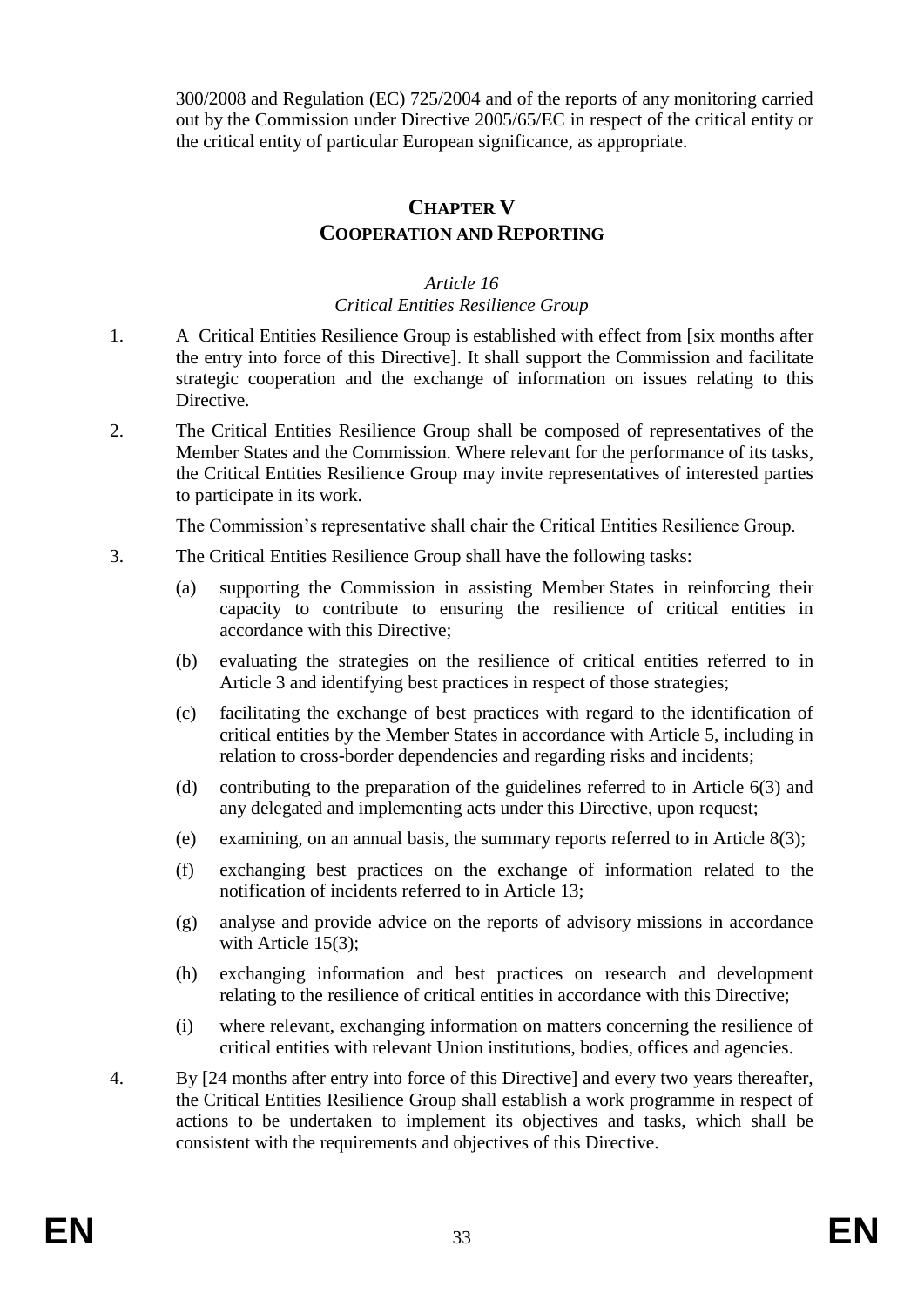- 5. The Critical Entities Resilience Group shall meet regularly and at least once a year with the Cooperation Group established under [the NIS 2 Directive] to promote strategic cooperation and exchange of information.
- 6. The Commission may adopt implementing acts laying down procedural arrangements necessary for the functioning of the Critical Entities Resilience Group. Those implementing acts shall be adopted in accordance with the examination procedure referred to in Article 20(2).
- 7. The Commission shall provide to the Critical Entities Resilience Group a summary report of the information provided by the Member States pursuant to Articles 3(3) and 4(4) by [three years and six months after entry into force of this Directive] and subsequently where necessary and at least every four years.

#### *Commission support to competent authorities and critical entities*

- 1. The Commission shall, where appropriate, support Member States and critical entities in complying with their obligations under this Directive, in particular by preparing a Union-level overview of cross-border and cross-sectoral risks to the provision of essential services, organising the advisory missions referred to in Articles 11(3) and 15(3) and facilitating information exchange among experts across the Union.
- 2. The Commission shall complement Member States' activities referred to in Article 9 by developing best practices and methodologies, and by developing cross-border training activities and exercises to test the resilience of critical entities.

## **CHAPTER VI SUPERVISION AND ENFORCEMENT**

### *Article 18*

### *Implementation and enforcement*

- 1. In order to assess the compliance of the entities that the Member States identified as critical entities pursuant to Article 5 with the obligations pursuant to this Directive, they shall ensure that the competent authorities shall have the powers and means to:
	- (a) conduct on-site inspections of the premises that the critical entity uses to provide its essential services, and off-site supervision of critical entities' measures pursuant to Article 11;
	- (b) conduct or order audits in respect of those entities.
- 2. Member States shall ensure that the competent authorities have the powers and means to require, where necessary for the performance of their tasks under this Directive, that the entities that they identified as critical entities pursuant to paragraph 5 provide, within a reasonable time period set by those authorities:
	- (a) the information necessary to assess whether the measures taken by those to ensure its resilience meet the requirements of Article 11;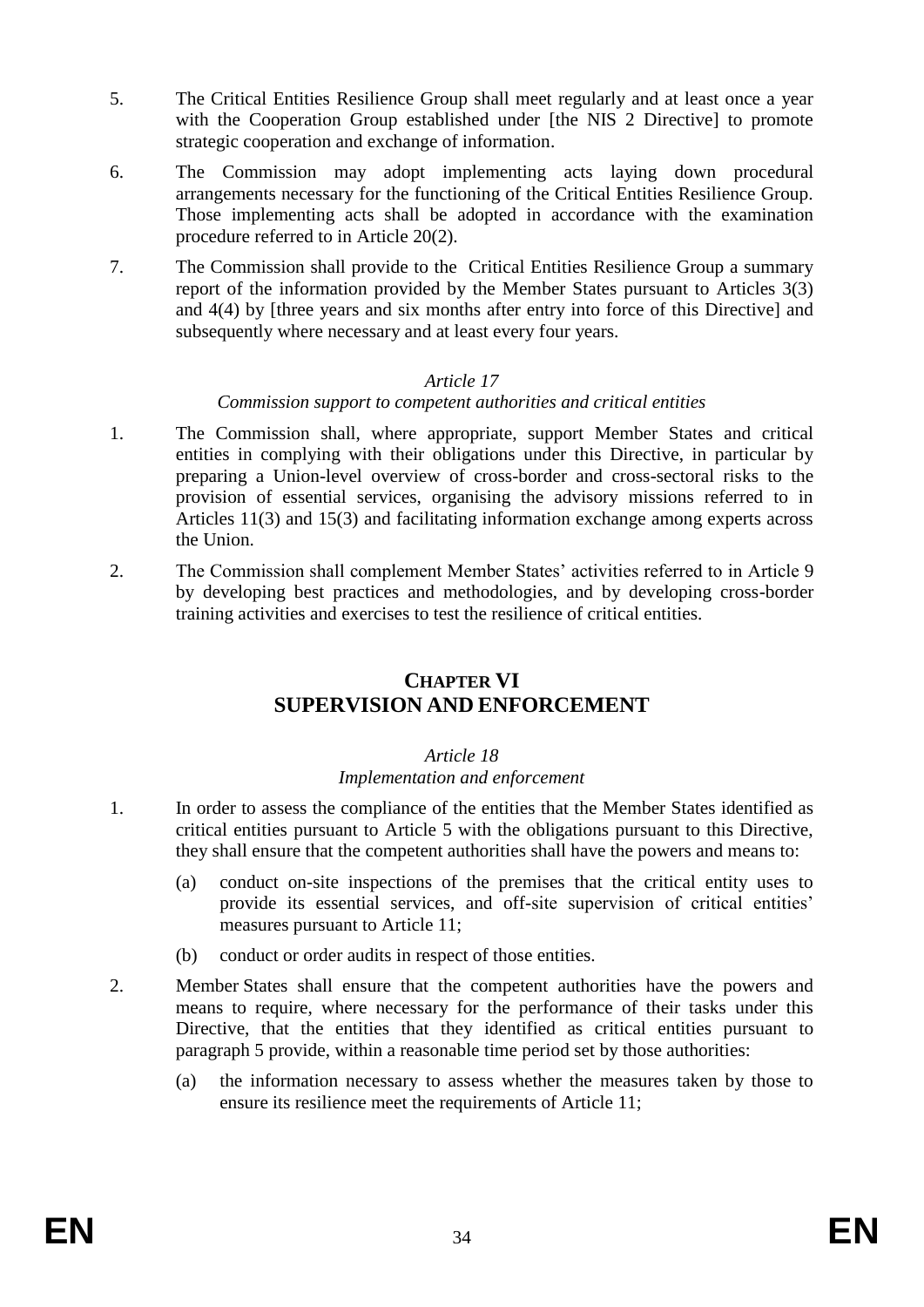(b) evidence of the effective implementation of those measures, including the results of an audit conducted by an independent and qualified independent auditor selected by that entity and conducted at its expense.

When requiring that information, the competent authorities shall state the purpose of the requirement and specify the information required.

- 3. Without prejudice to the possibility to impose penalties in accordance with Article 19, the competent authorities may, following the supervisory actions referred to in paragraph 1, or the assessment of the information referred to in paragraph 2, order the critical entities concerned to take the necessary and proportionate measures to remedy any identified infringement of this Directive, within a reasonable time period set by those authorities, and to provide to those authorities information on the measures taken. Those orders shall take into account, in particular, the seriousness of the infringement.
- 4. Member State shall ensure that the powers provided for in paragraphs 1, 2 and 3 can only be exercised subject to appropriate safeguards. Those safeguards shall guarantee, in particular, that such exercise takes place in an objective, transparent and proportionate manner and that the rights and legitimate interests of the critical entities affected are duly safeguarded, including their rights to be heard, of defence and to an effective remedy before an independent court.
- 5. Member States shall ensure that, when a competent authority assesses the compliance of a critical entity pursuant to this Article, it shall inform the competent authorities of the Member State concerned designated under the [the NIS 2 Directive] and may request those authorities to assess the cybersecurity of such entity, and cooperate and exchange information for this purpose.

### *Article 19*

### *Penalties*

Member States shall lay down the rules on penalties applicable to infringements of the national provisions adopted pursuant to this Directive and shall take all measures necessary to ensure that they are implemented. The penalties provided for shall be effective, proportionate and dissuasive. Member States shall notify those provisions to the Commission by [two years after entry into force of this Directive] at the latest and shall notify it without delay of any subsequent amendment affecting them.

## **CHAPTER VII FINAL PROVISIONS**

### *Article 20*

### *Committee procedure*

- 1. The Commission shall be assisted by a committee. That committee shall be a committee within the meaning of Regulation (EU) No 182/2011.
- 2. Where reference is made to this paragraph, Article 5 of Regulation (EU) No 182/2011 shall apply.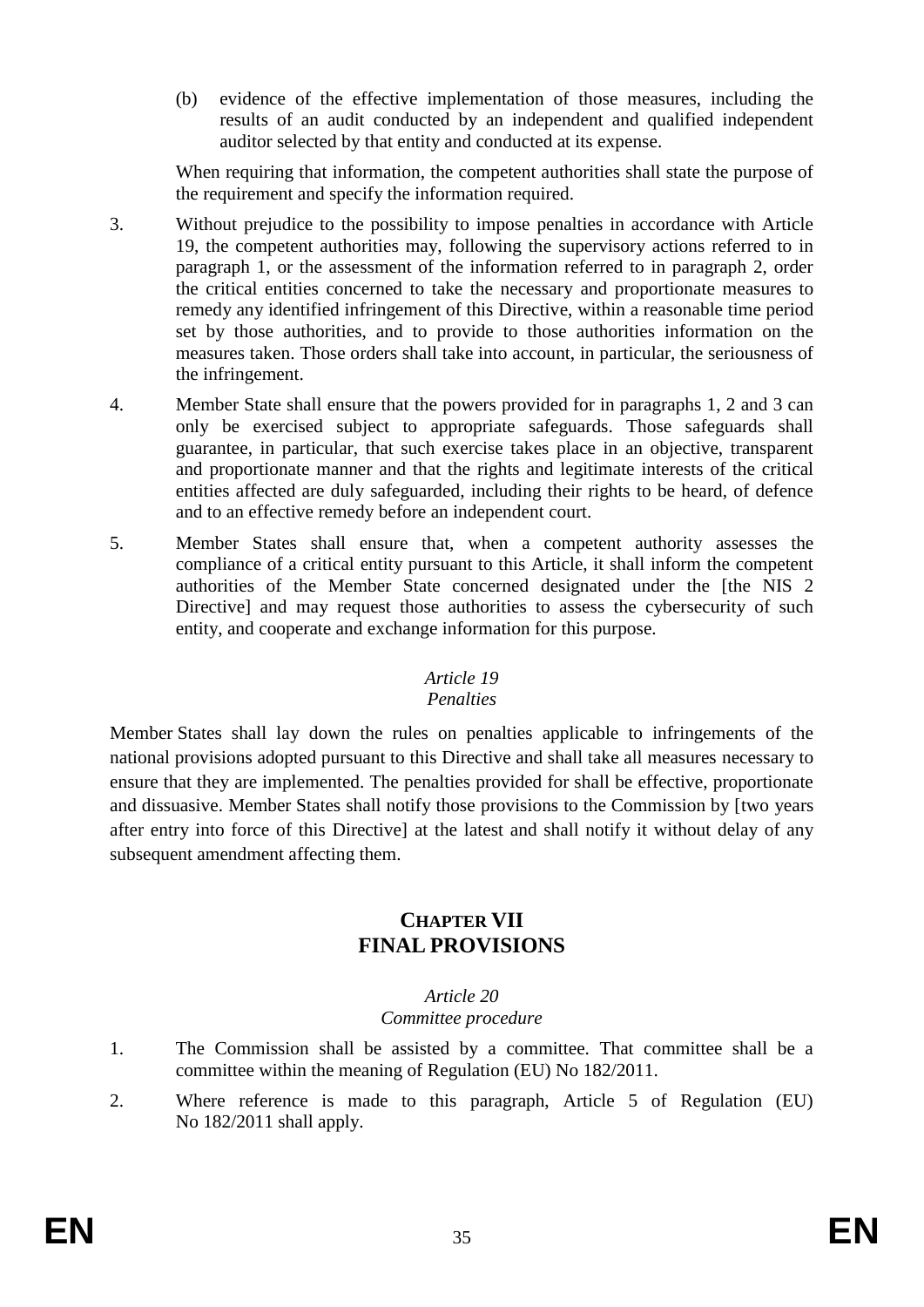#### *Exercise of the delegation*

- 1. The power to adopt delegated acts is conferred on the Commission subject to the conditions laid down in this Article.
- 2. The power to adopt delegated acts referred to in Article 11(4) shall be conferred on the Commission for a period of five years from date of entry into force of this Directive or any other date set by the co-legislators.
- 3. The delegation of power referred to in Article 11(4) may be revoked at any time by the European Parliament or by the Council. A decision to revoke shall put an end to the delegation of the power specified in that decision. It shall take effect the day following the publication of the decision in the *Official Journal of the European Union* or at a later date specified therein. It shall not affect the validity of any delegated acts already in force.
- 4. Before adopting a delegated act, the Commission shall consult experts designated by each Member State in accordance with the principles laid down in the Interinstitutional Agreement of 13 April 2016 on Better Law-Making.
- 5. As soon as it adopts a delegated act, the Commission shall notify it simultaneously to the European Parliament and to the Council.
- 6. A delegated act adopted pursuant to Article 11(4) shall enter into force only if no objection has been expressed either by the European Parliament or by the Council within a period of two months of notification of that act to the European Parliament and the Council or if, before the expiry of that period, the European Parliament and the Council have both informed the Commission that they will not object. That period shall be extended by two months at the initiative of the European Parliament or of the Council.

## *Article 22*

#### *Reporting and review*

By [54 months after the entry into force of this Directive], the Commission shall submit a report to the European Parliament and to the Council, assessing the extent to which the Member States have taken the necessary measures to comply with this Directive.

The Commission shall periodically review the functioning of this Directive, and report to the European Parliament and to the Council. The report shall in particular assess the impact and added value of this Directive on ensuring the resilience of critical entities and whether the scope of the Directive should be extended to cover other sectors or subsectors. The first report shall be submitted by [six years after the entry into force of this Directive] and shall assess in particular whether the scope of the Directive should be extended to include the food production, processing and distribution sector.

### *Article 23 Repeal of Directive 2008/114/EC*

Directive 2008/114/EC is repealed with effect from [date of entry into force of this Directive].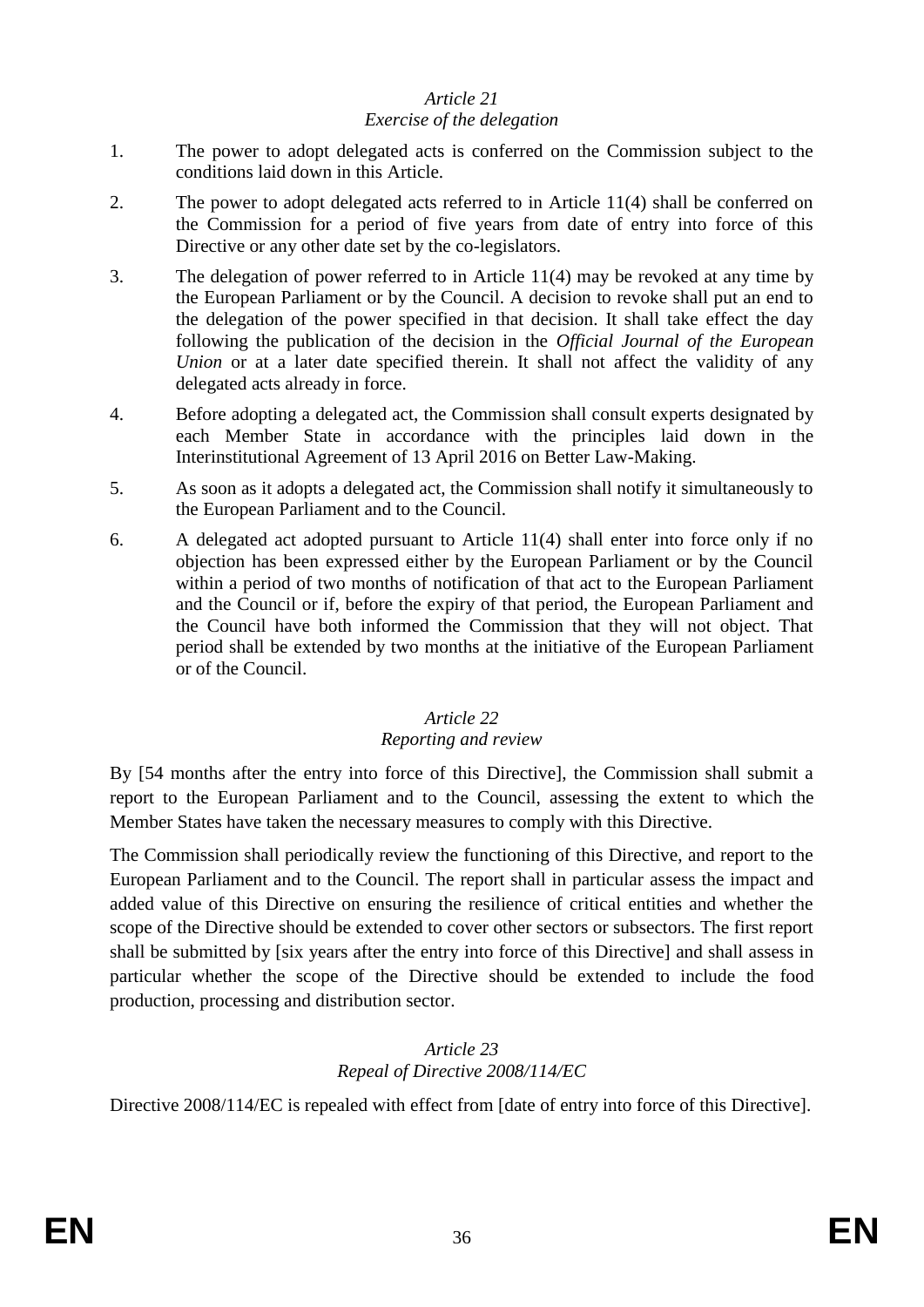### *Transposition*

1. Member States shall adopt and publish, by [18 months after entry into force of this Directive] at the latest, the laws, regulations and administrative provisions necessary to comply with this Directive. They shall forthwith communicate to the Commission the text of those provisions.

They shall apply those provisions from [two years after entry into force of this Directive + one day].

When Member States adopt those provisions, they shall contain a reference to this Directive or be accompanied by such a reference on the occasion of their official publication. Member States shall determine how such reference is to be made.

2. Member States shall communicate to the Commission the text of the main provisions of national law which they adopt in the field covered by this Directive.

## *Article 25*

### *Entry into force*

This Directive shall enter into force on the twentieth day following that of its publication in the *Official Journal of the European Union*.

#### *Article 26 Addressees*

This Directive is addressed to the Member States.

Done at Brussels,

*For the European Parliament For the Council The President The President*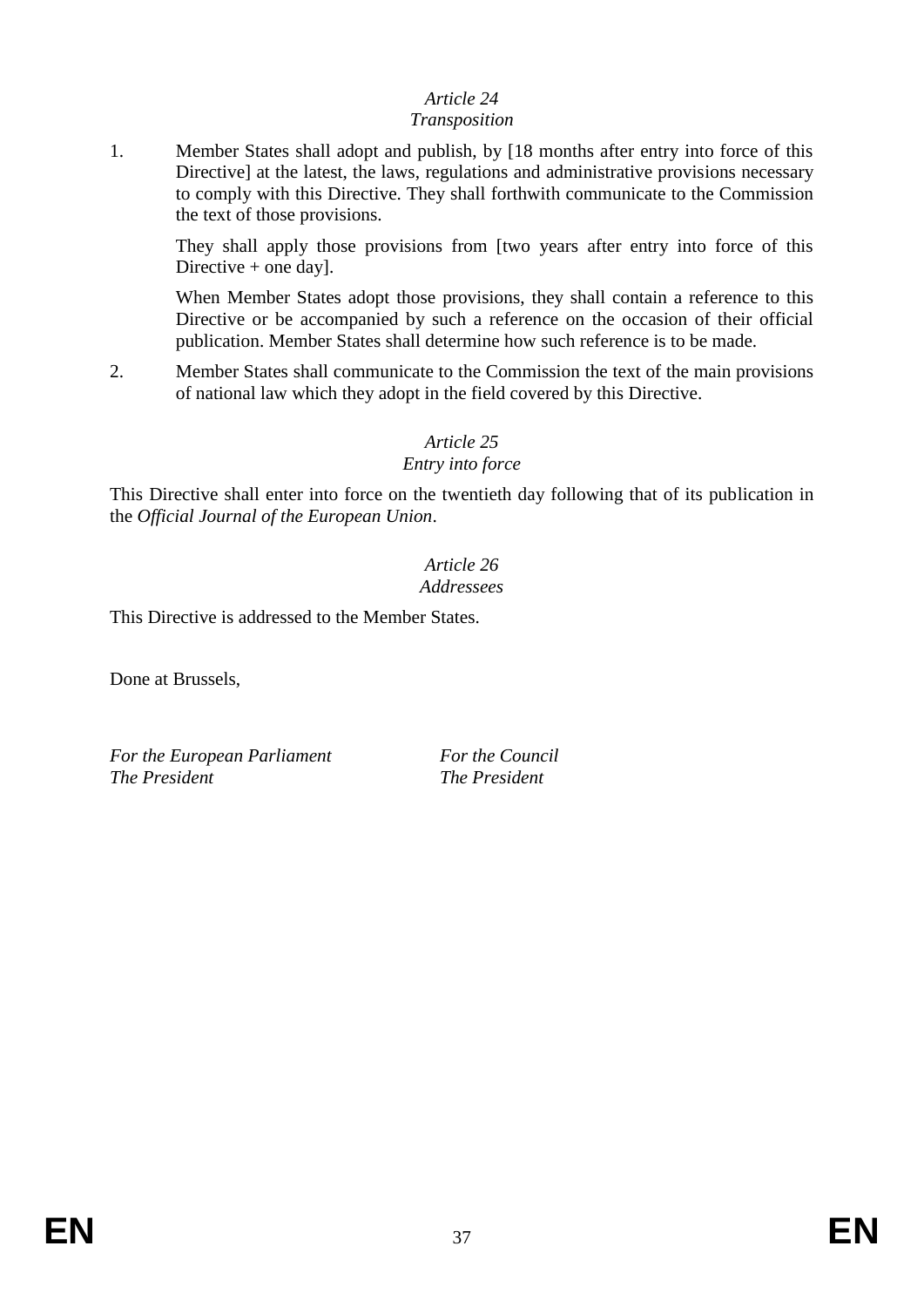## **LEGISLATIVE FINANCIAL STATEMENT**

#### **1. FRAMEWORK OF THE PROPOSAL/INITIATIVE**

#### **1.1. Title of the proposal/initiative**

DIRECTIVE OF THE EUROPEAN PARLIAMENT AND OF THE COUNCIL on the resilience of critical entities

**1.2. Policy area(s) concerned**

Security

- **1.3. The proposal/initiative relates to:** 
	- **a new action**

 $\square$  a new action following a pilot project/preparatory action<sup>40</sup>

**the extension of an existing action**

**a merger or redirection of one or more actions towards another/a new action**

### **1.4. Objective(s)**

*1.4.1. General objective(s)*

The operators of critical infrastructures provide services in a number of sectors (such as transport, energy, health, water, etc.) which are necessary for vital societal functions and economic activites. The operators therefore need to be resilient, i.e. well protected, but also able to rapidly come back into operations in the event of disruption.

The general objective of the proposal is to enhance the resilience of these operators (referred here as 'critical entities') against a range of natural and man-made, intentional or unintentional risks.

*1.4.2. Specific objective(s)*

The intiative aims to adress four specific objectives:

- to ensure a higher of level of understanding of risks and interdependencies faced by critical entities, as well as the means to address them;

- to ensure that all relevant entities are designated as 'critical entities' by Member States authorities;

- to ensure that the full spectrum of resilience activities is included in public policies and operational practice;

- to strengthen capacities and improve cooperation and communication between stakeholders.

These objectives will contribute to achieving the general objective of the intitiave.

*1.4.3. Expected result(s) and impact*

*Specify the effects which the proposal/initiative should have on the beneficiaries/groups targeted.*

 $40$ As referred to in Article  $58(2)(a)$  or (b) of the Financial Regulation.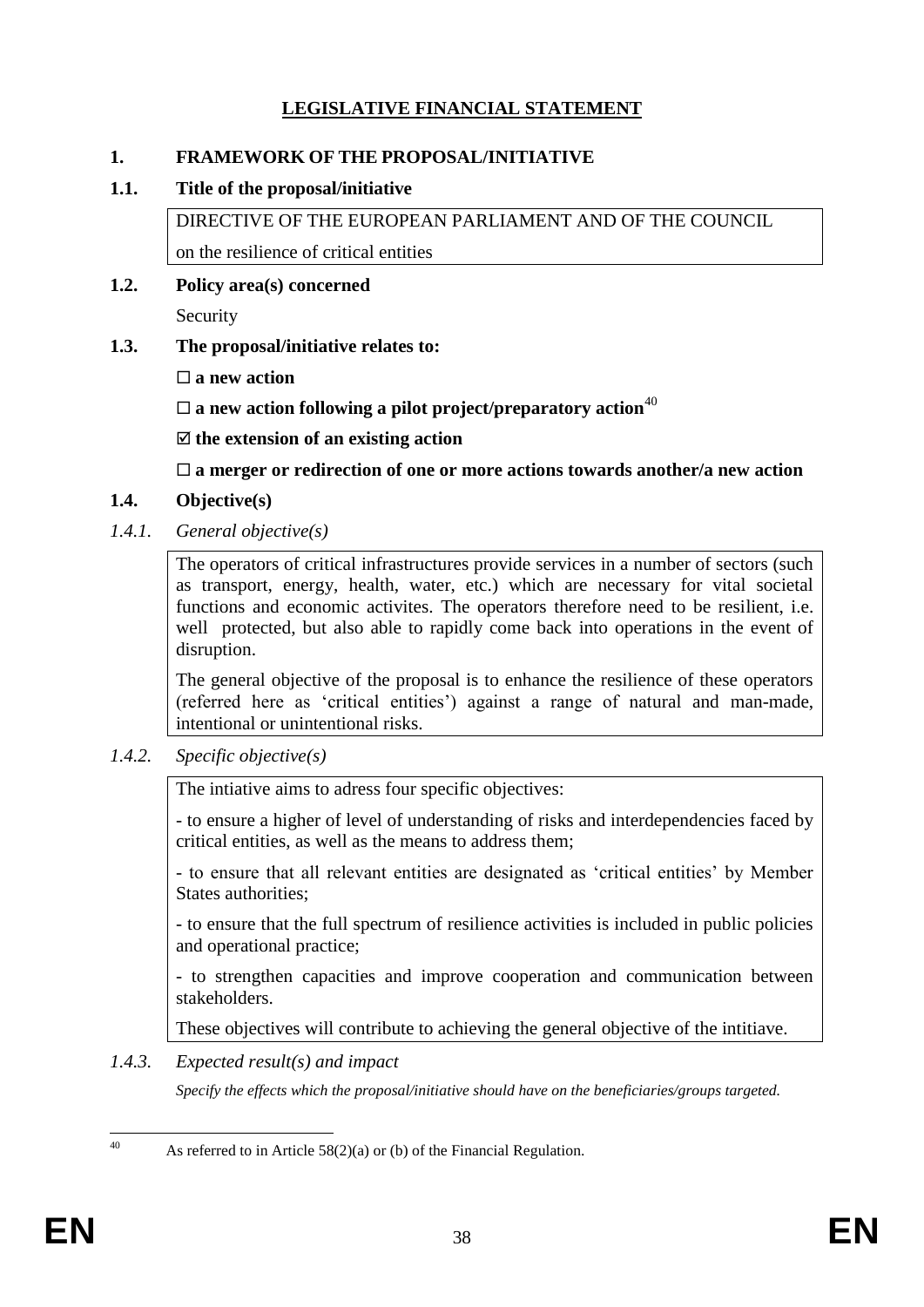The initiative is expected to have positive effects on the security of critical entities, which would be more resilient to risks and disruptions. They would be able to better mitigate risks, deal with potential disruptions, and minimise negative impacts in cases where incident occur.

Better resilience of critical entities also means that their operations will be more reliable and their services across many vital sectors provided in a continious fashion, contributing to a smooth functioning of the internal market. This will in turn have positive impact for the general public and businesses, as they rely in their daily activities on these services.

Public authorities would also benefit from the stability derived from the smooth functioning of key economic activities and the constant provision of essential services to their citizens.

### *1.4.4. Indicators of performance*

*Specify the indicators for monitoring progress and achievements.*

Indicators for monitoring progress and achievements will be linked to the specific objectives of the initative:

- the number and scope of risk assessments by authorities and critical entities will be a proxy of the higher understanding of risks by key actors.

- the number of 'critical entities' identified by Member States will be a reflection of the comprehensiveness of critical infrastructure policies coverage.

- the mainstreaming of resilience in public policies and operational practice will be reflected in the national strategies and critical entities' resilience measures.

- improvements in terms of capacities and cooperation will be assessed on the basis of capacity building activities and cooperation initiatives developed.

### **1.5. Grounds for the proposal/initiative**

*1.5.1. Requirement(s) to be met in the short or long term including a detailed timeline for roll-out of the implementation of the initiative*

To meet the requirements of the inititative, the Member States will need to, in the short to medium term, develop a strategy on the resilience of critical entities; conduct national risk assessment; and identify which operators are 'critical entities' on the basis of the outcomes of the risk assessment and specific criteria. These activities will be carried out regularly as necessary, and at least once every four years. The Member States will also have to establish mechanisms for cooperation between relevant stakeholders.

The operators designated as 'critical entities' would be required to, in the short to medium term, carry out risk assessment of their own; take appropriate and proportionate technical and organisational measures to ensure their resilience; and notify competent authorities of incidents.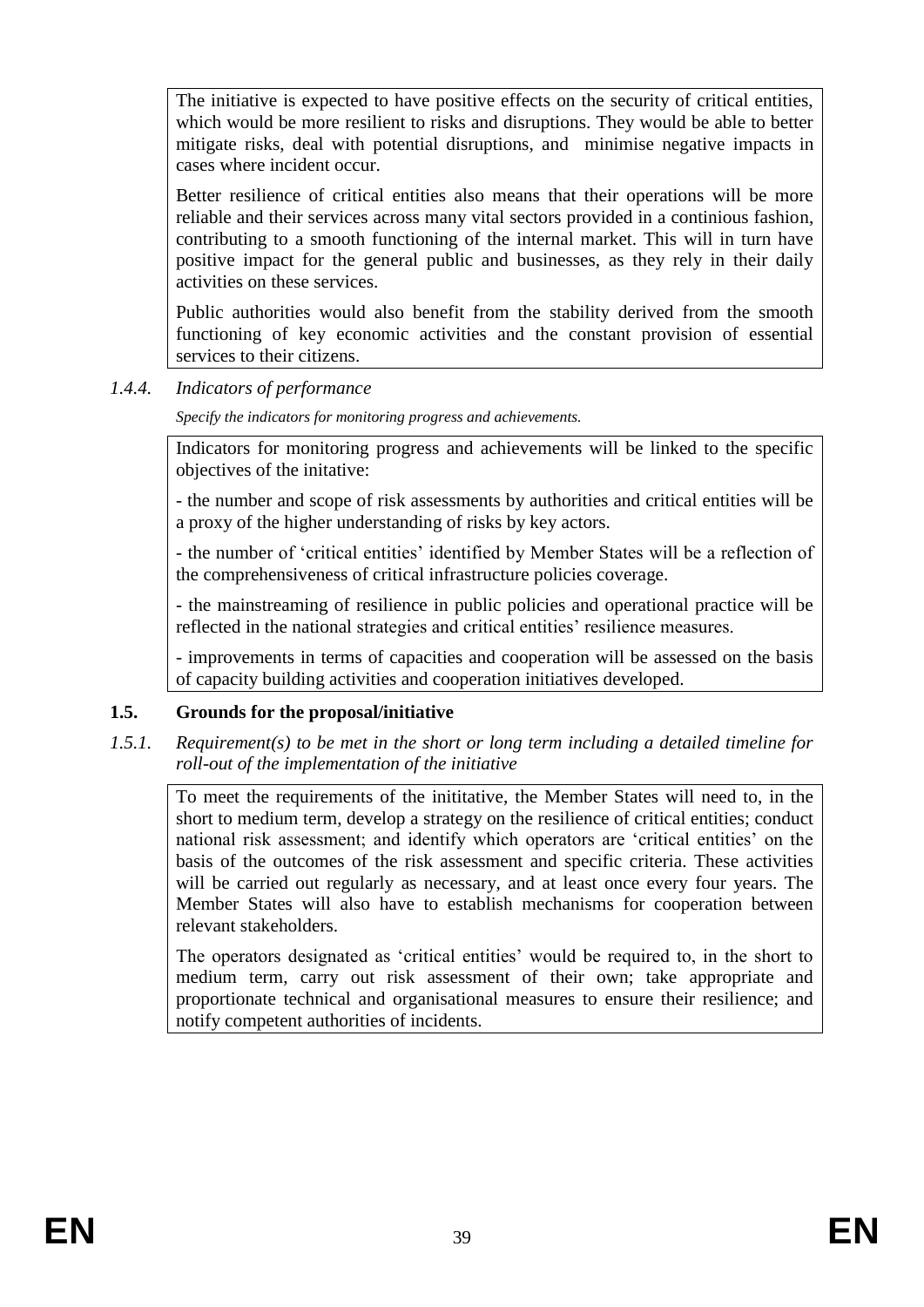*1.5.2. Added value of Union involvement (it may result from different factors, e.g. coordination gains, legal certainty, greater effectiveness or complementarities). For the purposes of this point 'added value of Union involvement' is the value resulting from Union intervention which is additional to the value that would have been otherwise created by Member States alone.*

Reasons for action at European level (ex-ante):

The objective of this initiative is to enhance the resilience of critical entities against a range of risks. This objective cannot be sufficiently achieved by the Member States acting alone: the EU action is justified due to the common nature of risks that critical entities face; the transnational character of the services they provide; and the interdependencies and connections between them (across the sectors and borders). This means that a vulnerability or a disruption of one single facility has the potential to create disruption across sectors and borders.

Expected generated Union added value (ex-post):

Compared to current situation, the proposed initiative will add value in particular by:

- establishing a general framework that would promote closer alignment of Member States policies (consistent sectoral scope, criteria to designate critical entities, common requirements in terms of risk assessments),

- ensuring that critical entities take appropriate resilience measures,

- bringing together knowledge and expertise from across the EU that would optimise the response of critical entities and authorities,

- reducing the discrepancies between Member States and leveling up the resilience of critical entities across the EU.

*1.5.3. Lessons learned from similar experiences in the past*

The proposal draws on the lessons learnt from the implementation of the Directive on on European Critical Infrastructures (Directive 2008/114/EC) and its evaluation (SWD(2019) 308).

*1.5.4. Compatibility with the Multiannual Financial Framework and possible synergies with other appropriate instruments*

This proposal is one of the building blocks of the new EU Security Union Strategy aimed at achieving a future-proof security environment.

Synergies can be developed with the Union Civil Protection Mechanism in relation to disaster prevention, mitigation and management.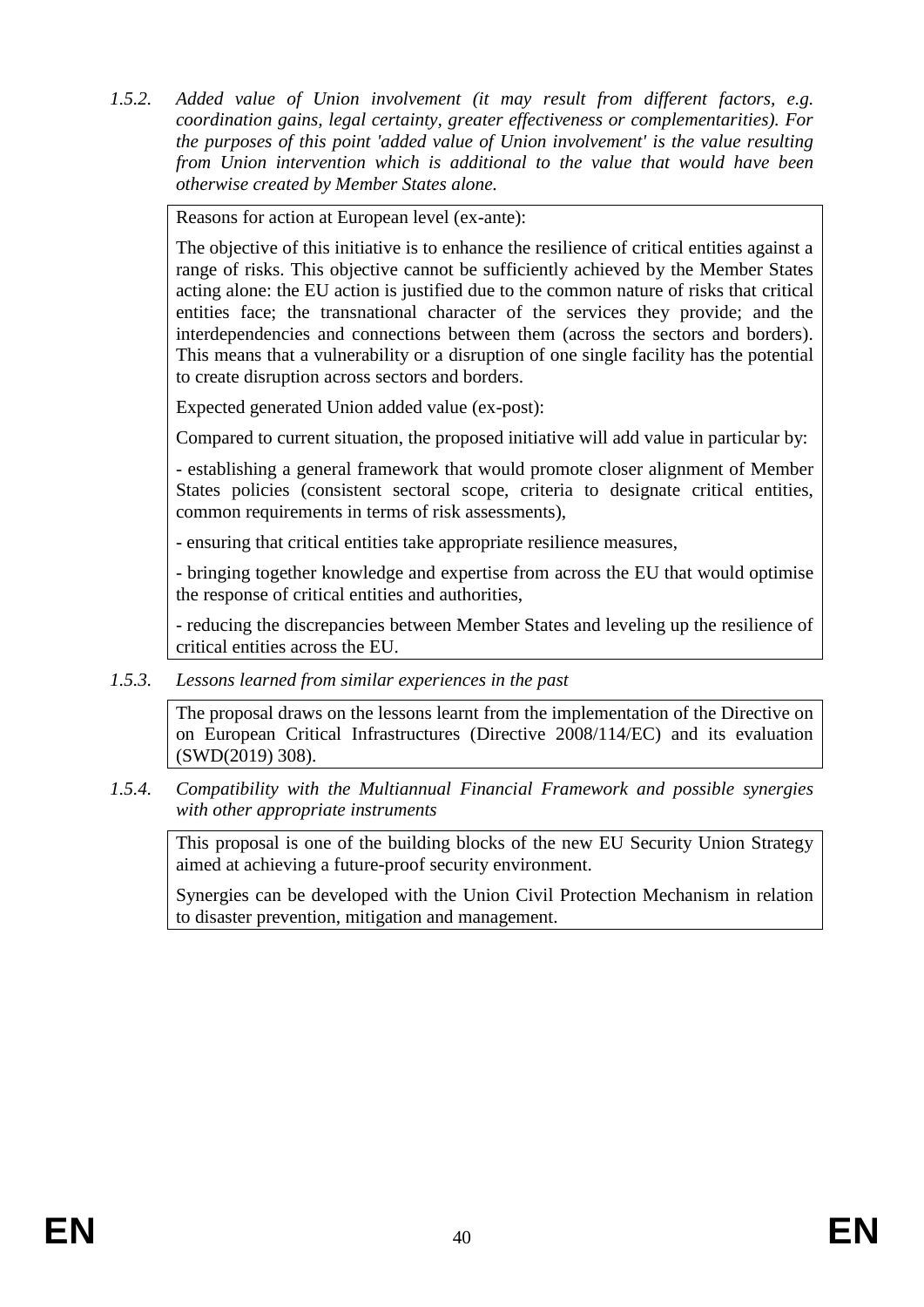## **1.6. Duration and financial impact of the proposal/initiative**

## **limited duration**

- $\square$  in effect from [DD/MM]YYYY to [DD/MM]YYYY
- $\Box$  Financial impact from YYYY to YYYY for commitment appropriations and from YYYY to YYYY for payment appropriations.

## **unlimited duration**

- Implementation with a start-up period from 2021 to 2027,
- followed by full-scale operation.

## **1.7. Management mode(s) planned<sup>41</sup>**

- **Direct management** by the Commission
- $\boxtimes$  by its departments, including by its staff in the Union delegations;
- $\square$  by the executive agencies
- **Shared management** with the Member States
- **Indirect management** by entrusting budget implementation tasks to:
- $\Box$  third countries or the bodies they have designated;
- $\Box$  international organisations and their agencies (to be specified);
- $\square$  the EIB and the European Investment Fund;
- $\square$  bodies referred to in Articles 70 and 71 of the Financial Regulation;
- $\square$  public law bodies;
- $\square$  bodies governed by private law with a public service mission to the extent that they provide adequate financial guarantees;
- $\square$  bodies governed by the private law of a Member State that are entrusted with the implementation of a public-private partnership and that provide adequate financial guarantees;
- $\square$  persons entrusted with the implementation of specific actions in the CFSP pursuant to Title V of the TEU, and identified in the relevant basic act.

*If more than one management mode is indicated, please provide details in the 'Comments' section.*

### Comments

Direct management will cover primarily: administrative expenses for DG HOME, Administrative Arrangement with JRC, grants managed by Commission.

Shared management will cover: Projects under shared management: Member States will need to develop a strategy and risk assessment, and may use their national envelopes for these purposes.

 $\overline{41}$ Details of management modes and references to the Financial Regulation may be found on the BudgWeb site: <https://myintracomm.ec.europa.eu/budgweb/EN/man/budgmanag/Pages/budgmanag.aspx>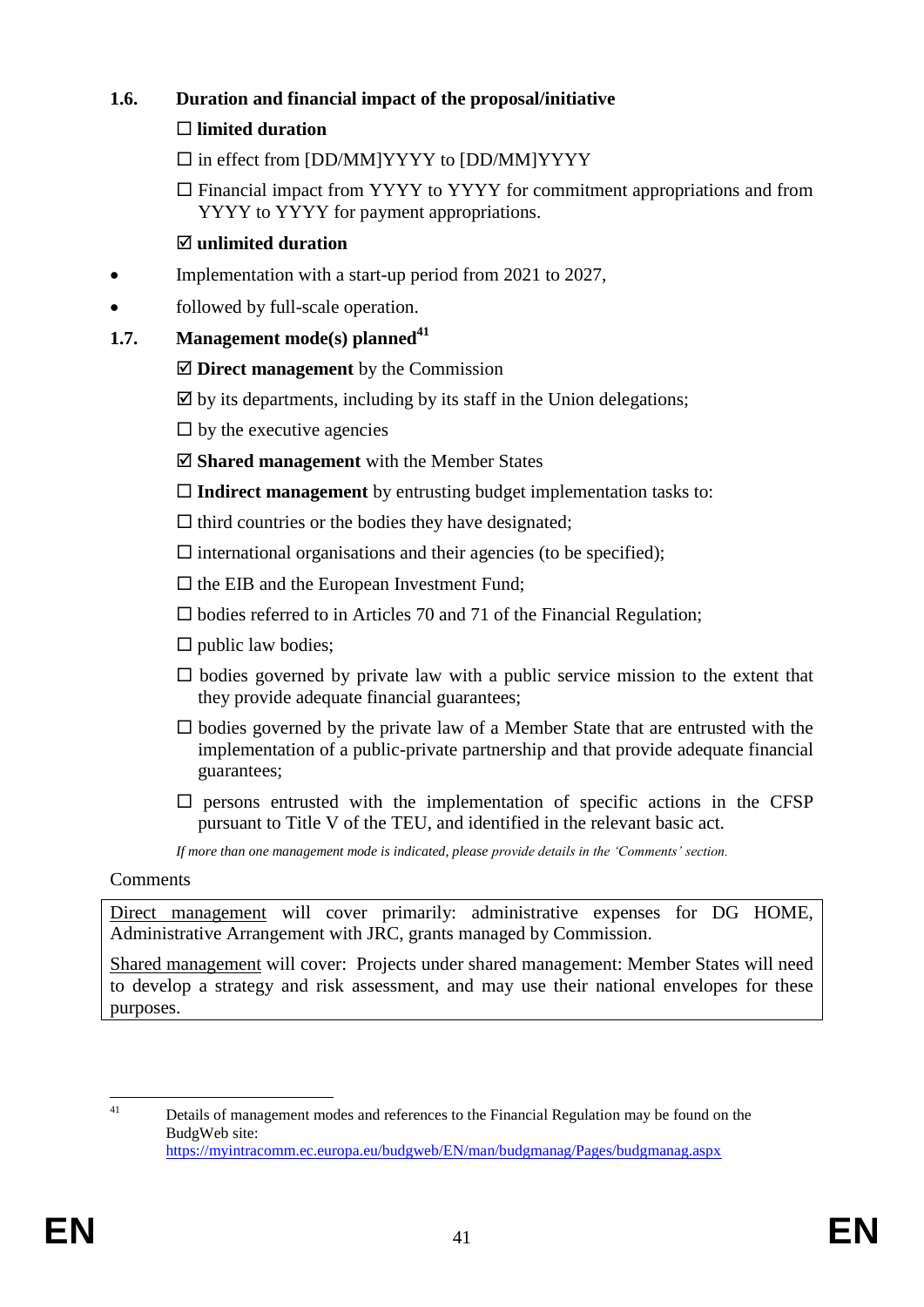### **2. MANAGEMENT MEASURES**

### **2.1. Monitoring and reporting rules**

*Specify frequency and conditions.*

As per the proposal for a Regulation of the European Parliament and of the Council establishing, as part of the Internal Security Fund, the Union's instrument dedicated to the area of security (COM(2018) 472 final):

Shared management:

Each Member State shall establish a management and control systems for its programme and ensure the quality and the reliability of the monitoring system and of data on indicators, in accordance with the Common Provision Regulation (CPR). In order to facilitate a swift start of implementation, it is possible to 'roll-over' existing well-functioning management and control systems to the next programming period.

In this context, Member States will be requested to set up a monitoring committee to which the Commission shall participate in an advisory capacity. The monitoring committee shall meet at least once a year. It shall review all issues that affect programme progress towards achieving its objectives.

The Member States will send an annual performance report, which should set out information on the progress in the implementation of the programme and in achieving the milestones and targets. It should also raise any issues affecting the performance of the programme and describe the action taken to address them.

At the end of the period, each Member States shall submit a final performance report. The final report should focus on the progress made towards achieving the objectives of the programme and should give an overview of the key issues that affected the programme's performance, the measures taken to address those issues and the assessment of the effectiveness of these measures. In addition it should present the contribution of the programme to tackling the challenges identified in the relevant EU recommendations addressed to the Member State, the progress made in achieving the targets set out in the performance framework, the findings of the relevant evaluations and the follow-up given to those findings and the results of the communication actions.

According to the draft CPR proposal, the Member States shall send each year an assurance package, which includes the annual accounts, the management declaration and the audit authority's opinions on the accounts, the annual control report as required by Article 92(1)(d) of CPR, the management and control system and the legality and regularity of the expenditure declared in the annual accounts. This assurance package will be used by the Commission to determine the amount chargeable to the Fund for the accounting year.

A review meeting between the Commission and each Member State shall be organised every two years to examine the performance of each programmes.

The Member States send 6 times per year data for each programme broken down by specific objectives. These data refers to the cost of operations and the values of common output and result indicators.

In general: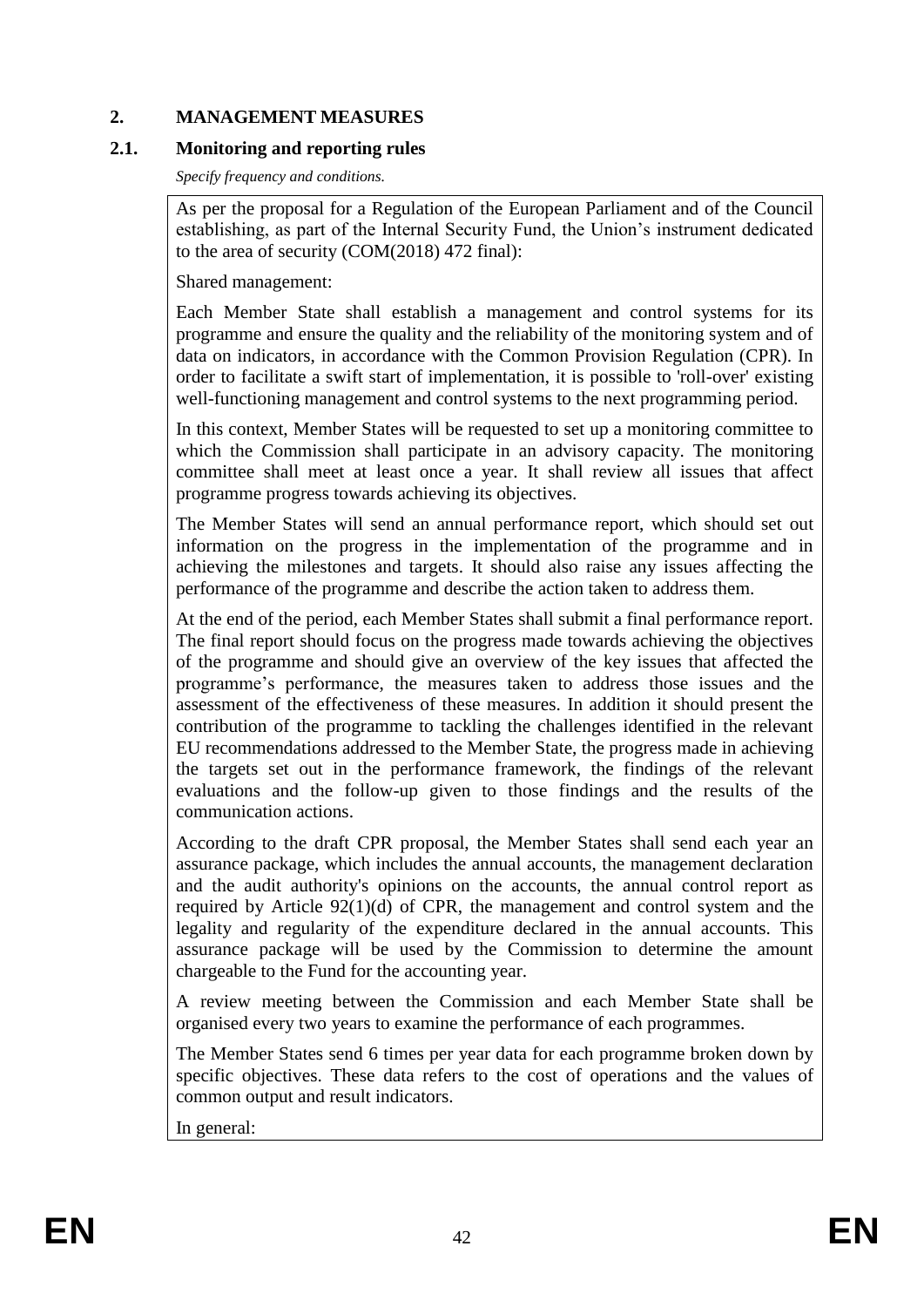The Commission shall carry out a mid-term and a retrospective evaluation of the actions implemented under this Fund, in line with the Common Provisions Regulation. The mid-term evaluation should be based in particular on the mid-term evaluation of programmes submitted to the Commission by the Member States by 31 December 2024.

### **2.2. Management and control system(s)**

*2.2.1. Justification of the management mode(s), the funding implementation mechanism(s), the payment modalities and the control strategy proposed*

As per the proposal for a Regulation of the European Parliament and of the Council establishing, as part of the Internal Security Fund, the Union's instrument dedicated to the area of security (COM(2018) 472 final):

Both the ex-post evaluations of the DG HOME 2007-2013 Funds and the interim evaluations of the current DG HOME Funds show that a mix of delivery modes in the areas of migration and home affairs allowed for an effective way to achieve the objectives of the Funds. The holistic design of the delivery mechanisms is maintained and includes shared, direct and indirect management.

Through shared management Member States implement programmes that contribute to the policy objectives of the Union, which are tailor-made to their national context. Shared management ensures that financial support is available in all participating States. Furthermore, shared management allows for funding predictability and for Member States, who are most knowledgeable of the challenges they are faced with, to plan their long-term endowments accordingly. As a novelty, the Fund can also provide emergency assistance through shared management, in addition to direct and indirect management.

Through direct management, the Commission supports other actions that contribute to the common policy objectives of the Union. The actions enable tailor made support for urgent and specific needs in individual Member States ("emergency assistance"), support transnational networks and activities, test innovative activities that could be scaled up under national programmes and cover studies in the interest of the Union as a whole ("Union actions").

Through indirect management, the Fund retains the possibility to delegate budget implementation tasks to, among others, International Organisations and Home Affairs Agencies for particular purposes.

Bearing in mind the different objectives and needs, a thematic facility is proposed under the Fund as a way to balance the predictability of multiannual allocation of funding to the national programmes with flexibility in disbursing funding periodically to actions with a high level of added value to the Union. The thematic facility will be used for specific actions in and amongst Member States, Union actions, emergency assistance. It will ensure that funds can be allocate and transferred among the different modalities above, on the basis of a two yearly programming.

The payment modalities for shared management are described in the draft CPR proposal, which foresees an annual pre-financing, followed by a maximum of 4 interim payments per programme and year based on the payment applications sent by the Member States during the accounting year. As per the draft CPR proposal the pre-financing are cleared within the final accounting year of the programmes.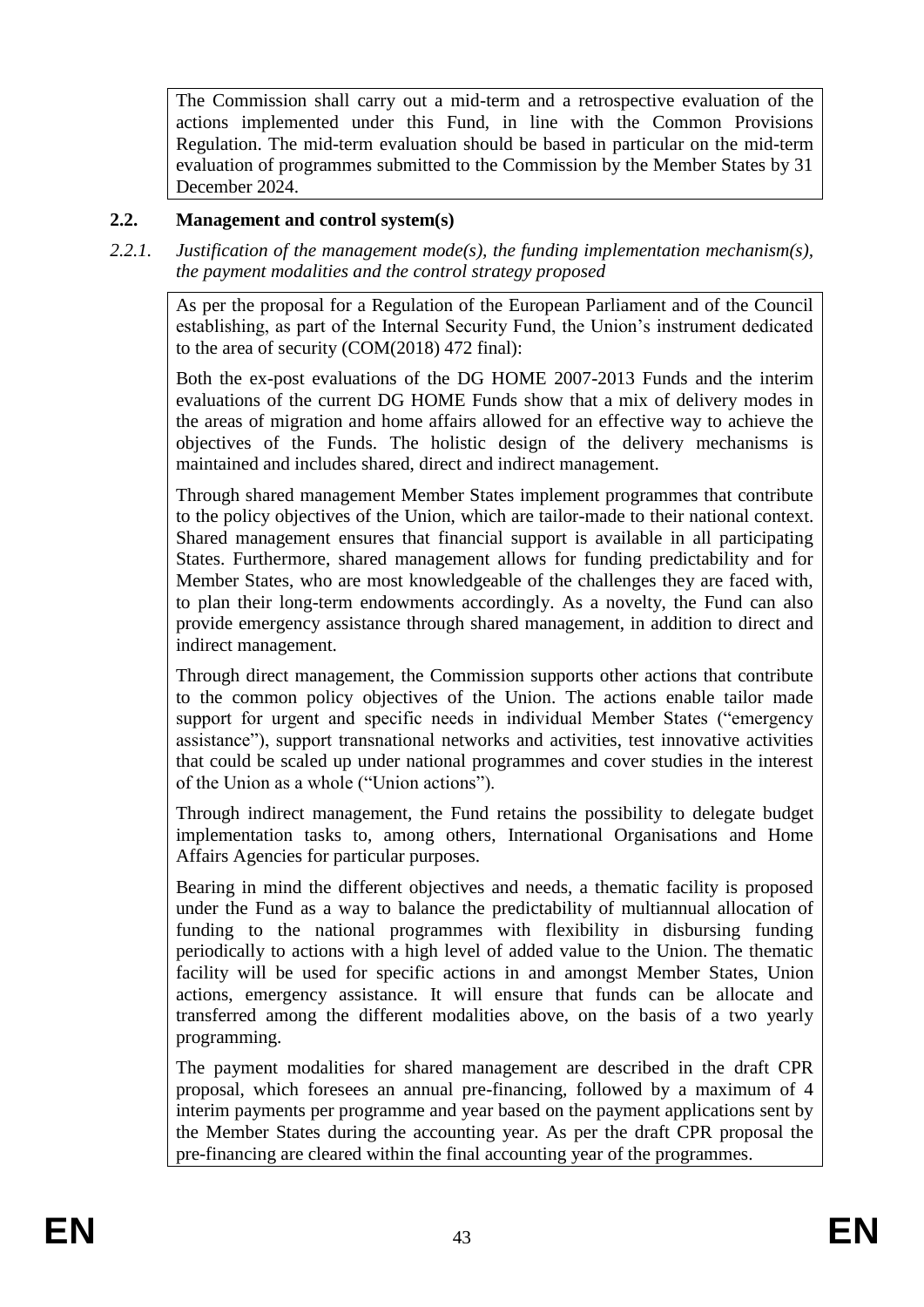**The control strategy will be based on the new Financial Regulation and on the Common Provision Regulation.** The new Financial Regulation and the draft proposal for CPR should extend the use of the simplified forms of grants such as lump-sums, flat rates and unit costs. It also introduces new forms of payments, based on the results achieved, instead of the cost. Beneficiaries will be able to receive a fixed amount of money if they prove that certain actions such as trainings or delivery of humanitarian assistance have taken place. This is expected to simplify the control burden both at beneficiary and Member State level (e.g. check of bills and receipts for costs).

**For shared management**, the draft CPR proposal builds on the management and control strategy in place for the 2014-2020 programming period but introduces some measures aimed at simplifying the implementation and reducing the control burden at the level of both beneficiaries and Member States. The novelties include:

- the removal of the designation procedure (which should allow to speed up the implementation of the programmes)

- management verifications (administrative and on-the-spot) to be carried out by the managing authority on a risk-basis (compared to the 100% administrative controls required in the 2014-2020 programming period). Furthermore, under certain conditions, the managing authorities may apply proportionate control arrangements in line with the national procedures.

- conditions to avoid multiple audits on the same operation/expenditure

The programme authorities will submit to the Commission interim payment claims based on expenditure incurred by beneficiaries. The draft CPR proposal allows the managing authorities to carry out management verifications on a risk-basis and foresees also specific controls (e.g. on-the-spot controls by the managing authority and audits of operations/expenditure by the audit authority) after the associated expenditure has been declared to the Commission in the interim payment claims. In order to mitigate the risk of reimbursing ineligible expenditure, the draft CPR foresees the Commission's interim payments to be capped at 90%, given that at this moment only part of the national controls have been carried out. The Commission will pay the remaining balance following the annual clearance of accounts exercise, upon receipt of the assurance package from the programme authoirties. Any irregularities detected by the Commisson or the European Court of Auditors after the transmission of the annual assurance package may lead to a net financial correction.

For the part implemented through **direct management** under the thematic facility, the management and control system will build on the experience gained in 2014- 2020 in both Union actions and emergency assistance. A simplified scheme will be established allowing a swift processing of the applications for funding while reducing the risk of errors: eligible applicants will be limited to Member States and International organisations, funding will be based on simplified cost options, standard templates will be developed for funding applications, grant/contribution agreements and reporting, a standing evaluation committee will examine the applications as soon as they are received.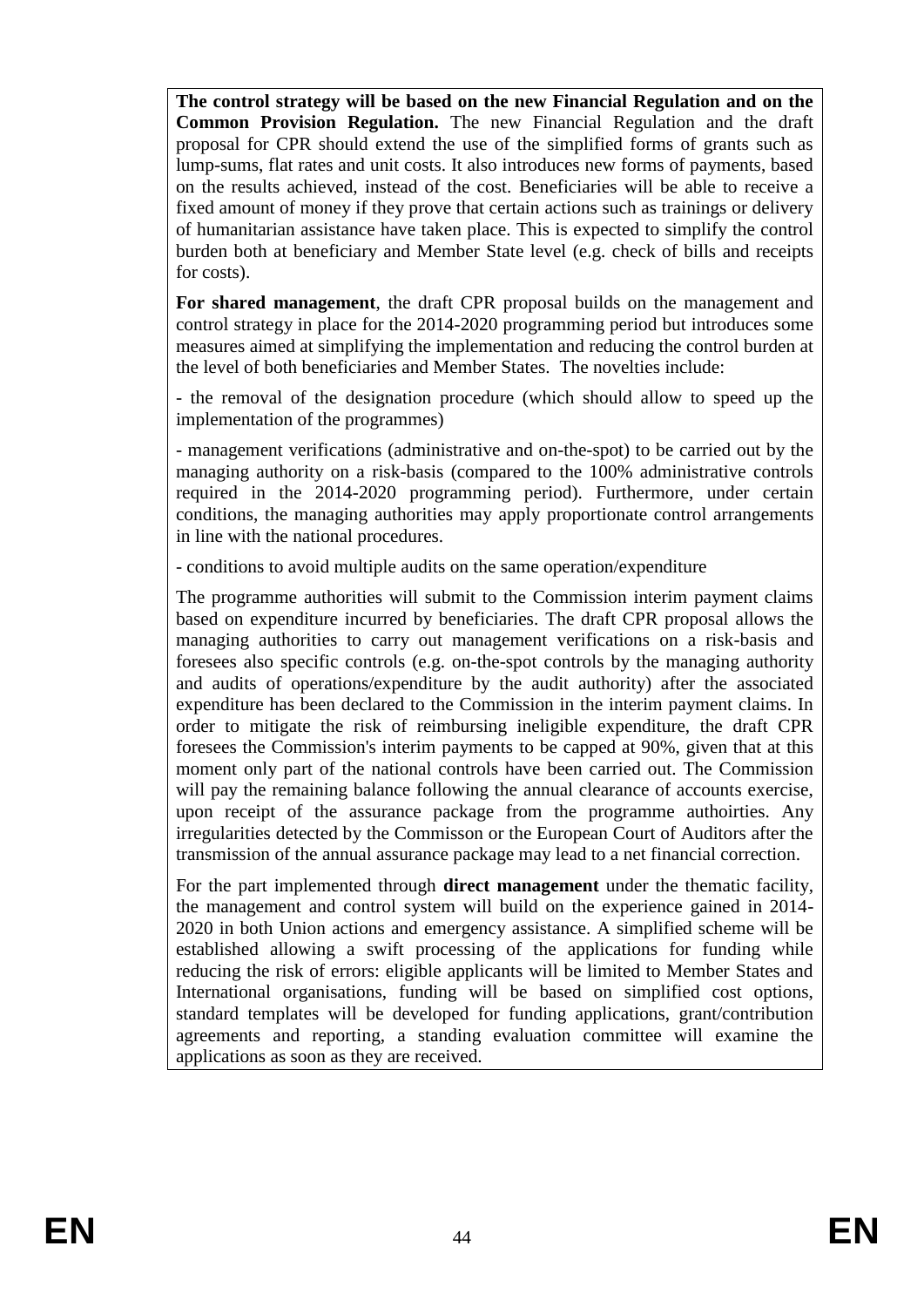*2.2.2. Information concerning the risks identified and the internal control system(s) set up to mitigate them*

DG HOME has not been facing important risks of errors in its spending programmes. This is confirmed by the recurrent absence of significant findings in the annual reports of the Court of Auditors.

In shared management, the general risks in relation to the implementation of the current programmes concerns the under-implementation of the Fund by the Member States and the possible errors derived from the complexity of rules and weaknesses in management and control systems. The draft CPR simplifies the regulatory framework by harmonising the rules and management and control systems across the different Funds implemented under shared management. It simplifies also the control requirements (e.g. risk-based management verifications, possibility for proportionate control arrangements based on national procedures, limitations of audit work in terms of timing and/or specific operations).

*2.2.3. Estimation and justification of the cost-effectiveness of the controls (ratio of "control costs ÷ value of the related funds managed"), and assessment of the expected levels of risk of error (at payment & at closure)* 

The ratio of "control costs/value of the related funds mananged)" is reported on by the Commission. The 2019 AAR of DG HOME reports 0.72% for this ratio in relation to shared management, 1.31% for direct management grants and 6.05% for direct management procurement. For shared management, this percentage usually decreases over time with efficiency gains in implementation of the programmes and increase in payments to Member States.

With the risk based approach to management and controls being introduced in the draft CPR coupled with enhanced drive to adopt simplified cost options (SCOs), the cost of controls for Member States is expected to be reduced further.

The Annual Activity Report 2019 reported a cumulative residual error rate of 1.57% for AMIF/ISF National Programmes and a cumulative residual error rate of 4.11% for non-research direct management grants.

## **2.3. Measures to prevent fraud and irregularities**

*Specify existing or envisaged prevention and protection measures, e.g. from the Anti-Fraud Strategy.*

DG HOME will continue to apply its Anti-Fraud Strategy in line with the Commission's Anti-Fraud Strategy (CAFS) in order to ensure inter alia that its internal anti-fraud related controls are fully aligned with the CAFS and that its fraud risk management approach is geared to identify fraud risk areas and adequate responses.

As regards shared management, Member States shall ensure the legality and regularity of expenditure included in the account submitted to the Commission. In this context, Member States shall take all required actions to prevent, detect and correct irregularities. As in the present programming cycle 2014-2020 Member States are obliged to put in place procedures for detection of irregularities and antifraud coupled with the specific Commission Delegated Regulation on reporting of irregularities. Anti-Fraud measures will remain a cross-cutting principle and obligation for Member States.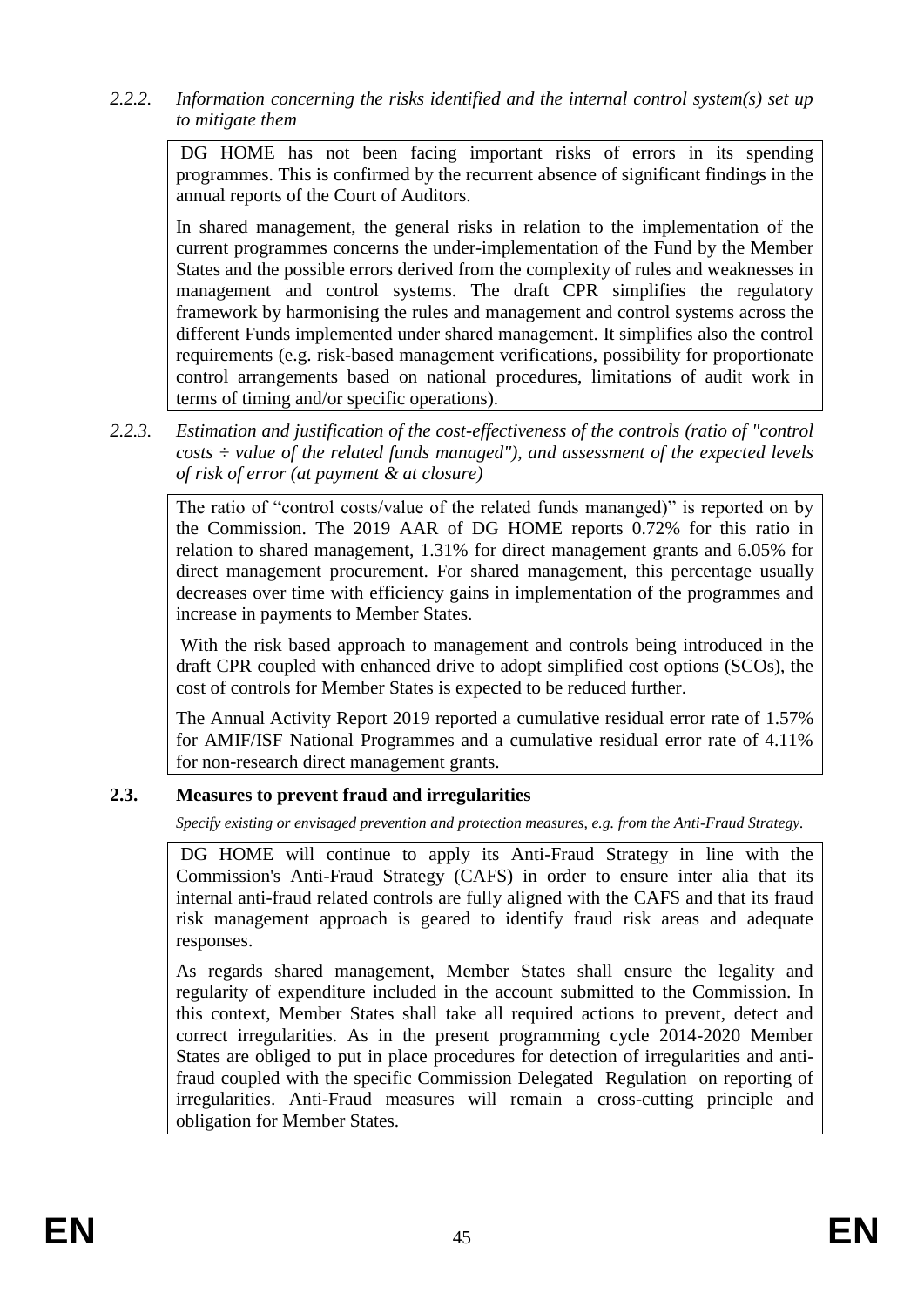## **3. ESTIMATED FINANCIAL IMPACT OF THE PROPOSAL/INITIATIVE**

#### **3.1. Heading(s) of the multiannual financial framework and expenditure budget line(s) affected**

(1) New budget lines

*In order of multiannual financial framework headings and budget lines.*

|                                                     | Budget line                                                        | Type of<br>expenditure            | Contribution                           |                                              |                         |                                                                                  |  |  |  |
|-----------------------------------------------------|--------------------------------------------------------------------|-----------------------------------|----------------------------------------|----------------------------------------------|-------------------------|----------------------------------------------------------------------------------|--|--|--|
| Heading of<br>multiannual<br>financial<br>framework | Resilience, Security and<br>Heading No. 5:<br>Defence              | Diff./Non-<br>diff. <sup>42</sup> | from<br><b>EFTA</b><br>countries<br>43 | from<br>candidate<br>countries <sup>44</sup> | from third<br>countries | within the<br>meaning of<br>Article $21(2)(b)$ of<br>the Financial<br>Regulation |  |  |  |
| 5                                                   | 12.02.01 – "Internal Security Fund"                                | Diff.                             | NO.                                    | N <sub>O</sub>                               | <b>YES</b>              | NO.                                                                              |  |  |  |
| 5                                                   | 12 01 01 - Support expenditure for the<br>"Internal Security Fund" | Non-diff.                         | NO.                                    | N <sub>O</sub>                               | <b>YES</b>              | NO.                                                                              |  |  |  |

#### **Comment:**

**It should be noted that operational appropriations requested in the context of the proposal are covered by appropriations already foreseen in the LFS underlying the ISF Regulation.** 

**Additional human resources are requested in the context of this legislative proposal.** 

<sup>42</sup> <sup>42</sup> Diff. = Differentiated appropriations / Non-diff. = Non-differentiated appropriations.<br><sup>43</sup> EETA: European Free Trede Association

<sup>43</sup> EFTA: European Free Trade Association.

Candidate countries and, where applicable, potential candidates from the Western Balkans.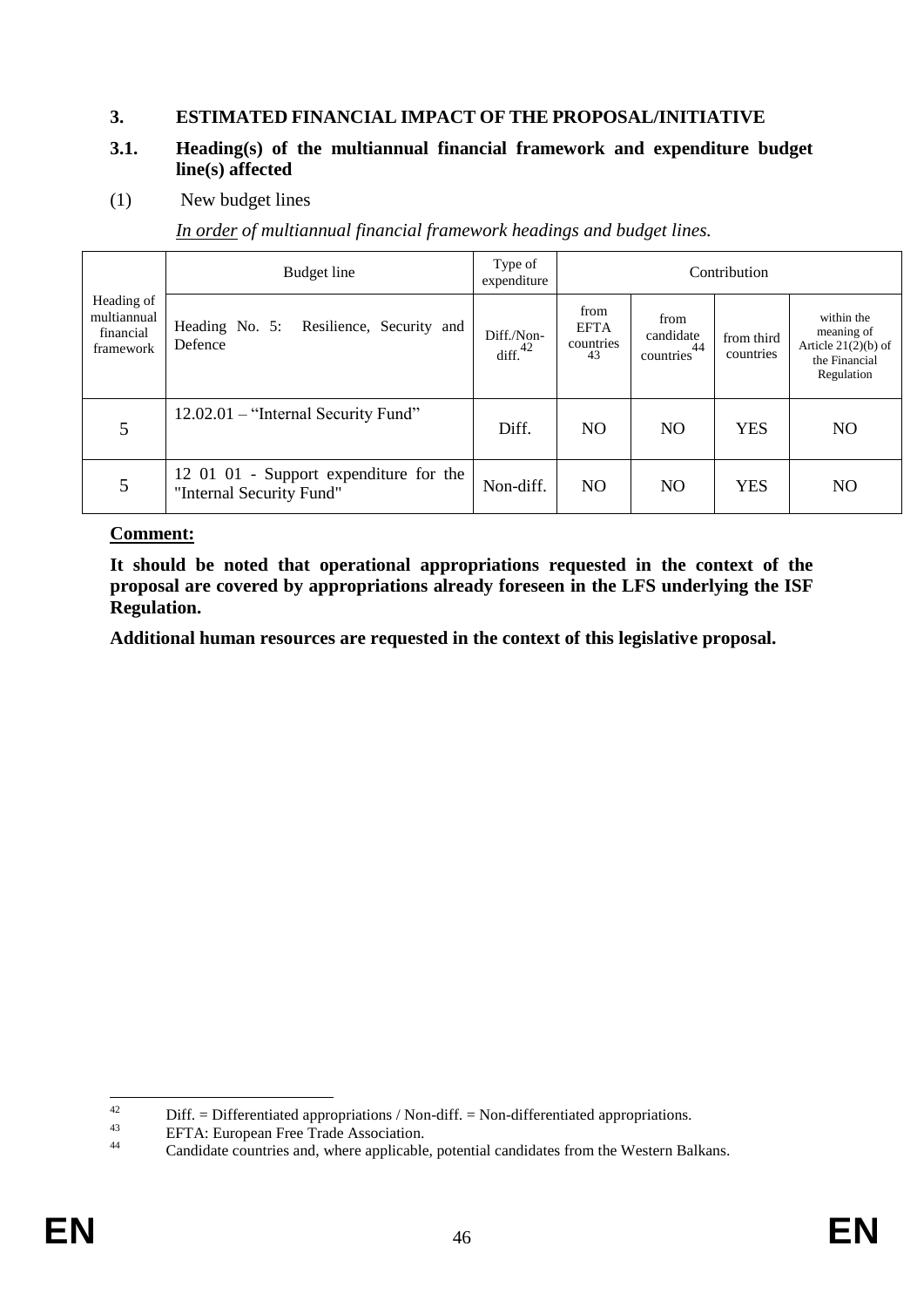#### **3.2. Estimated financial impact of the proposal on appropriations**

- *3.2.1. Summary of estimated impact on operational appropriations*
- $\square$  The proposal/initiative does not require the use of operational appropriations

The proposal/initiative requires the use of operational appropriations, as explained below:

EUR million (to three decimal places)

| <b>The State Co.</b><br>Heading of multiannual financial<br>ramework |  | ∠and-<br><b>Defence</b><br>ACULTITY)<br>≘nce |
|----------------------------------------------------------------------|--|----------------------------------------------|
|----------------------------------------------------------------------|--|----------------------------------------------|

| DG: HOME                                                                             |                 |                  | 2021  | 2022  | 2023  | 2024  | 2025  | 2026  | 2027  | Post-<br>2027 | <b>TOTAL</b> |
|--------------------------------------------------------------------------------------|-----------------|------------------|-------|-------|-------|-------|-------|-------|-------|---------------|--------------|
| • Operational appropriations                                                         |                 |                  |       |       |       |       |       |       |       |               |              |
| Budget line 12 02 01 Internal Security Fund                                          | Commitments     | (1a)             | 0,124 | 4,348 | 5,570 | 6,720 | 7,020 | 7,020 | 7,020 |               | 37,822       |
|                                                                                      | Payments        | (2a)             | 0,540 | 4,323 | 5,357 | 5,403 | 5,403 | 5,403 | 5,403 | 5,989         | 37,822       |
| Appropriations of an administrative<br>envelope of specific programmes <sup>45</sup> | nature financed | from the         |       |       |       |       |       |       |       |               |              |
| Budget line                                                                          |                 | (3)              |       |       |       |       |       |       |       |               |              |
| <b>TOTAL</b> appropriations                                                          | Commitments     | $=1a+1b$<br>$+3$ | 0,124 | 4,348 | 5,570 | 6,720 | 7,020 | 7,020 | 7,020 |               | 37,822       |
| for DG HOME                                                                          | Payments        | $=2a+2b$<br>$+3$ | 0,540 | 4,323 | 5,357 | 5,403 | 5,403 | 5,403 | 5,403 | 5,989         | 37,822       |

 $45$ Technical and/or administrative assistance and expenditure in support of the implementation of EU programmes and/or actions (former 'BA' lines), indirect research, direct research.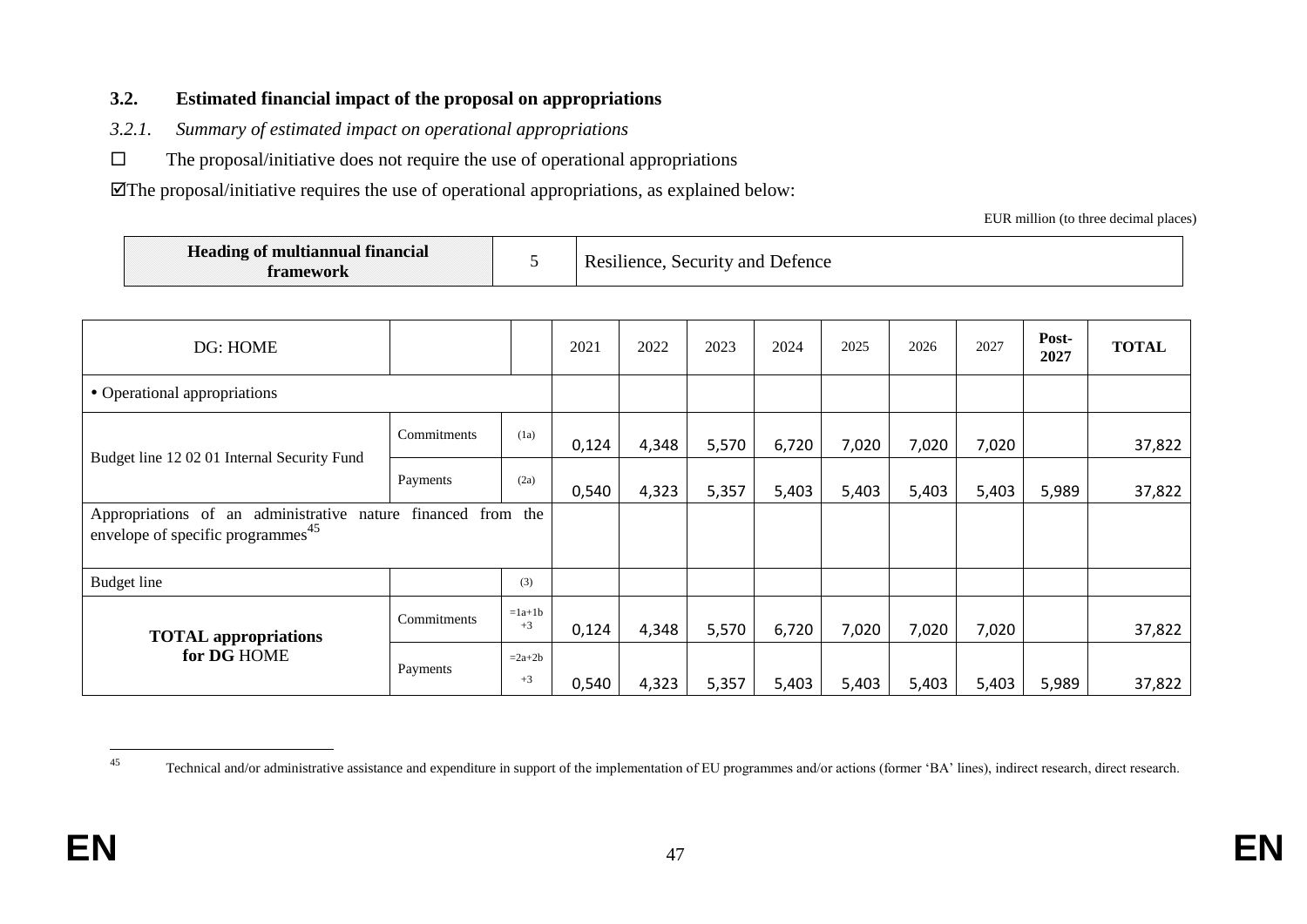|                                                                                                          | Commitments | (4)       |       |       |       |       |       |       |       |       |        |
|----------------------------------------------------------------------------------------------------------|-------------|-----------|-------|-------|-------|-------|-------|-------|-------|-------|--------|
| • TOTAL operational appropriations                                                                       | Payments    | (5)       |       |       |       |       |       |       |       |       |        |
| • TOTAL appropriations of an administrative nature<br>financed from the envelope for specific programmes |             |           |       |       |       |       |       |       |       |       |        |
| Commitments<br><b>TOTAL appropriations</b>                                                               |             | $=$ 4+6   | 0.124 | 4,348 | 5,570 | 6,720 | 7,020 | 7,020 | 7,020 |       | 37,822 |
| under HEADING 5<br>of the multiannual financial framework                                                | Payments    | $= 5 + 6$ | 0,540 | 4,323 | 5,357 | 5,403 | 5,403 | 5,403 | 5,403 | 5,989 | 37,822 |

#### **If more than one operational heading is affected by the proposal / initiative, repeat the section above:**

| • TOTAL operational appropriations (all                                                                                              | Commitments | (4)       |       |       |       |       |       |       |       |       |        |
|--------------------------------------------------------------------------------------------------------------------------------------|-------------|-----------|-------|-------|-------|-------|-------|-------|-------|-------|--------|
| operational headings)                                                                                                                | Payments    | (5)       |       |       |       |       |       |       |       |       |        |
| TOTAL appropriations of an administrative nature financed<br>from the envelope for specific programmes (all operational<br>headings) |             | (6)       |       |       |       |       |       |       |       |       |        |
| <b>TOTAL</b> appropriations<br>under HEADINGS 1 to 6                                                                                 | Commitments | $=4+6$    | 0.124 | 4,348 | 5,570 | 6,720 | 7,020 | 7,020 | 7,020 |       | 37,822 |
| of the multiannual financial framework<br>(Reference amount)                                                                         | Payments    | $= 5 + 6$ | 0,540 | 4,323 | 5,357 | 5,403 | 5,403 | 5,403 | 5,403 | 5,989 | 37,822 |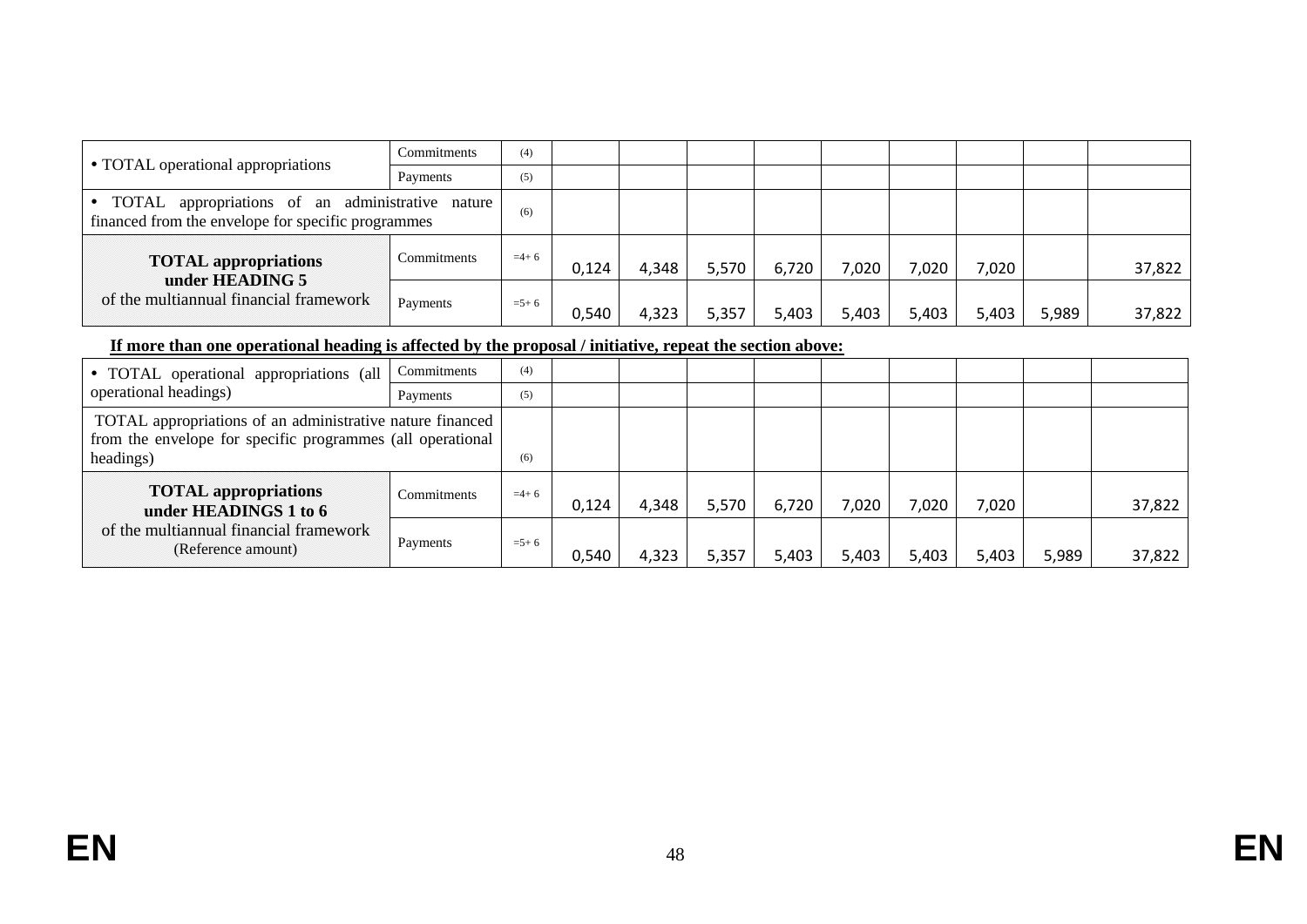| Heading of multiannual financial<br>tramework | `Administrative expenditure` |
|-----------------------------------------------|------------------------------|
|-----------------------------------------------|------------------------------|

This section should be filled in using the 'budget data of an administrative nature' to be firstly introduced in the Annex to the Legislative [Financial Statement](https://myintracomm.ec.europa.eu/budgweb/EN/leg/internal/Documents/2016-5-legislative-financial-statement-ann-en.docx) (Annex V to the internal rules), which is uploaded to DECIDE for interservice consultation purposes.

EUR million (to three decimal places)

|                                    |                | 2021  | 2022  | 2023  | 2024  | 2025  | 2026  | 2027  | <b>TOTAL</b> |
|------------------------------------|----------------|-------|-------|-------|-------|-------|-------|-------|--------------|
| DG: HOME                           |                |       |       |       |       |       |       |       |              |
| • Human resources                  |                | 0,152 | 0,228 | 0,499 | 0,813 | 0,932 | 0,932 | 0,932 | 4,488        |
| • Other administrative expenditure |                | 0,033 | 0,085 | 0,109 | 0,109 | 0,109 | 0,109 | 0,109 | 0,663        |
| <b>TOTAL DG HOME</b>               | Appropriations | 0,185 | 0,313 | 0,608 | 0,922 | 1,041 | 1,041 | 1,041 | 5,151        |

| <b>TOTAL</b> appropriations<br>under HEADING 7<br>of the multiannual financial framework | Fotal<br>$commitments =$<br>Total payments) | 0,185 | 0,313 | 0,608 | 0,922 | 1,041 | 1,041 | 1,041 | 151<br>5,151 |
|------------------------------------------------------------------------------------------|---------------------------------------------|-------|-------|-------|-------|-------|-------|-------|--------------|
|------------------------------------------------------------------------------------------|---------------------------------------------|-------|-------|-------|-------|-------|-------|-------|--------------|

EUR million (to three decimal places)

|                                                      |             | 2021  | 2022  | 2023  | 2024  | 2025  | 2026  | 2027  | Post<br>2027 | <b>TOTAL</b> |
|------------------------------------------------------|-------------|-------|-------|-------|-------|-------|-------|-------|--------------|--------------|
| <b>TOTAL appropriations</b><br>under HEADINGS 1 to 7 | Commitments | 0,309 | 4,661 | 6,178 | 7,642 | 8,061 | 8,061 | 8,061 |              | 42,973       |
| of the multiannual financial framework               | Payments    | 0,725 | 4,636 | 5,965 | 6,325 | 6,444 | 6,444 | 6,444 | 5,989        | 42,973       |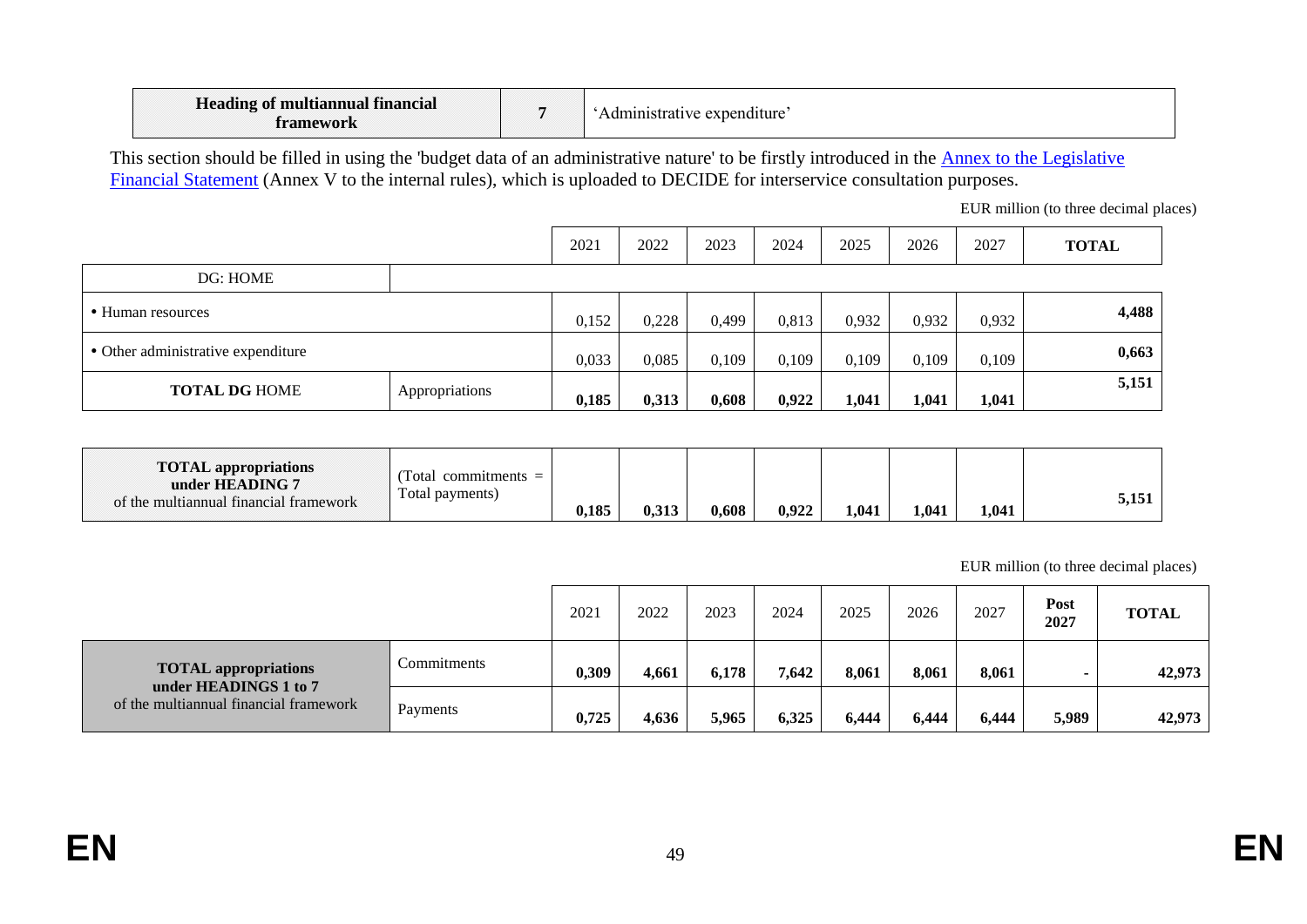| Indicate objectives and |                                                                                                                                                                                                                                                                               |                 | Year  |       |                        | Year  |                | Year  |                         | Year  |                | Year  |                 | Year  |                         | Year  | <b>TOTAL</b>            |        |
|-------------------------|-------------------------------------------------------------------------------------------------------------------------------------------------------------------------------------------------------------------------------------------------------------------------------|-----------------|-------|-------|------------------------|-------|----------------|-------|-------------------------|-------|----------------|-------|-----------------|-------|-------------------------|-------|-------------------------|--------|
| outputs                 |                                                                                                                                                                                                                                                                               |                 | 2021  |       |                        | 2022  |                | 2023  |                         | 2024  | 2025           |       |                 | 2026  |                         | 2027  |                         |        |
| ⇩                       | Type                                                                                                                                                                                                                                                                          | Average<br>cost | Numbe | Cost  | Numbe<br>$\rightarrow$ | Cost  | Numbe<br>۳Г    | Cost  | Vumbe<br>$\blacksquare$ | Cost  | lumbe<br>ЧΙ    | Cost  | Numbe<br>8∎     | Cost  | Numbe<br>$\blacksquare$ | Cost  | Numbe<br>$\blacksquare$ | Cost   |
|                         | SPECIFIC OBJECTIVE NO 1: Commission support to competent authorities and critical entities                                                                                                                                                                                    |                 |       |       |                        |       |                |       |                         |       |                |       |                 |       |                         |       |                         |        |
| Output                  | Developing and maintaining the knowledge and<br>support capacity                                                                                                                                                                                                              |                 |       |       |                        | 2.000 |                | 2.000 |                         | 2.000 |                | 2.000 |                 | 2.000 |                         | 2.000 |                         | 12.000 |
| Output                  | Support to competent authorities by fostering the<br>exchange of best practices and information<br>and by carrying out risk assessments<br>(The financial costs covered by studies below)                                                                                     |                 |       |       |                        |       |                |       |                         |       |                |       |                 |       |                         |       |                         |        |
| Output                  | Support to competent authorities and critical<br>entities (i.e. operators) by developing guidance<br>materials and methodologies, supporting the<br>organisation of exercises simulating real-time<br>incident scenarios, providing training                                  |                 |       |       |                        | 0.500 |                | 0.850 |                         | 1.200 |                | 1.500 |                 | 1.500 |                         | 1.500 |                         | 7.050  |
| Output                  | Projects on various topics related to support<br>activities mentioned above (risk assessment<br>methodologies, simulations of real-time incident<br>scenarios, trainings)                                                                                                     | 0.400           |       |       | 3                      | 1.200 | 5              | 2.000 | $\overline{7}$          | 2.800 | $\tau$         | 2.800 | $7\phantom{.0}$ | 2.800 | 7                       | 2.800 | 36                      | 14.400 |
| Output                  | Studies (risk assessments) and consultations<br>(related to implementation of the Directive)                                                                                                                                                                                  | 0.100           |       |       | $\overline{4}$         | 0.400 | $\overline{4}$ | 0.400 | $\overline{4}$          | 0.400 | $\overline{4}$ | 0.400 | $\overline{4}$  | 0.400 | $\overline{4}$          | 0.400 | 24                      | 2.400  |
| Output                  | Other meetings, conference                                                                                                                                                                                                                                                    | 0.031           |       | 0.124 | 8                      | 0.248 | 8              | 0.248 | 8                       | 0.248 | 8              | 0.248 | 8               | 0.248 | 8                       | 0.248 | 52                      | 1.612  |
|                         | Subtotal for specific objective $N^{\circ}1$                                                                                                                                                                                                                                  |                 |       | 0.124 |                        | 4.348 |                | 5.498 |                         | 6.648 |                | 6.948 |                 | 6.948 |                         | 6.948 |                         | 37.462 |
|                         | SPECIFIC OBJECTIVE NO 2: Resilience Advisory teams                                                                                                                                                                                                                            |                 |       |       |                        |       |                |       |                         |       |                |       |                 |       |                         |       |                         |        |
| - Output                | Organisation of Resilience advisory teams<br>(Members: Member States representatives).<br>COM to organise call for members (for MS<br>participants)                                                                                                                           |                 |       |       |                        |       |                |       |                         |       |                |       |                 |       |                         |       |                         |        |
| - Output                | COM to organise the programme and advisory<br>missions<br>COM to provide substantial input to advisory<br>missions (guidance and oversight of Critical<br>entities of European significance - together with<br>MS)<br>Day-to-day coordination of Resilience advisory<br>teams |                 |       |       |                        |       |                | 0.072 |                         | 0.072 |                | 0.072 |                 | 0.072 |                         | 0.072 |                         | 0.360  |
|                         | Subtotal for specific objective N°2                                                                                                                                                                                                                                           |                 |       |       |                        |       |                | 0.072 |                         | 0.072 |                | 0.072 |                 | 0.072 |                         | 0.072 |                         | 0.360  |
|                         | <b>TOTAL</b> for objectives 1 to 2                                                                                                                                                                                                                                            |                 |       | 0.124 |                        | 4.348 |                | 5.570 |                         | 6.720 |                | 7.020 |                 | 7.020 |                         | 7.020 |                         | 37.822 |

## *3.2.2. Estimated output funded with operational appropriations Commitment appropriations in EUR million (to three decimal places)*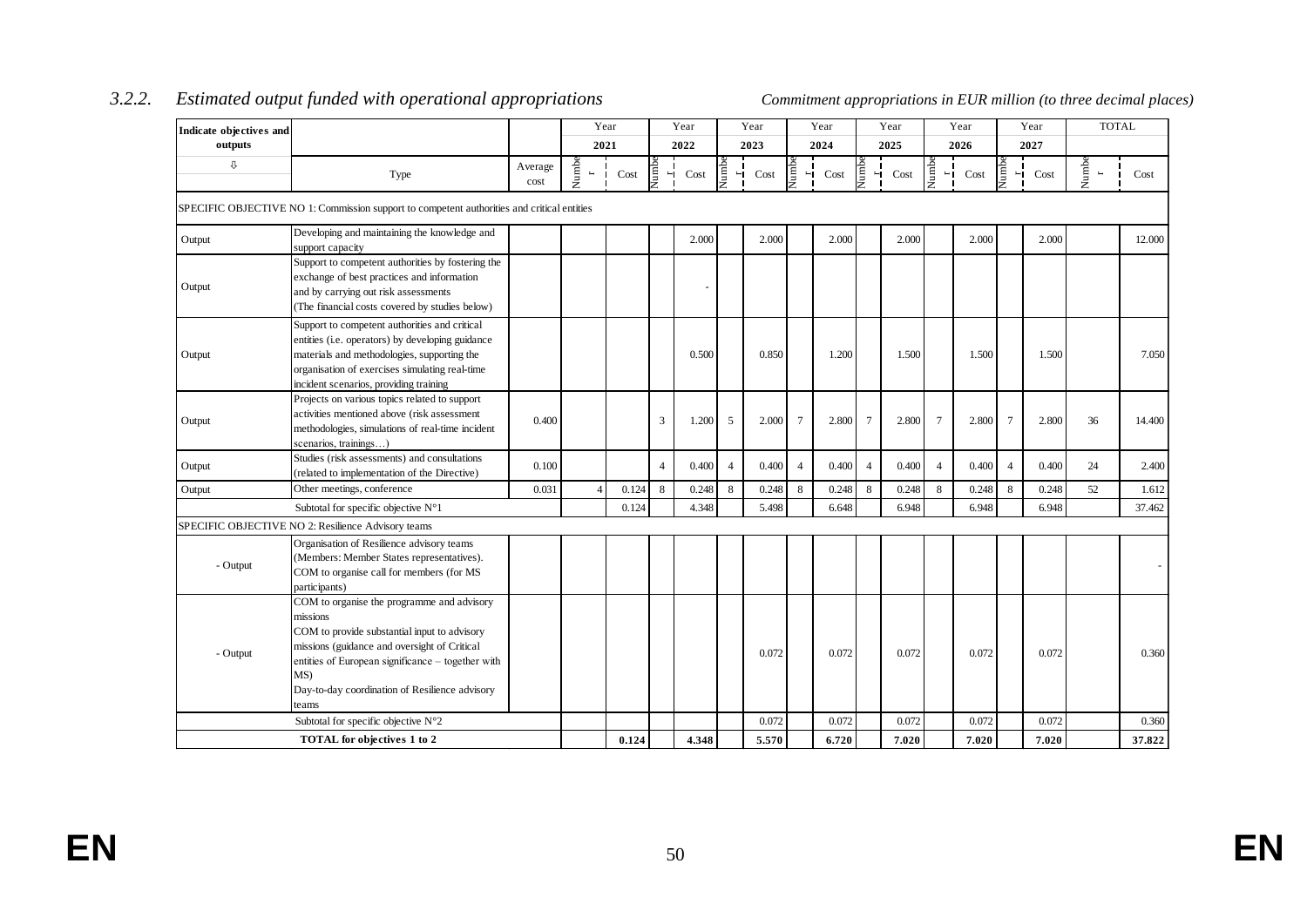#### *3.2.3. Summary of estimated impact on administrative appropriations*

 $\square$  The proposal/initiative does not require the use of appropriations of an administrative nature

 $\boxtimes$  The proposal/initiative requires the use of appropriations of an administrative nature, as explained below:

|                                                                        | 2021  | 2022  | 2023  | 2024  | 2025  | 2026  | 2027  | <b>TOTAL</b> |
|------------------------------------------------------------------------|-------|-------|-------|-------|-------|-------|-------|--------------|
| <b>HEADING 7</b><br>of the multiannual<br>financial framework          |       |       |       |       |       |       |       |              |
| Human resources                                                        | 0,152 | 0,228 | 0,499 | 0.813 | 0,932 | 0,932 | 0,932 | 4,488        |
| Other administrative<br>expenditure                                    | 0,033 | 0,085 | 0,109 | 0,109 | 0,109 | 0,109 | 0,109 | 0,663        |
| <b>Subtotal HEADING 7</b><br>of the multiannual<br>financial framework | 0,185 | 0,313 | 0,608 | 0,922 | 1,041 | 1,041 | 1,041 | 5,188        |

| Outside HEADING 746<br>of the multiannual<br>financial framework           |  |  |  |  |
|----------------------------------------------------------------------------|--|--|--|--|
| Human resources                                                            |  |  |  |  |
| Other expenditure<br>of an administrative<br>nature                        |  |  |  |  |
| Subtotal<br>outside HEADING 7<br>of the multiannual<br>financial framework |  |  |  |  |

| <b>TOTAL</b> | 0,185 | 0,313 | 0,608 | 0,922 | 1,041 | 1,041 | 1,041 | 5,188 |
|--------------|-------|-------|-------|-------|-------|-------|-------|-------|
|              |       |       |       |       |       |       |       |       |

The appropriations required for human resources and other expenditure of an administrative nature will be met by appropriations from the DG that are already assigned to management of the action and/or have been redeployed within the DG, together if necessary with any additional allocation which may be granted to the managing DG under the annual allocation procedure and in the light of budgetary constraints.

 $46$ 

Technical and/or administrative assistance and expenditure in support of the implementation of EU programmes and/or actions (former 'BA' lines), indirect research, direct research.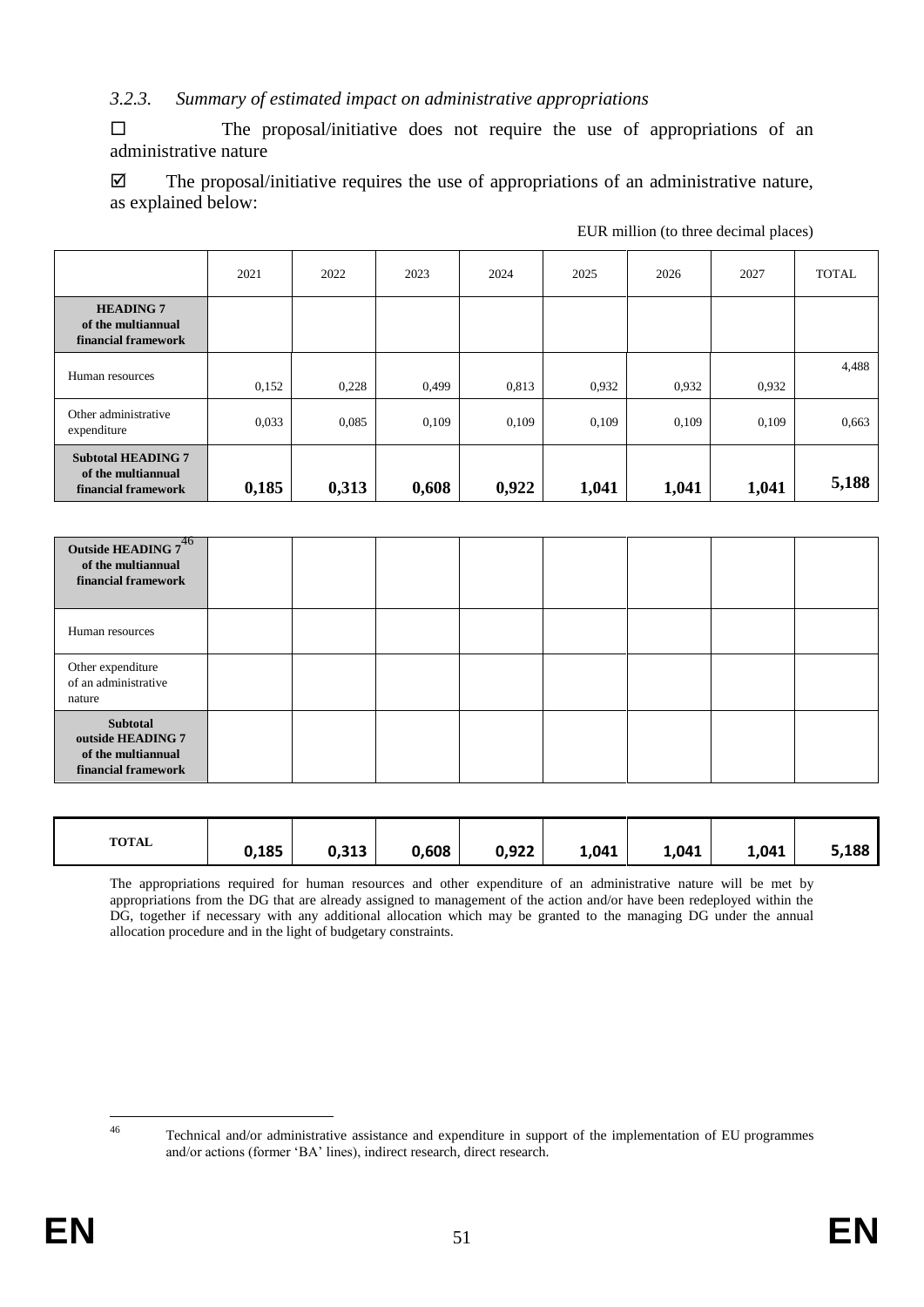#### 3.2.3.1. Estimated requirements of human resources

- $\Box$  The proposal/initiative does not require the use of human resources.
- $\boxtimes$  The proposal/initiative requires the use of human resources, as explained below:

|                                                                           |                                                        |              |                |              |              | Estimate to be expressed in full time equivalent units |      |      |  |  |
|---------------------------------------------------------------------------|--------------------------------------------------------|--------------|----------------|--------------|--------------|--------------------------------------------------------|------|------|--|--|
|                                                                           |                                                        | Year<br>2021 | Year<br>2022   | Year<br>2023 | Year<br>2024 | 2025                                                   | 2026 | 2027 |  |  |
| • Establishment plan posts (officials and temporary staff)                |                                                        |              |                |              |              |                                                        |      |      |  |  |
| 20 01 02 01 (Headquarters and Commission's Representation<br>Offices)     | 1                                                      | 2            | $\overline{4}$ | 5            | 5            | 5                                                      | 5    |      |  |  |
| XX 01 01 02 (Delegations)                                                 |                                                        |              |                |              |              |                                                        |      |      |  |  |
| $XX$ 01 05 01/11/21 (Indirect research)                                   |                                                        |              |                |              |              |                                                        |      |      |  |  |
| 10 01 05 01/11 (Direct research)                                          |                                                        |              |                |              |              |                                                        |      |      |  |  |
| $\bullet$ External staff (in Full Time Equivalent unit: ${\rm FTE)}^{47}$ |                                                        |              |                |              |              |                                                        |      |      |  |  |
| 20 02 01 03 (AC, END, INT from the 'global envelope')                     |                                                        |              |                | $\mathbf{1}$ | 2            | 2                                                      | 2    | 2    |  |  |
| XX 01 02 02 (AC, AL, END, INT and JPD in the delegations)                 |                                                        |              |                |              |              |                                                        |      |      |  |  |
| 48<br><b>XX</b> 01 04 yy                                                  | - at Headquarters                                      |              |                |              |              |                                                        |      |      |  |  |
|                                                                           | - in Delegations                                       |              |                |              |              |                                                        |      |      |  |  |
|                                                                           | $XX$ 01 05 02/12/22 (AC, END, INT - Indirect research) |              |                |              |              |                                                        |      |      |  |  |
| 10 01 05 02/12 (AC, END, INT - Direct research)                           |                                                        |              |                |              |              |                                                        |      |      |  |  |
| Other budget lines (specify)                                              |                                                        |              |                |              |              |                                                        |      |      |  |  |
| <b>TOTAL</b>                                                              |                                                        | 1            | $\mathbf{2}$   | 5            | 7            | 7                                                      | 7    | 7    |  |  |

**XX** is the policy area or budget title concerned.

The human resources required will be met by staff from the DG who are already assigned to management of the action and/or have been redeployed within the DG, together if necessary with any additional allocation which may be granted to the managing DG under the annual allocation procedure and in the light of budgetary constraints.

Description of tasks to be carried out:

| Officials and temporary staff | The proposal assumes 4 AD and 1 AST dedicated to the implementation of the Directive on the<br>side of the Commission, of which 1 AD is already in-house and the remaining FTE constitute<br>additional human resources to be recruited.<br>The recruitment plan foresees: |  |  |  |  |  |
|-------------------------------|----------------------------------------------------------------------------------------------------------------------------------------------------------------------------------------------------------------------------------------------------------------------------|--|--|--|--|--|
|                               | 2022: +1 AD: policy officer responsible for setting up the knowledge capacity and support<br>activities                                                                                                                                                                    |  |  |  |  |  |
|                               | 2023: +1 AD (policy officer responsible for the Advisory teams), 1 AST (Assistant for Resilience<br>Advisory teams)                                                                                                                                                        |  |  |  |  |  |
| External staff                | 2024: +1 AD (policy officer contributing to support activities to authorities and operators)<br>The proposal assumes 2 SNEs dedicated to the implementation of the Directive on the side of<br>the Commission.                                                             |  |  |  |  |  |
|                               | The recruitment plan foresees:                                                                                                                                                                                                                                             |  |  |  |  |  |
|                               | 2023: $+1$ END (Critical Infrastructure resilience expert / contributing to support activities to<br>authorities and operators)                                                                                                                                            |  |  |  |  |  |

<sup>47</sup> AC= Contract Staff; AL = Local Staff; END= Seconded National Expert; INT = agency staff; JPD= Junior Professionals in Delegations.

<sup>48</sup> Sub-ceiling for external staff covered by operational appropriations (former 'BA' lines).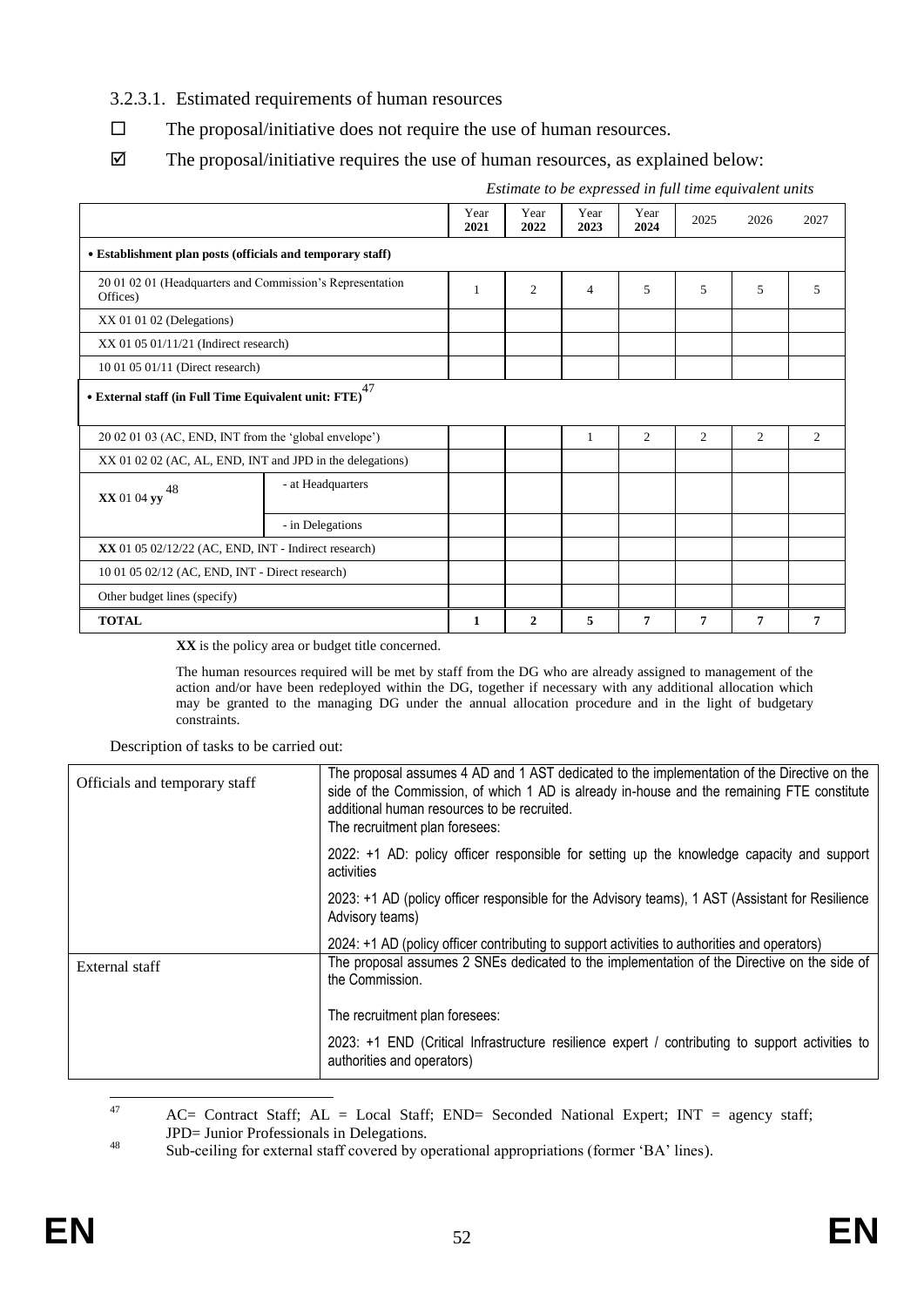| 2024<br>FND.<br>expert<br>resilience<br>contributing<br>'Critical<br>activities<br>: Intrastructure<br>support<br>to |
|----------------------------------------------------------------------------------------------------------------------|
| authorities and operators)                                                                                           |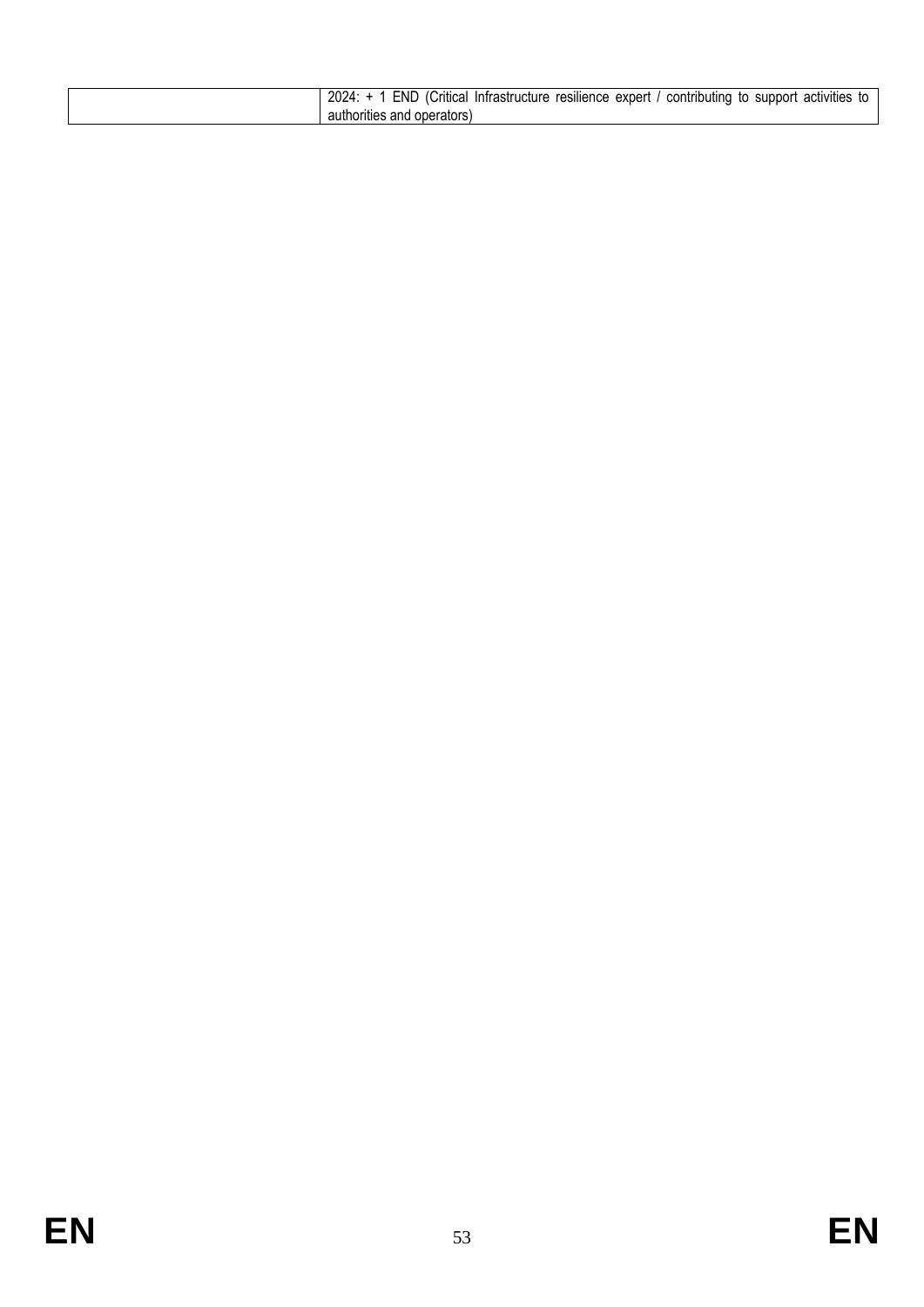#### *3.2.4. Compatibility with the current multiannual financial framework*

The proposal/initiative:

 $\boxtimes$  can be fully financed through redeployment within the relevant heading of the Multiannual Financial Framework (MFF).

Operational expenditure covered by ISF under MFF 2021-2027

 requires use of the unallocated margin under the relevant heading of the MFF and/or use of the special instruments as defined in the MFF Regulation.

Explain what is required, specifying the headings and budget lines concerned, the corresponding amounts, and the instruments proposed to be used.

 $\Box$  requires a revision of the MFF.

Explain what is required, specifying the headings and budget lines concerned and the corresponding amounts.

*3.2.5. Third-party contributions* 

The proposal/initiative:

- $\boxtimes$  does not provide for co-financing by third parties
- $\square$  provides for the co-financing by third parties estimated below:

Appropriations in EUR million (to three decimal places)

|                                            | Year<br>$N^{49}$ | Year<br>$N+1$ | Year<br>$N+2$ | Year<br>$N+3$ | Enter as many years as necessary<br>to show the duration of the<br>impact (see point 1.6) |  |  | Total |
|--------------------------------------------|------------------|---------------|---------------|---------------|-------------------------------------------------------------------------------------------|--|--|-------|
| Specify the co-financing<br>body           |                  |               |               |               |                                                                                           |  |  |       |
| <b>TOTAL</b> appropriations<br>co-financed |                  |               |               |               |                                                                                           |  |  |       |

49

Year N is the year in which implementation of the proposal/initiative starts. Please replace "N" by the expected first year of implementation (for instance:  $2021$ ). The same for the following years.